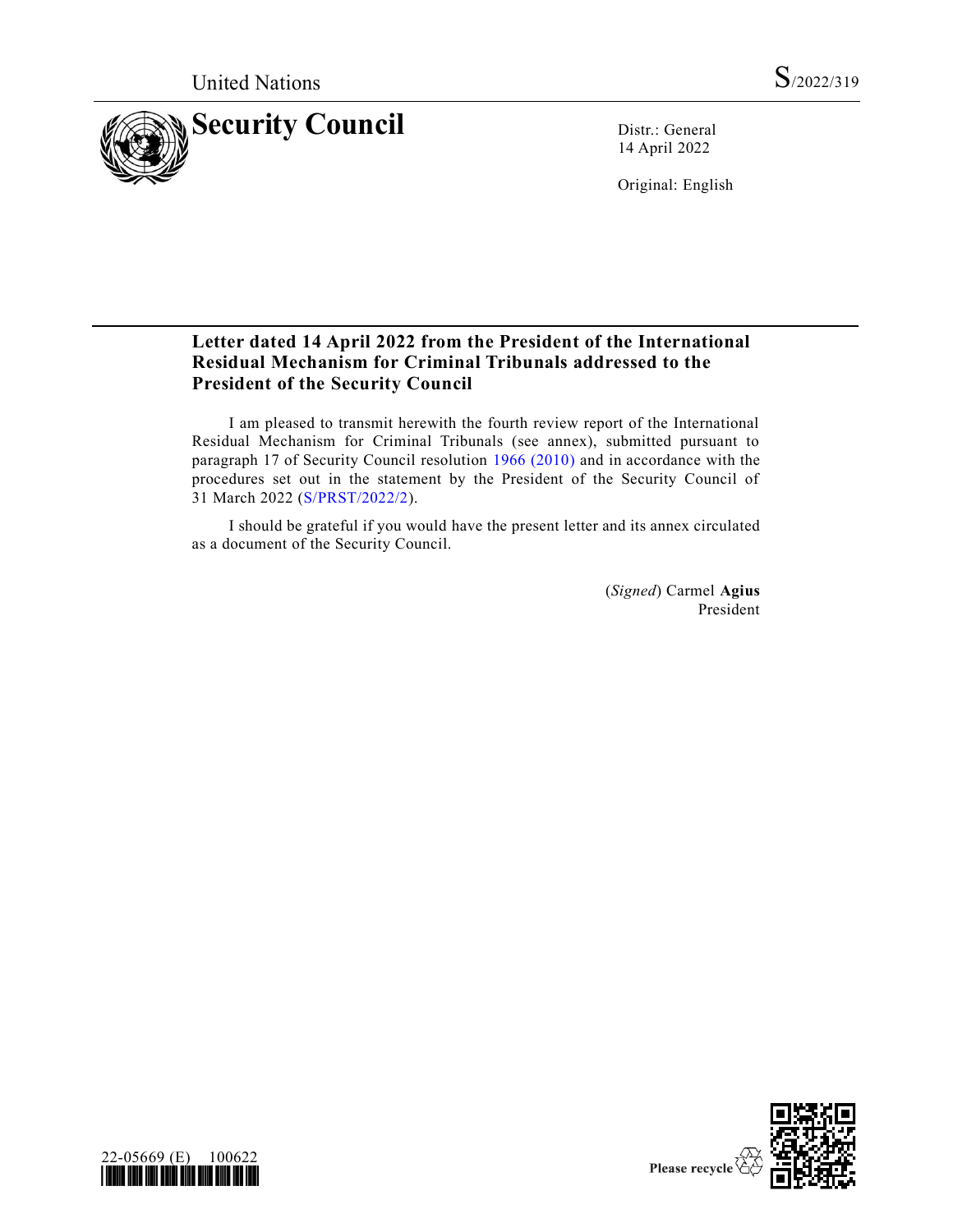# **Annex to the letter dated 14 April 2022 from the President of the International Residual Mechanism for Criminal Tribunals addressed to the President of the Security Council**

# **Fourth review report of the International Residual Mechanism for Criminal Tribunals**

# Contents

|      |                |                                                                                    | Page           |
|------|----------------|------------------------------------------------------------------------------------|----------------|
| Ι.   |                |                                                                                    | $\overline{4}$ |
| II.  |                |                                                                                    | 7              |
|      | A.             |                                                                                    | 7              |
|      | <b>B</b> .     |                                                                                    | 7              |
|      | $\mathbf{C}$ . |                                                                                    | 8              |
|      |                | 1.                                                                                 | 9              |
|      |                | 2.                                                                                 | 9              |
|      |                | 3.                                                                                 | 9              |
|      |                | 4.                                                                                 | 10             |
|      | D.             |                                                                                    | 12             |
|      |                | 1.                                                                                 | 12             |
|      |                | 2.                                                                                 | 13             |
|      |                | 3.                                                                                 | 13             |
|      | Е.             |                                                                                    | 14             |
| III. |                |                                                                                    | 15             |
|      | A.             |                                                                                    | 15             |
|      | <b>B</b> .     |                                                                                    | 16             |
|      |                | 1.                                                                                 | 16             |
|      |                | 2.                                                                                 | 17             |
|      |                | 3.                                                                                 | 20             |
|      |                | 4.                                                                                 | 21             |
|      |                | 5.                                                                                 | 22             |
|      |                | 6.                                                                                 | 24             |
| IV.  |                |                                                                                    | 25             |
|      | Α.             |                                                                                    | 25             |
|      | <b>B.</b>      |                                                                                    | 28             |
|      | $\mathbf{C}$ . | Assistance to national war crimes prosecutions                                     | 30             |
|      | D.             |                                                                                    | 32             |
|      | Ε.             | Implementation of the recommendations of the Office of Internal Oversight Services | 34             |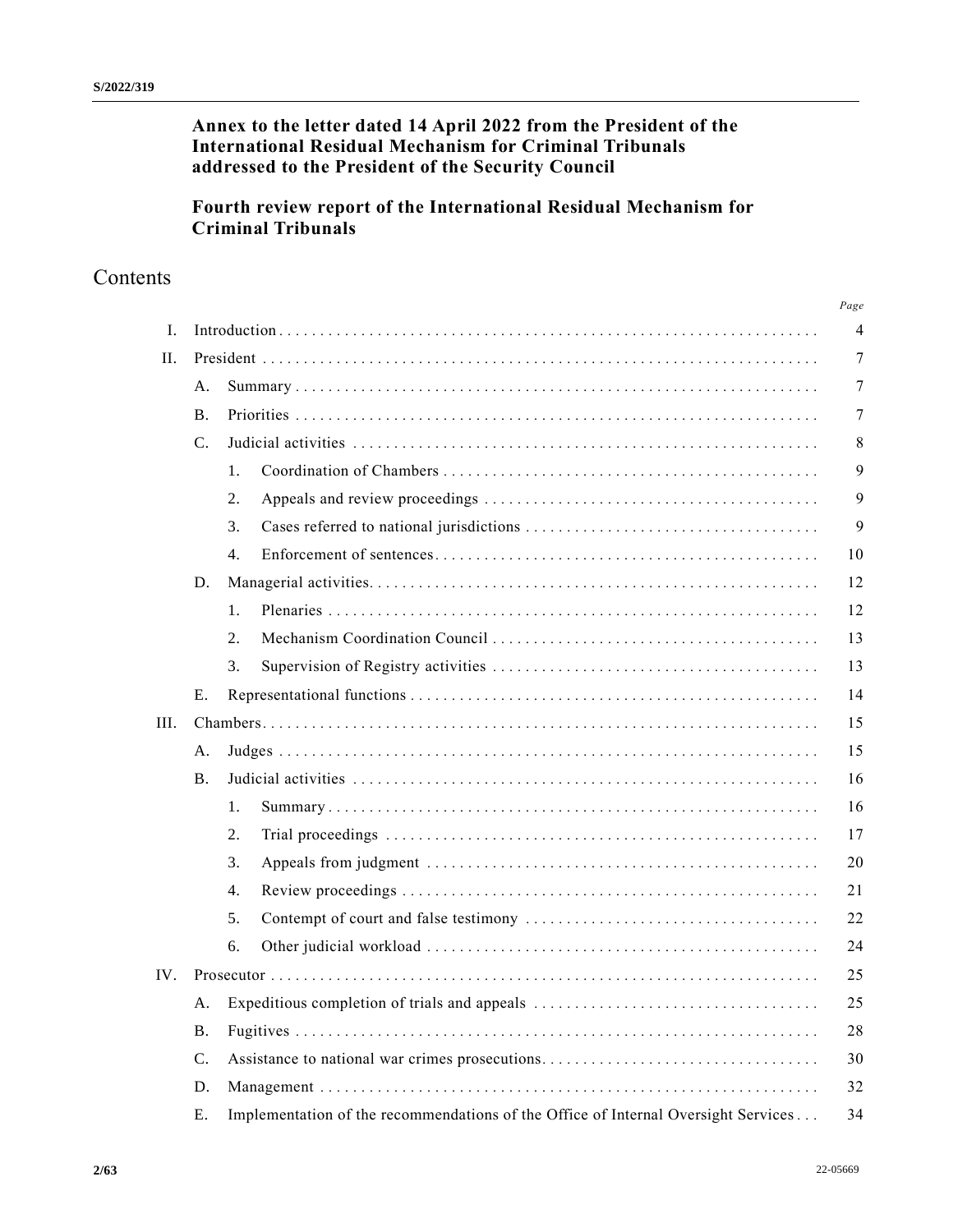| V.         |                 |                                                                                                                                                                                        | 35 |
|------------|-----------------|----------------------------------------------------------------------------------------------------------------------------------------------------------------------------------------|----|
|            | А.              |                                                                                                                                                                                        | 35 |
|            | Β.              |                                                                                                                                                                                        | 36 |
|            | C.              |                                                                                                                                                                                        | 38 |
|            | D.              |                                                                                                                                                                                        | 38 |
|            | Ε.              |                                                                                                                                                                                        | 39 |
|            | F.              |                                                                                                                                                                                        | 40 |
|            | G.              |                                                                                                                                                                                        | 41 |
|            | Η.              |                                                                                                                                                                                        | 42 |
|            | L.              |                                                                                                                                                                                        | 42 |
|            | J.              |                                                                                                                                                                                        | 43 |
|            | Κ.              |                                                                                                                                                                                        | 45 |
|            | L.              |                                                                                                                                                                                        | 47 |
| VI.        |                 |                                                                                                                                                                                        | 47 |
| VII.       |                 |                                                                                                                                                                                        | 50 |
|            | А.              |                                                                                                                                                                                        | 50 |
|            | <b>B.</b>       |                                                                                                                                                                                        | 50 |
|            | 1.              |                                                                                                                                                                                        | 51 |
|            | 2.              |                                                                                                                                                                                        | 51 |
|            | $\mathcal{C}$ . |                                                                                                                                                                                        | 53 |
| VIII.      |                 |                                                                                                                                                                                        | 54 |
| Enclosures |                 |                                                                                                                                                                                        |    |
| Ι.         |                 | Status of trial and appeal proceedings of the International Residual Mechanism for Criminal<br>Tribunals, 2021-2022, based on information available as at 11 April 2022 and subject to | 56 |
| П.         |                 | Judgments, orders and decisions issued by the International Residual Mechanism for                                                                                                     | 57 |
| III.       |                 | Public legal and regulatory instruments and policies promulgated by the Mechanism, as at                                                                                               | 61 |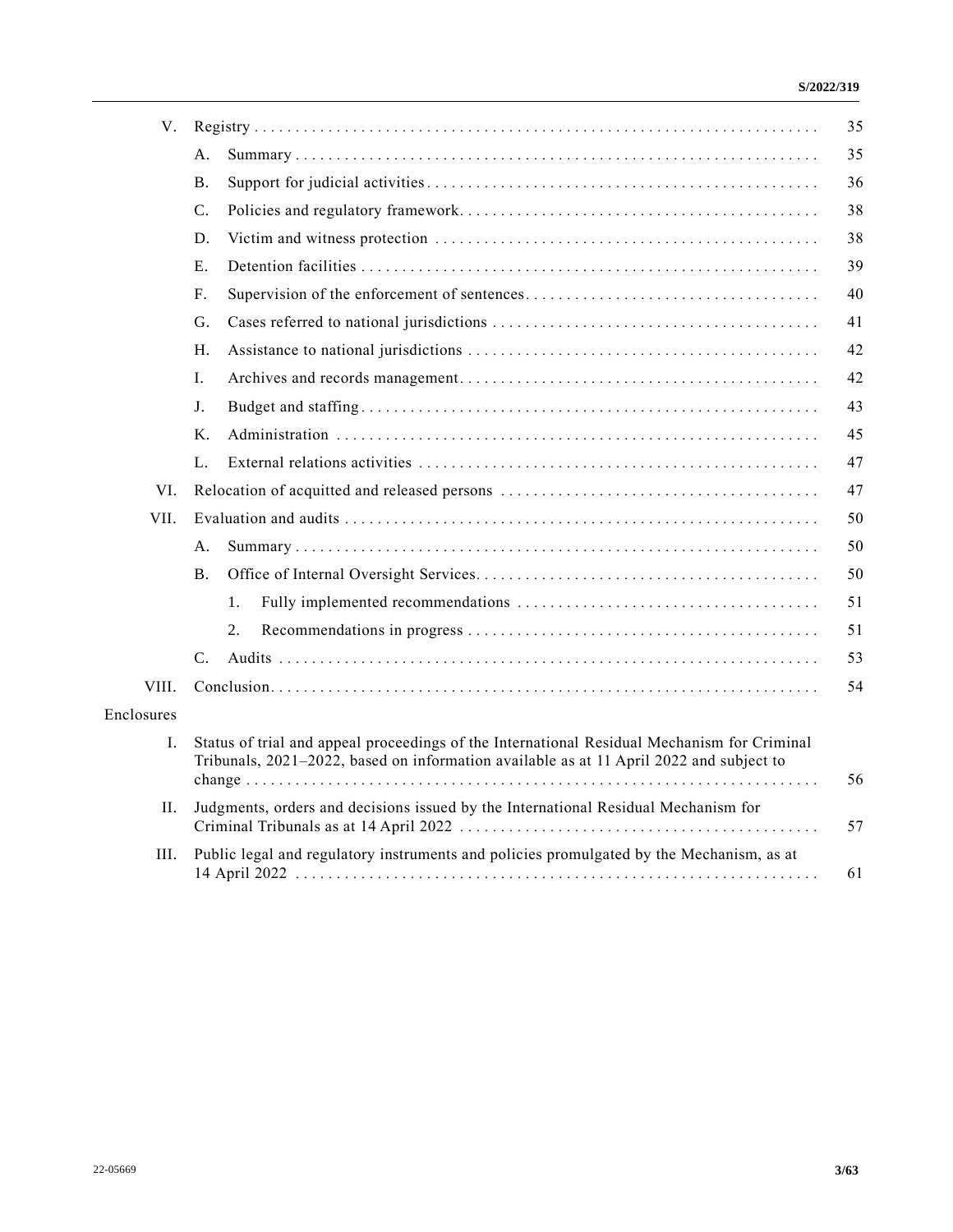# **I. Introduction**

1. The International Residual Mechanism for Criminal Tribunals was established pursuant to Security Council resolution [1966 \(2010\)](https://undocs.org/en/S/RES/1966(2010)) to carry out the residual functions of the International Criminal Tribunal for the Prosecution of Persons Responsible for Genocide and Other Serious Violations of International Humanitarian Law Committed in the Territory of Rwanda and Rwandan Citizens Responsible for Genocide and Other Such Violations Committed in the Territory of Neighbouring States between 1 January and 31 December 1994 and the International Tribunal for the Prosecution of Persons Responsible for Serious Violations of International Humanitarian Law Committed in the Territory of the Former Yugoslavia since 1991.<sup>1</sup> In accordance with article 3 of its statute, the Mechanism comprises two branches: one in Arusha, United Republic of Tanzania, and one in The Hague. The Arusha branch commenced operations on 1 July 2012, assuming functions derived from the International Criminal Tribunal for Rwanda. One year later, The Hague branch commenced operations, assuming functions derived from the International Tribunal for the Former Yugoslavia. The Mechanism also has two field offices: one in Kigali and one in Sarajevo.

2. In paragraph 17 of its resolution [1966 \(2010\),](https://undocs.org/en/S/RES/1966(2010)) the Security Council decided that the Mechanism would operate for an initial period of four years, to be followed by subsequent periods of two years unless the Council decided otherwise, and that after each such period, the Council would review the progress of the work of the Mechanism. To date, such progress has been reviewed on three occasions, in 2016, 2018 and 2020.<sup>2</sup>

3. The fourth review of the Mechanism's progress is in accordance with the aforementioned provision and the procedures set out in the statement by the President of the Security Council of 31 March 2022 [\(S/PRST/2022/2\)](https://undocs.org/en/S/PRST/2022/2), in which the Council requested the Mechanism to present by 14 April 2022 a report on the progress of its work since the previous review of the Mechanism, in June 2020.

4. The present report provides an overview of the work that the Mechanism undertook from 16 April 2020 to 14 April 2022<sup>3</sup> to advance substantially and complete its mandate.<sup>4</sup> It contains detailed schedules for the proceedings currently under way and factors relevant to projected completion dates for the cases and other matters over which the Mechanism has jurisdiction. In addition, it contains an explanation of how the Mechanism has addressed the recommendations made by the Security Council Informal Working Group on International Tribunals as reflected in Security Council resolution [2529 \(2020\),](https://undocs.org/en/S/RES/2529(2020)) in particular the steps taken to further enhance efficiency and effective and transparent management.

5. In accordance with article 4 of its statute, the Mechanism consists of three organs: the Chambers, the Prosecutor and the Registry.

 $<sup>1</sup>$  On 1 January 2018, the International Residual Mechanism for Criminal Tribunals took over all</sup> remaining functions from both Tribunals.

<sup>2</sup> See [S/2015/896,](https://undocs.org/en/S/2015/896) [S/2018/347](https://undocs.org/en/S/2018/347) and [S/2020/309.](https://undocs.org/en/S/2020/309)

<sup>3</sup> The previous review of the progress of the Residual Mechanism formally concluded in June 2020. The present report covers the two years' period following the submission of the third report (which covered the period from 16 April 2018 to 15 April 2020), whic h forms part of the fourth review process. All figures and information contained in the present report are accurate as at 14 April 2022.

<sup>4</sup> The present report should be read in conjunction with the Residual Mechanism's biannual progress reports to the Security Council and its annual reports to the Council and the General Assembly submitted pursuant to article 32 of the statute of the Mechanism.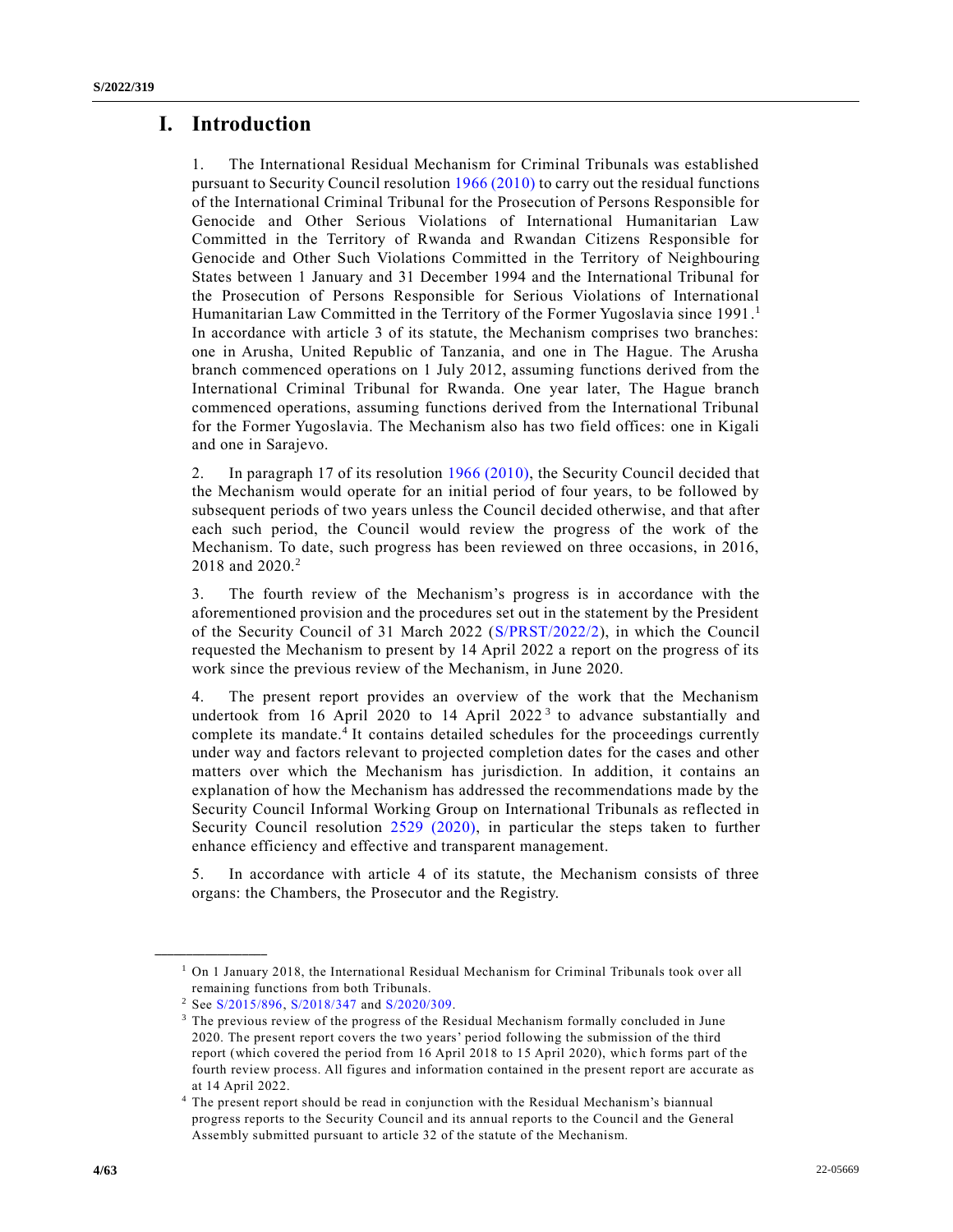6. Each organ is headed by a full-time principal, who exercises responsibility over both branches. The President is the institutional head and highest authority of the Mechanism, responsible for the overall execution of its mandate, assigning judges to cases, presiding over the Appeals Chamber and carrying out other functions specified in the statute and the Rules of Procedure and Evidence of the Mechanism. The Prosecutor is responsible for the investigation and prosecution of persons covered by article 1 of the statute, while the Registrar is responsible for the administration and servicing of the institution, under the authority of the President. The President is based in The Hague, while both the Prosecutor and the Registrar are based in Arusha.

7. The current terms of office of the three principals run until 30 June 2022. The President, Judge Carmel Agius (Malta), and the Prosecutor, Serge Brammertz (Belgium), have served in their respective positions throughout the period under review. However, the Mechanism saw a change in the Registrar, with Abubacarr Tambadou (Gambia) taking office on 1 July 2020, succeeding Olufemi Elias (Nigeria).

8. The Mechanism's successes over the past biennium owe much to the close collaboration between the three principals, which ensured that the Mechanism excelled in the fulfilment of its mandate and continued to deliver results. The prevailing coronavirus disease (COVID-19) pandemic continued to strain the Mechanism's operations and required the institution to address numerous challenges. Those included the need to maintain an efficient remote working culture that could meet the critical and fast-paced demands of an international tribunal and allow for an appropriate management of the workforce, as well as to ensure regular communication channels with all staff, provide a safe environment to guarantee their return to premises as promptly as possible, and tackle the impact that the pandemic has had on the physical and mental health of each person working at the Mechanism. A number of judicial proceedings were affected by the pandemic, which resulted in extensive and evolving travel restrictions and the unfortunate deaths of a judge and of an accused person and, more broadly, affected the health and well-being of witnesses, accused persons and their counsel.

9. The leadership of the Mechanism constantly reviewed the response of the institution to the ever-changing situation, including remote working and its limitations. A number of innovative measures, comprehensively described below, were taken to ensure business continuity at all times while safeguarding the health and safety of judges, staff, accused persons, witnesses and other people involved in the Mechanism's operations.

10. In the face of those difficulties, the Mechanism still managed to deliver three landmark judgments, with only a minimal delay due mainly to the pandemic. This was in part possible through the use of enhanced technology allowing for remote participation in judicial hearings and written procedures in lieu of in-person proceedings. In addition, major adjustments were made to the Mechanism's courtrooms to enable physical distancing and augmented hygiene measures for those present, and tailor-made policies and standard operating procedures were adopted to ensure the consistent application of those novel measures.

11. In this regard, the appeal judgment in *Prosecutor v. Ratko Mladić* was delivered on 8 June 2021, and the trial judgment in *Prosecutor v. Jovica Stanišić and Franko Simatović* was pronounced on 30 June 2021 in The Hague. The trial judgment in the multi-accused contempt case of *Prosecutor v. Anselme Nzabonimpa et al.* was pronounced on 25 June 2021, in Arusha.

12. With the completion of those milestones, the Mechanism has substantially reduced the amount of in-court activity, and a new chapter in its judicial workload is already under way. Appeal proceedings started in relation to the judgments delivered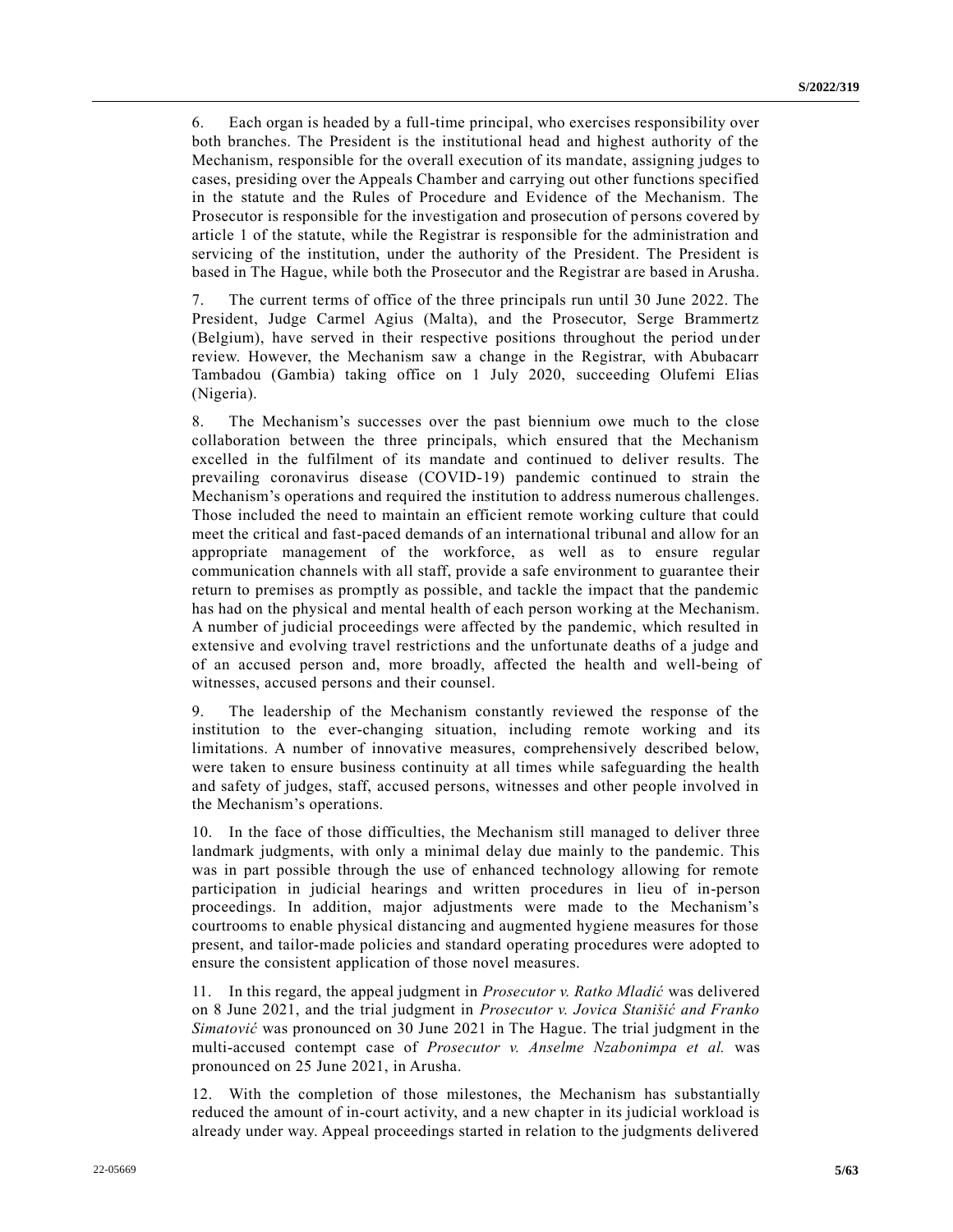in both the *Stanišić and Simatović* case and the *Nzabonimpa et al.* contempt case. In the *Stanišić and Simatović* case, all parties appealed, whereas in the *Nzabonimpa et al.* case, only one of the co-accused filed an appeal, in addition to the Office of the Prosecutor appealing against the outcome of the judgment in respect of two other co-accused. In the light of this, the contempt case is now named *Prosecutor v. Marie Rose Fatuma and others*.

13. Remarkable progress was also achieved in the area of fugitive tracking. There was a major breakthrough with the arrest in France on 16 May 2020 of Félicien Kabuga, who had been at large for more than 22 years. On 26 October 2020, Mr. Kabuga was successfully transferred into the Mechanism's custody, and his initial appearance, on 11 November 2020, heralded the beginning of proceedings against him before the Mechanism. As set out in more detail below, questions surrounding Mr. Kabuga's medical fitness have kept the proceedings in the pretrial phase, with the Trial Chamber using that time to ensure that the parties are prepared for an effic ient trial.

14. In addition, the case against a different fugitive, Augustin Bizimana, who was indicted by the International Criminal Tribunal for Rwanda and slated for trial at the Mechanism, was terminated in November 2020, following the confirmation of his death. This leaves six fugitives, out of eight at the beginning of the period under review, one of whom is expected to be tried by the Mechanism, while the other five are expected to be tried by Rwanda.

15. Since the previous review report, there have also been developments in the contempt case against Petar Jojić and Vjerica Radeta. Notably, on 11 May 2021, on the basis of a decision by the single judge assigned to the case, the President reported Serbia to the Security Council for non-cooperation after failing to execute the arrest warrants for the accused (see [S/2021/452\)](https://undocs.org/en/S/2021/452). This is extremely discouraging, as it constitutes the third time that Serbia has been referred to the Council for breach of its international obligations in the same matter – without Serbia changing its position.

16. Another issue concerning State cooperation produced a major setback for the Mechanism with regard to the situation of the acquitted and released persons residing in a safe house in Arusha for several years. After successfully negotiating and signing the Agreement between the Government of the Republic of the Niger and the United Nations on the Relocation of Persons Released or Acquitted by the International Criminal Tribunal for Rwanda or the International Residual Mechanism for Criminal Tribunals (Relocation Agreement), the Mechanism relocated eight of the nine individuals to the Niger in December 2021. Approximately three weeks after their arrival in that country, the national authorities served the eight individuals with an expulsion order "for diplomatic reasons", to be executed within seven days. Currently, the eight individuals remain in the Niger. In the light of the seriousness of this development, the present report contains a section dedicated to that topic (sect. VI).

17. Lastly, the Mechanism continued to carry out its other residual functions in accordance with its statutory and regulatory framework, including supervising the enforcement of sentences, providing assistance following requests by national authorities, protecting victims and witnesses and managing the archives of the Tribunals and the Mechanism.

18. In an effort to enhance and refine its regulatory framework and to codify best practices across the branches, the President issued a revised practice direction on the procedure for the determination of applications for pardon, commutation of sentence or early release.<sup>5</sup> The Mechanism also adopted an occupational health and safety policy, amended the Code of Professional Conduct for Defence Counsel Appearing

<sup>5</sup> Residual Mechanism, document MICT/3/Rev.3, 15 May 2020.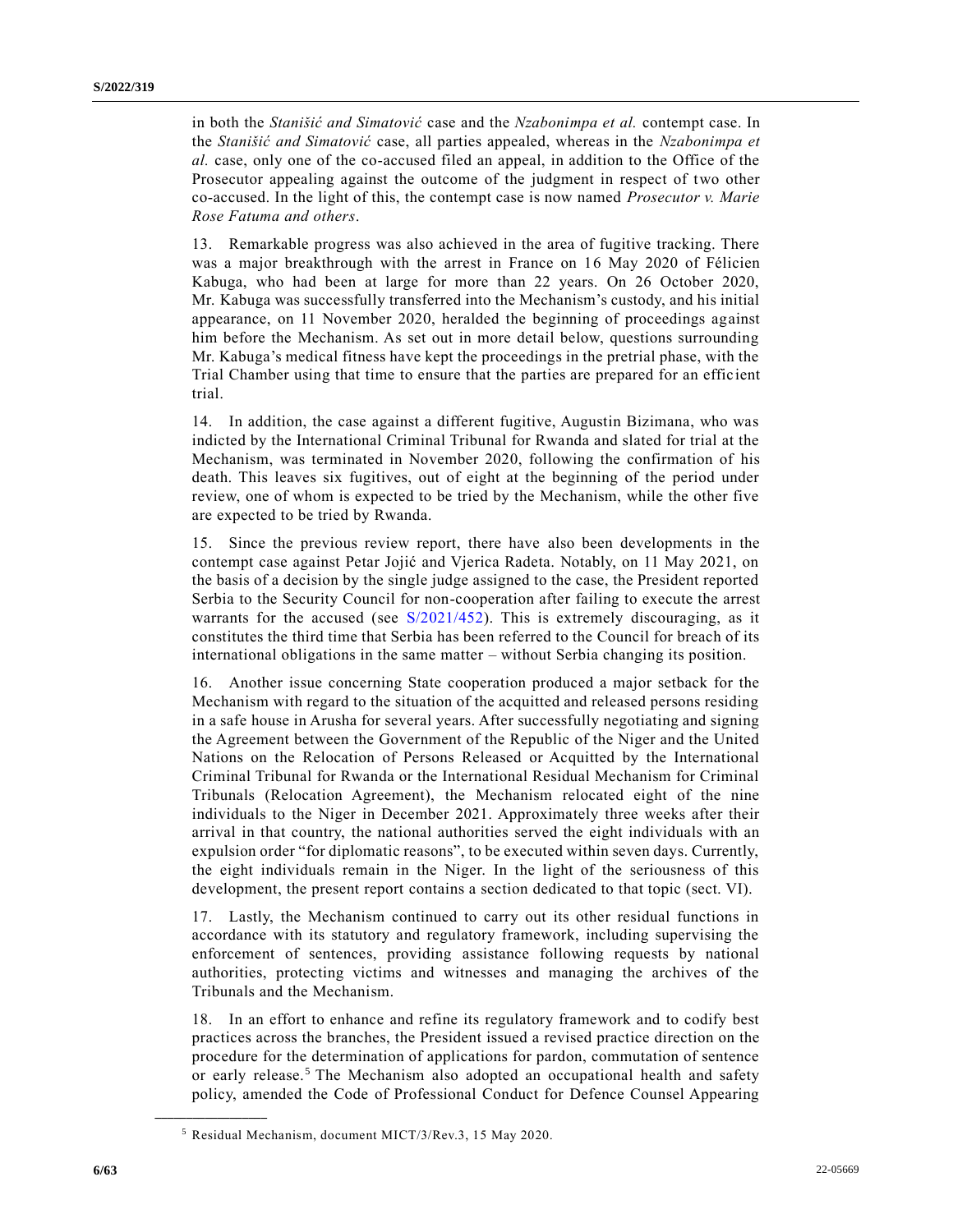before the Mechanism and other Defence Team Members and revised certain remuneration policies for defence counsel and amici curiae. Amendments to three rules of the Rules of Procedure and Evidence were also adopted.

19. In addition to its mandated tasks, the Mechanism dealt with a new evaluation by the Office of Internal Oversight Services (OIOS), which forms part of the current review process, and three separate OIOS audits, as well as a horizontal assessment of its work and practices and two annual audits conducted by the Board of Auditors. The Mechanism appreciates the contributions of OIOS and the Board towards strengthening the Mechanism's efficiency and effectiveness and it is pleased to note their confirmation of its dedication to implementing all their recommendations. Even if the time- and resource-intensive nature of evaluations and audits require the Mechanism to divert a certain portion of its focus away from its core functions, such procedures strengthen its operations through enhanced transparency and accountability. During the period under review, the Mechanism also submitted four biannual progress reports to the Security Council, as well as two annual reports to the General Assembly and the Council detailing steps taken to complete its functions.

20. Even though certain residual functions can be expected to carry on in the years ahead, the Mechanism remains firmly committed to implementing its overall strategy of expeditiously finalizing ad hoc judicial activity and further downsizing staff accordingly, consistent with the Security Council's vision of the Mechanism as a small, temporary and efficient structure, the functions and size of which will diminish over time.

21. With the closing of the period under review, 10 years will have passed since the Mechanism started to operate, in July 2012, signifying a decade of action and success towards the completion of its mandate. There should be no doubt as to the Mechanism's dedication and ability to discharge its mandate. What is presented below amply supports, once again, the high performance and tangible results achieved by the institution.

# **II. President**

## **A. Summary**

22. The President is the highest authority of the Mechanism, acting as its institutional head, and is responsible for the overall execution of the mandate of the Mechanism. The President coordinates the work of the Chambers, presides over proceedings in the Appeals Chamber, supervises the activities of the Registry and the enforcement of sentences, issues practice directions, as appropriate, represents the Mechanism before the Security Council and the General Assembly, and performs other representational functions vis-à-vis Member States, the Secretary-General and other external stakeholders. The President is also responsible for exercising a number of judicial, quasi-judicial and administrative functions conferred by the statute and the Rules of Procedure and Evidence. The President is supported by a small team of legal and administrative staff in the implementation of his mandate.

## **B. Priorities**

23. During the period under review, the President exercised his functions in accordance with the priorities set out at the start of his presidency, namely: (a) to ensure that the residual judicial activities of the Mechanism are concluded efficiently and in a timely manner, with due regard to the fair trial rights of the accused; (b) to further harmonize and improve practices and procedures and enhance inter-branch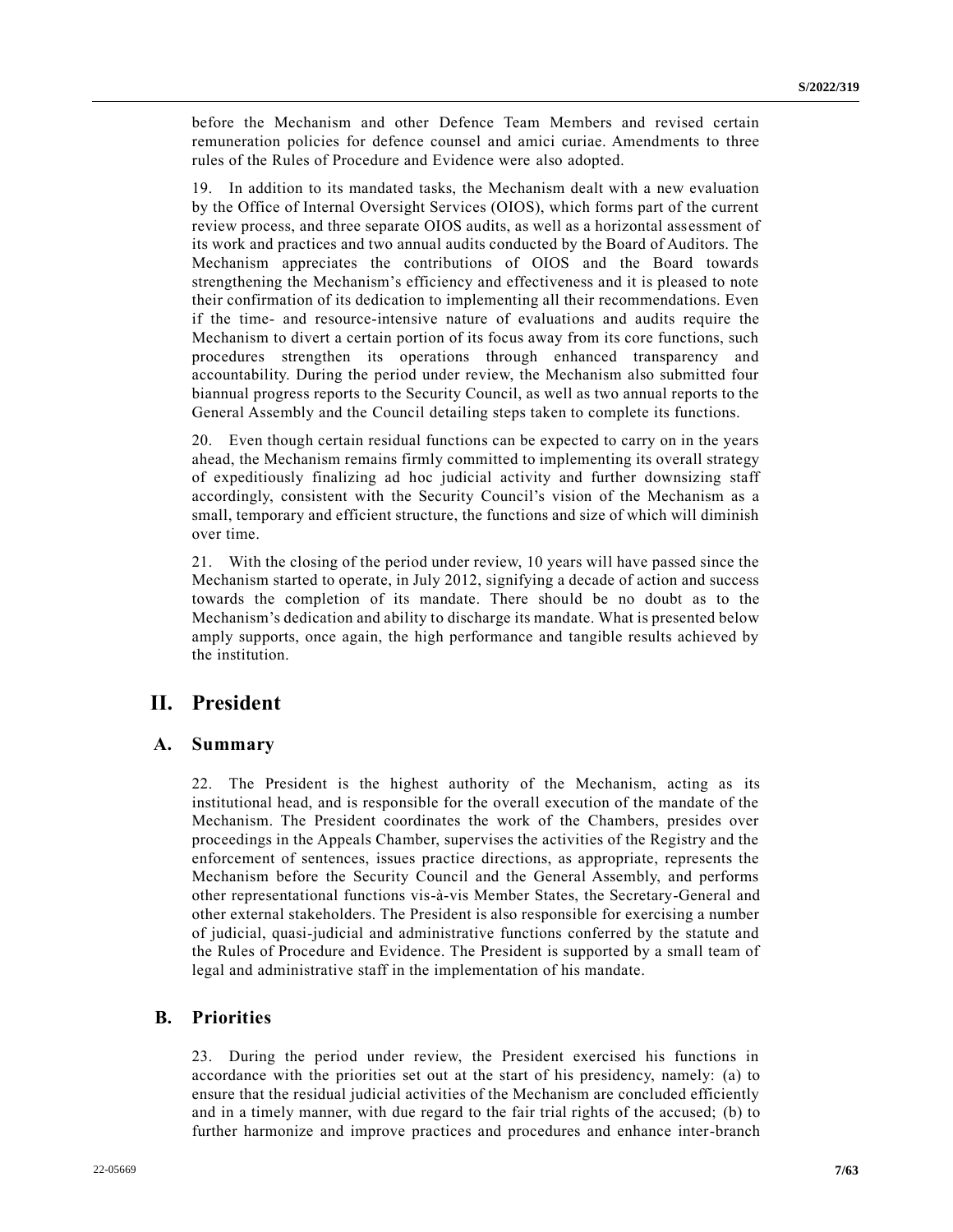coordination and collaboration; and (c) to foster high staff morale and performance. These three priorities take into account the judicial, structural and temporal nature of the Mechanism.

24. In relation to the first priority, determined to retain business continuity throughout the pandemic, the President, together with the other principals, led efforts to minimize as much as possible delays in judicial proceedings, while ensuring that measures were in place to protect the health and safety of staff and other people under the Mechanism's care.

25. The present report provides copious examples of the President's successful efforts to ensure the timely conclusion of judicial proceedings, in particular the delivery of three landmark judgments in 2021 in line with the timelines set, and the steady progress of the *Kabuga* pretrial proceedings. This priority was fully met during the period under review and will continue to be focused on until all cases are completed.

26. With regard to the second priority, it should be noted that the Mechanism's unique features as an international tribunal composed of two branches located on different continents and entrusted with functions concerning two separate conflicts make it ongoing. The Mechanism has continued to establish best practices, examine lessons learned and identify areas in which coordination and collaboration could be improved across both branches. During the period under review, several measures and policies were adopted with a view to harmonizing and streamlining working methods across the branches.

27. In relation to the third priority, staff morale was deeply affected by the pandemic, which persisted throughout the period under review and affected both the professional and personal lives of all staff. In addition, as a downsizing institution, the conclusion of key activities by the Mechanism is inextricably linked with reductions in staffing, which in turn have a detrimental effect on staff morale. This is a challenge that will persist as the Mechanism works towards completing its mandate.

28. In that respect, the President continued to emphasize the importance of timely, clear and reassuring communications with staff at both branches and to initiate town hall and other meetings, including with representatives of the staff union. Unfortunately, throughout most of the pandemic, the President was unable to visit the Arusha branch or the field offices in person. Together with the other principals, he held five virtual town hall meetings for all staff: in June, July and December 2020, May 2021 and February 2022. Those meetings provided valuable opportunities for the principals to inform staff about developments at the Mechanism and for staff to raise any issues of concern and to feel more connected with their colleagues working remotely or in other duty stations. Moreover, the President supported the work of the various focal points designated to foster a harmonious and inclusive work environment at the Mechanism.

# **C. Judicial activities**

29. The President continued to work closely with the Chambers Legal Support Section to enhance the smooth and cost-effective functioning of the Chambers. This included focusing on previously projected timelines for case completion and avoiding delays caused by restrictions related to the pandemic, with full consideration at all times for fair trial rights and due process.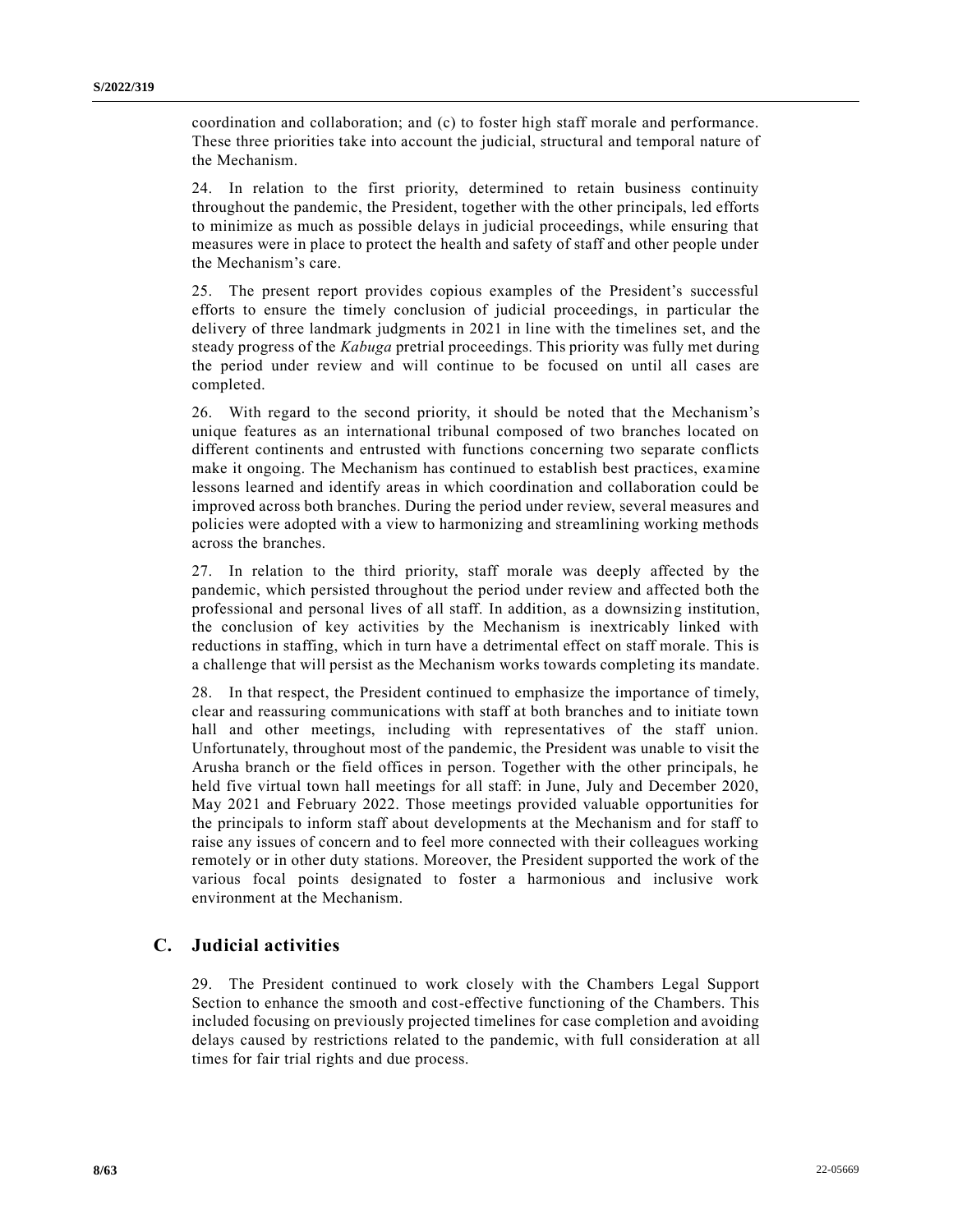### **1. Coordination of the Chambers**

30. In accordance with article 12 of the statute, the President coordinates the work of the Chambers and manages the Mechanism's judicial roster. He designates the Mechanism's duty judges and assigns judicial work to single judges or benches as appropriate, while considering an equitable and geographical distribution of work among the judges, as well as gender balance and any possible conflict of interest. The President endeavoured to assign work in the fairest and most efficient and expeditious way, to ensure steady progress with regard to the disposal of any judicial matter before the Mechanism.

31. The President issued 80 assignment orders during the period under review, namely, 26 between 16 April 2020 and the end of 2020, 39 in 2021 and 15 in the first three-and-a-half months of 2022. In total, 34 matters arising at the Arusha branch and 45 arising at The Hague branch were assigned accordingly. In relation to each of those matters, the President carefully considered, on the basis of past experience of similar assignments, the amount of work required and the time to be remunerated according to what was reasonably necessary.

32. In accordance with article 12, paragraph 2, of the statute, the President maintained the duty roster on an alternating basis between Judge William Hussein Sekule and Judge Vagn Prüsse Joensen at the Arusha branch. In September 2021, the President also included Judge Joseph E. Chiondo Masanche, following the conclusion of his assignment to the *Stanišić and Simatović* case. The decision to assign judges who reside in the United Republic of Tanzania maximizes efficiency, and their assignment is remunerated only to the extent that they exercise judicial functions in that capacity.

### **2. Appeals and review proceedings**

33. In accordance with article 12, paragraph 3, of the statute, the President is a member of the Appeals Chamber and presides over its proceedings. During the period under review, and as outlined in more detail in section III.B, the President presided over appeals from trial judgment, as well as a number of appeals from decisions of a Trial Chamber or a single judge. The latter appeals pertained, inter alia, to decisions on contempt matters, frozen assets, the relocation of acquitted and released persons and the assignment of counsel.

34. Separately, the President also presided over a request for review of a final judgment submitted in accordance with article 24 of the statute, as discussed in section III.B.4.

#### **3. Cases referred to national jurisdictions**

35. In accordance with article 6, paragraph 5, of the statute, the Mechanism is responsible for monitoring cases referred to national jurisdictions, with the assistance of international and regional organizations and bodies.

36. During the period under review, this function was reduced further as the number of cases actively monitored by the Mechanism decreased from four (Jean Uwinkindi, Bernard Munyagishari, Ladislas Ntaganzwa and Laurent Bucyibaruta) to two (Mr. Ntaganzwa and Mr. Bucyibaruta). While the Registry deals with the logistical side of the process, including the appointment of and communication with monitors, as outlined in section V.G, the President is responsible for the overall supervision of the monitoring process.

37. Cases of individuals who were indicted by the International Criminal Tribunal for Rwanda and referred to Rwanda were monitored with the pro bono assistance of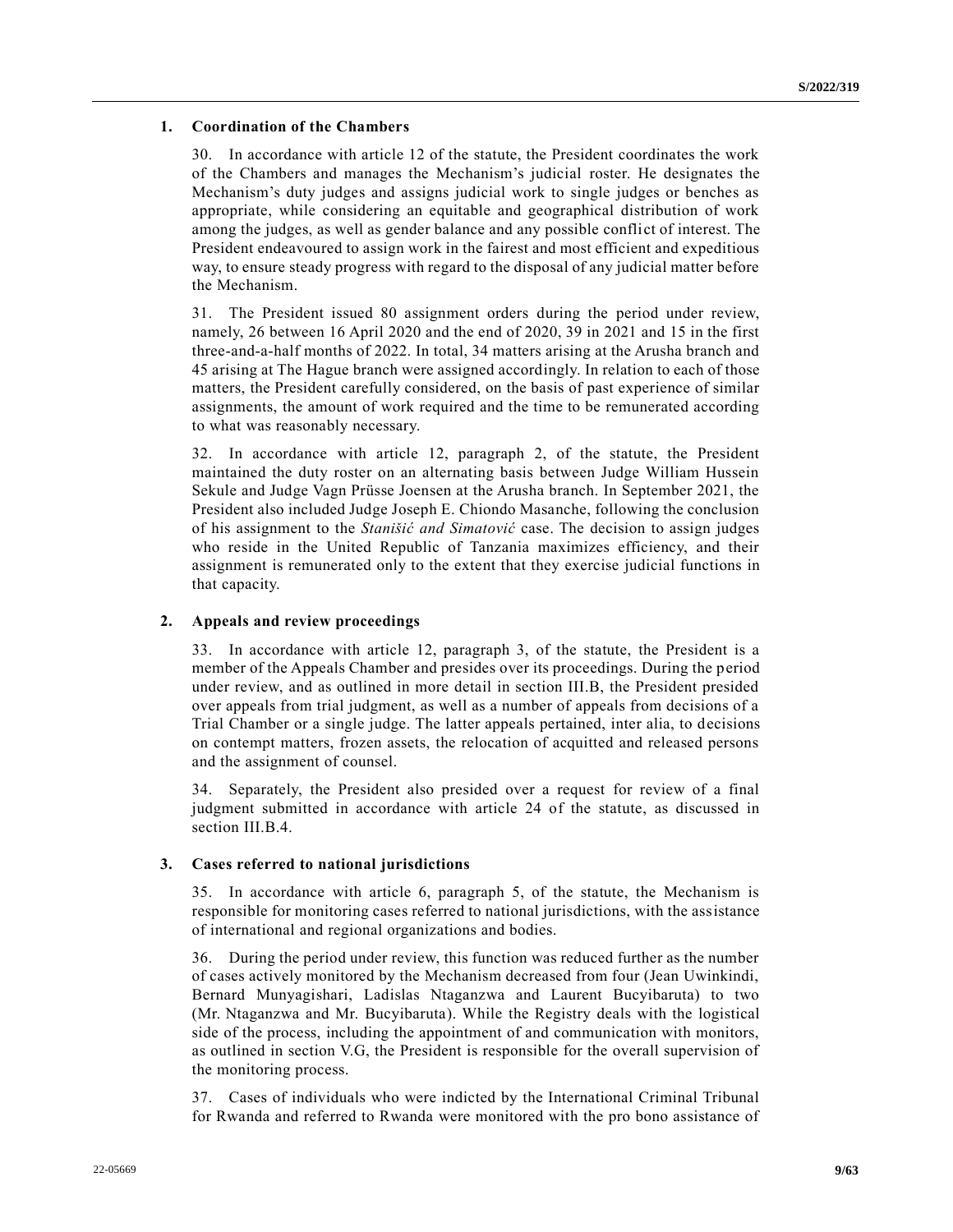the Kenyan Section of the International Commission of Jurists. Those cases concern Mr. Uwinkindi, Mr. Munyagishari and Mr. Ntaganzwa. During the period under review, the proceedings against Mr. Uwinkindi and Mr. Munyagishari were finalized and the cases are now closed. The *Ntaganzwa* case has entered the appeals stage.

38. The remaining case, referred to France, was monitored by an internal monitor from the Mechanism. It concerns Mr. Bucyibaruta, whose trial is scheduled to commence on 9 May 2022 and is expected to last approximately two months.

39. Unfortunately, as a result of the pandemic, monitoring activities were hindered as of mid-March 2020. Some prisons put access restrictions in place, resulting in a suspension of the monitors' visits to the accused persons. Furthermore, owing to restrictions on international travel to and from the countries to which cases have been referred, the monitors were prevented from travelling during most of the period under review. Upon request from the monitors, the President adjusted the schedule for the submission of monitoring reports and allowed for consolidated reports covering several months at once. At the same time, he encouraged the monitors to seek alternative ways to follow the cases, such as by way of telephone, videoconference or written updates, where possible.

40. With the easing of some restrictions, the President requested the regularization to monthly reports for the remaining case in Rwanda, as envisaged under the applicable memorandum of understanding between the Kenyan Section of the International Commission of Jurists and the Mechanism. With regard to the case in France, the next report is expected at the end of April 2022, in line with the quarterly reporting arrangements originally ordered for that case. <sup>6</sup>

41. In addition, the case of one individual indicted by the International Tribunal for the Former Yugoslavia, Vladimir Kovačević, was referred to Serbia by that Tribunal in March 2007. After the referral, the proceedings were suspended following a determination that the accused was unfit to stand trial. Considering that there have not been any changes since the referral of the case in 2007, the Mechanism has now ceased all active monitoring of the case.

42. The Mechanism's activities in relation to cases referred to national jurisdictions are expected to continue for the duration of such cases. While each case is different, the experience with referred cases to date is instructive as to potential timelines. In Rwanda, the *Uwinkindi* and *Munyagishari* cases were each on appeal for about five years. This suggests that the *Ntaganzwa* case may last as long to complete. In addition, should any of the fugitives whose cases have been referred to Rwanda for trial be apprehended in the future, the Mechanism is equally required to monitor their proceedings in accordance with article 6, paragraph 5, of the statute, and it can be expected that their proceedings would last as long as those of the people already tried. Further estimates for the duration of the Mechanism's monitoring function with regard to the *Bucyibaruta* case in France will depend on the outcome of the trial and whether any appeal is filed.

#### **4. Enforcement of sentences**

**\_\_\_\_\_\_\_\_\_\_\_\_\_\_\_\_\_\_**

43. In accordance with article 25, paragraph 2, of the statute, the Mechanism is responsible for supervising the enforcement of sentences pronounced by the International Criminal Tribunal for Rwanda, the International Tribunal for the Former Yugoslavia or the Mechanism. Considering that this function currently concerns supervising the enforcement of the sentences of 48 convicted persons in 13

<sup>6</sup> See International Criminal Tribunal for Rwanda, *Prosecutor v. Laurent Bucyibaruta*, Case No. ICTR-2005-85-I, Decision on Prosecutor's Request for Referral of Laurent Bucyibaruta's Indictment to France, 20 November 2007, p. 10.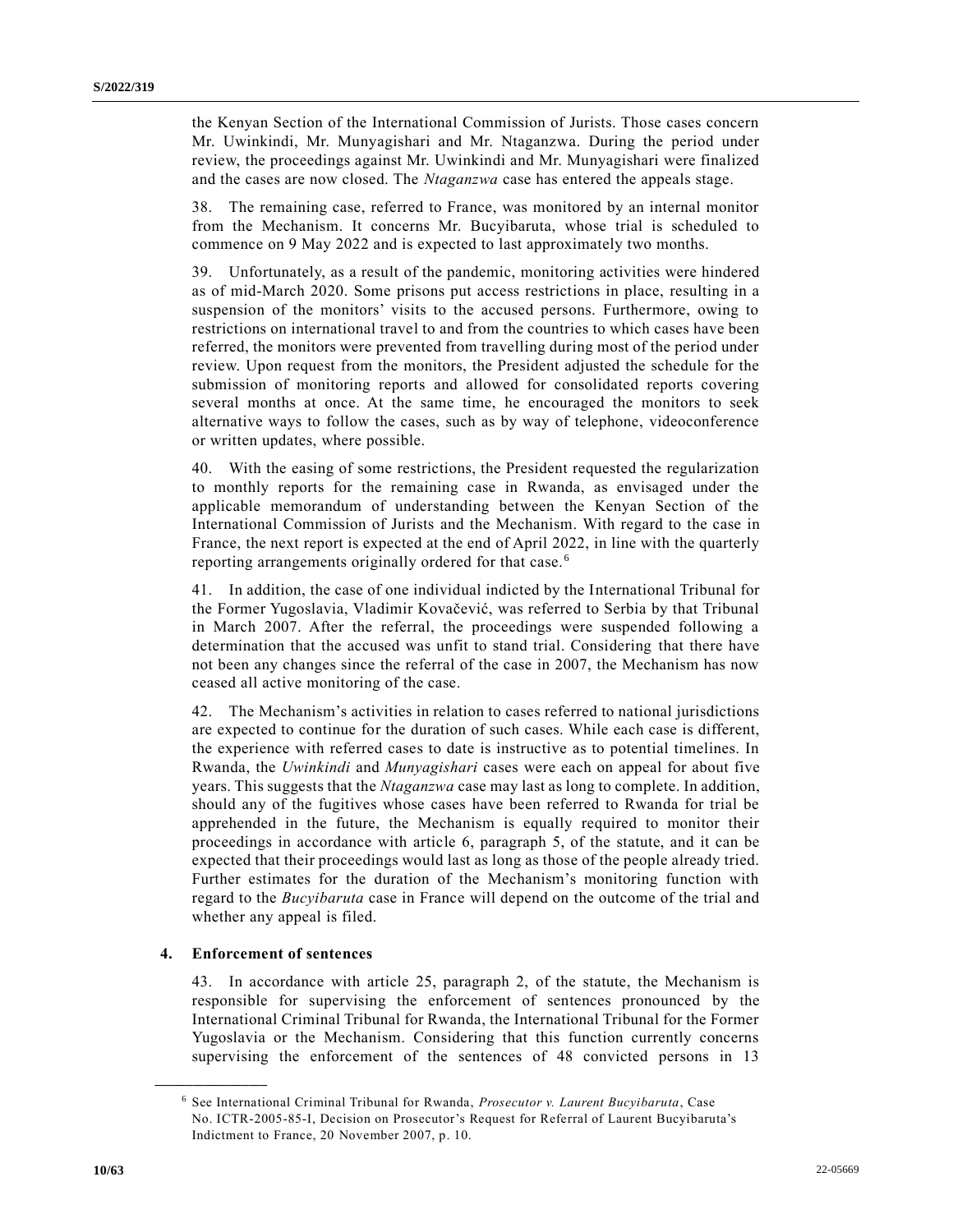enforcement States, in addition to two convicted persons detained at the United Nations Detention Unit in The Hague, it is both a very important and time-consuming mandate.

44. The President issues orders designating the State of enforcement for convicted persons, decisions on requests for transfer to another enforcement State and decisions on applications for pardon, commutation of sentence or early release. The President also oversees the general conditions of the convicted persons' imprisonment and communicates with international monitoring bodies that regularly inspect the prisons.

45. During the period under review, the President issued eight orders designating enforcement States in which convicted person were to serve their sentences. In addition, he issued 10 decisions or orders regarding the transfer of convicted persons to or from an enforcement State.

46. A major development during the period under review was the issuance on 15 May 2020 of the revised Practice Direction on the Procedure for the Determination of Applications for Pardon, Commutation of Sentence or Early Release of Persons convicted by the ICTR, the ICTY, or the Mechanism. The Practice Direction clarifies the Mechanism's procedure for the determination of such applications, with a view to strengthening transparency and coherence. It also codifies, inter alia, the notion of early release subject to conditions and the two-thirds eligibility threshold for applications for pardon, commutation of sentence or early release.

47. In consultation with other judges, as required under rule 150 of the Rules of Procedure and Evidence, the President issued 46 orders and decisions relating to applications for pardons, commutations of sentence or early release of persons convicted by the Tribunals or the Mechanism. In two cases, the President granted early release subject to conditions, bearing in mind paragraph 10 of Security Council [2422 \(2018\).](https://undocs.org/en/S/RES/2422(2018)) As at 14 April 2022, the President remained seized of five requests related to the enforcement of sentences.

48. Considering the particular vulnerability of incarcerated persons during the pandemic, the President continued to request periodic updates from enforcement States regarding the overall situation in the respective prisons and specific measures put in place to prevent any potential exposure to COVID-19 of persons convicted by the Tribunals or the Mechanism. This included detailed information on national vaccination campaigns and their availability for persons serving sentences under the supervision of the Mechanism. In addition, the Mechanism adopted a COVID-19 response plan, presenting the measures that it stands ready to take in the event of an infection or general outbreak of COVID-19 in one of the prisons. In this respect, the President also remained apprised of the situation at the United Nations Detention Facility in Arusha and at the United Nations Detention Unit in The Hague with regard to COVID-19 measures.

49. The Mechanism wishes to take this opportunity to convey its deepest gratitude to all 14 States that, in voluntarily taking on additional responsibilities, provided the Mechanism with invaluable assistance on a daily basis. These States deserve particular acknowledgement and praise for their regular updates regarding the situation at the relevant prisons during the pandemic. Despite assiduous reporting and best efforts on the part of enforcement States to prevent and protect their prisons populations from the pandemic, a very small number of convicted persons have been infected. Nevertheless, the Mechanism is satisfied that enforcement States have excelled in their protection of the convicted persons concerned. The Mechanism will continue to follow the situation closely and request regular updates from all enforcement States.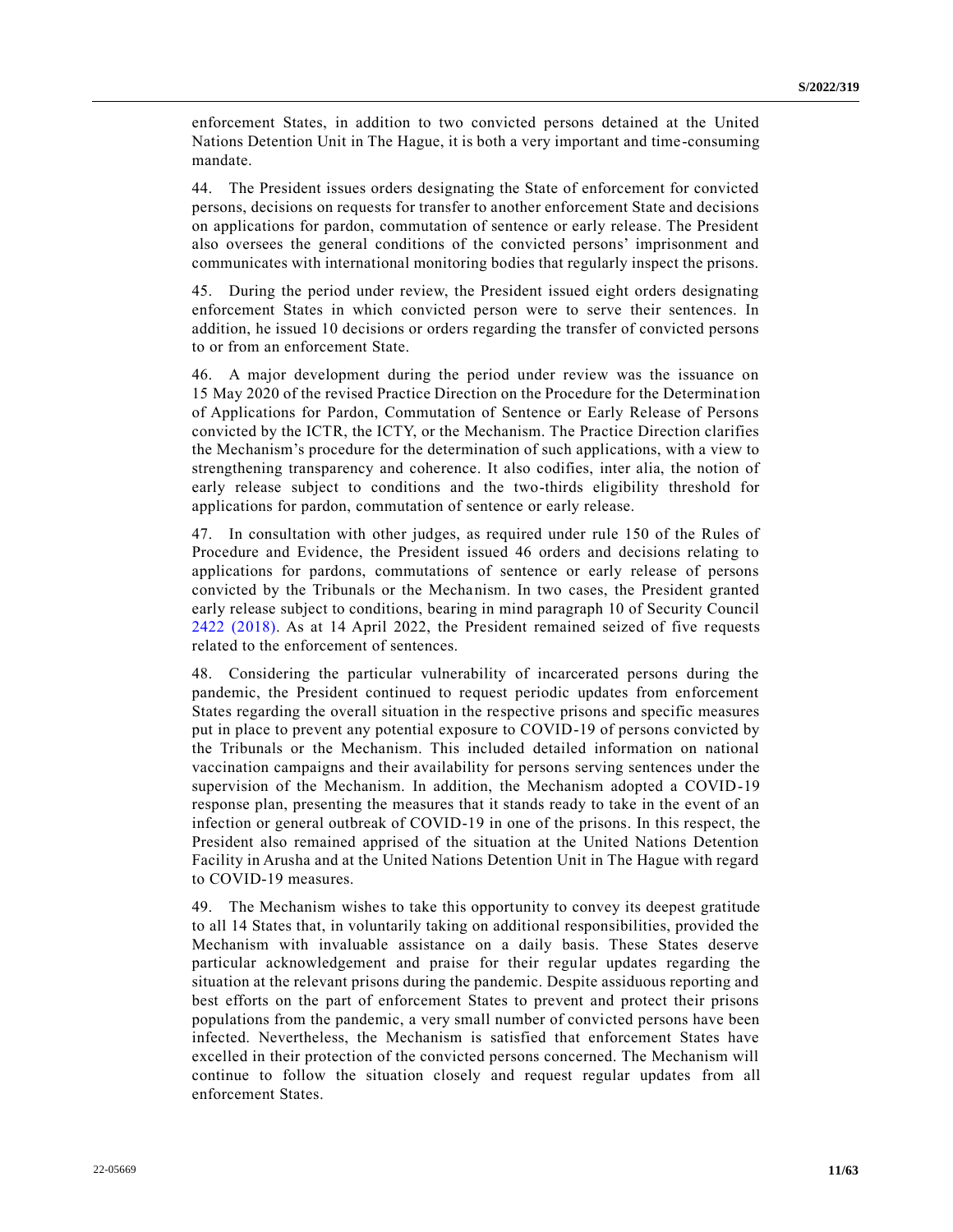50. Eighteen individuals sentenced by the Tribunals or the Mechanism are currently serving life sentences, while 15 convicted persons will complete their sentences between 2030 and 2040 and another 8 only after 2040. The last three sentences imposed for a term of years will be fully served in 2044. While most convicted persons serving life sentences will be eligible for consideration for pardon, commutation of sentence or early release after 2030, the eligibility for one convict ed person serving a life sentence will not come before 2041. The length of time actually served may be affected by the age or physical and health conditions of the convicted persons, as well as any potential review proceedings. In addition, ongoing trial and appeal proceedings may necessitate further adjustment of those estimates. It is expected that the President's activities in relation to the supervision of the enforcement of sentences will continue until the last prison sentence has been served, subject to rule 128 of the Rules of Procedure and Evidence, which provides that the Mechanism is to supervise sentences of imprisonment during the period of its functioning and that the Security Council may designate a body to assist it and to proceed to supervise the sentences after the Mechanism legally ceases to exist.

# **D. Managerial activities**

51. As head of the institution, the President carries out a range of managerial activities, including convening plenaries of judges and serving as Chair of the Mechanism Coordination Council, as well as supervising activities of the Registry.

#### **1. Plenaries**

52. During the period under review, the President convened two plenaries of judges in accordance with rule 26 of the Rules of Procedure and Evidence. Plenary sessions provide an opportunity for Mechanism judges to, inter alia, adopt and amend the Rules and decide upon matters relating to the internal functioning of the institution.

53. Before each plenary, the President ensures that all judges receive the yearly report of the Rules Committee. In order to enhance the efficiency of plenaries, the Rules Committee, which consists of three judges, the President, as an ex officio member, and non-voting representatives of the prosecution, the Registry and the Association of Defence Counsel practising before the International Courts and Tribunals, carefully considers all proposals for amendments to the Rules of Procedure and Evidence forwarded to it by the President, judges, the Prosecutor, the Registrar or the Association of Defence Counsel, as the case may be, and makes recommendations regarding the proposals.

54. Pandemic-related restrictions regrettably did not allow for an in-person meeting of all judges, as had originally been planned for 2020. Instead, a remote plenary by written procedure was held from 16 October to 4 December 2020. This plenary culminated, inter alia, in amendments to rules 2, 23, paragraph A, and 56, paragraph C (ii), of the Rules of Procedure and Evidence, which the President promptly transmitted to the Security Council.

55. In 2021, the pandemic still did not allow for the judges to meet in person. Therefore, cognizant of the importance of real-time interaction between the judges to discuss and resolve substantive issues, the President convened the Mechanism's firstever virtual plenary on 28 and 29 September 2021. Thanks to the efforts and ingenuity of the Information Technology Services Section, together with staff from other sections of the Mechanism, the 25 judges of the Mechanism were able to engage in fruitful discussions using a secure online platform, which had been developed in-house earlier in the pandemic to allow court hearings by remote participation and further modified for the plenary. With the judges attending the plenary from 21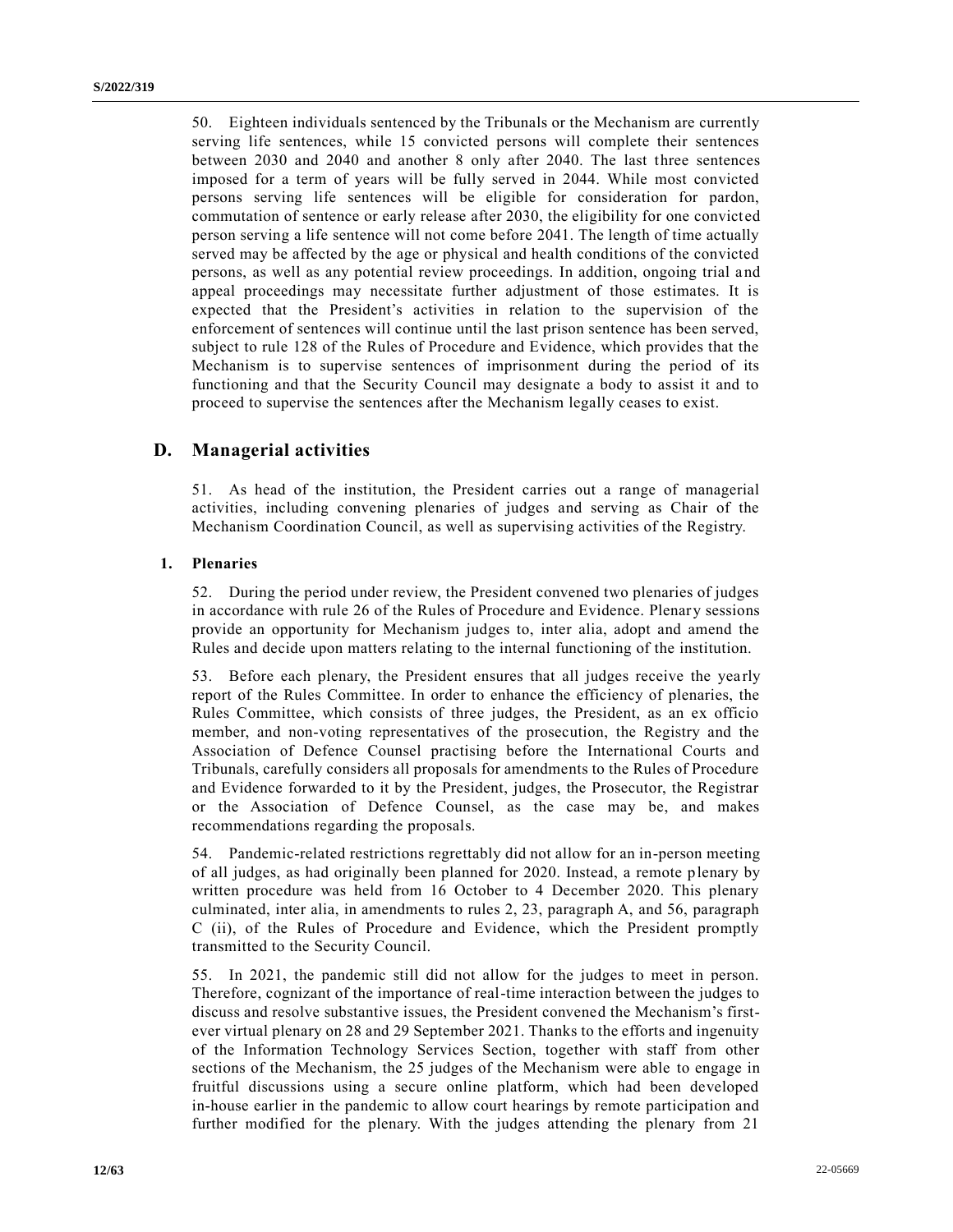different countries and numerous time zones, the smooth running of the confidential session was a significant operational achievement. During the plenary, the judges decided against a proposed amendment of the Rules of Procedure and Evidence.

56. The next in-person plenary, which is scheduled to be held in The Hague in the second half of 2022, will depend on the prevailing circumstances regarding the pandemic. The Mechanism envisages holding annual plenaries throughout its existence; however, it is to be noted that, even if there are no further travel restrictions in the future, the Mechanism will continue to alternate between virtual and in-person plenaries to reduce the costs involved.

### **2. Mechanism Coordination Council**

57. An important and useful tool to enhance inter-organ coordination and communication was the Mechanism Coordination Council, which, in accordance with rule 25 of the Rules of Procedure and Evidence, consists of the President, the Prosecutor and the Registrar. During the period under review, the Council, chaired by the President, met regularly by videoconference between the two branches to discuss the Mechanism's priorities and other cross-cutting topics, including budgetary issues, downsizing and, of course, the management of the pandemic. It was also an effective forum to work further on the implementation of the OIOS recommendations mentioned above and described in detail in section VII.

58. During the period under review, the Mechanism Coordination Council met on 16 occasions.

#### **3. Supervision of Registry activities**

59. In accordance with rule 23, paragraph A, of the Rules of Procedure and Evidence, the President has supervisory authority over the activities of the Registry, and in accordance with rule 31, paragraph A, it is under the President's authority that the Registrar is responsible for the administration and servicing of the Mechanism. To accomplish those functions, the President remained in regular and close contact with the Registrar. In addition, the two principals held biweekly meetings, together with their senior advisors, to discuss issues of concern more formally and ensure that any such issues were addressed in a timely and coordinated manner, where necessary.

60. During the period under review, one of the most important areas requiring close cooperation between the President and the Registrar was the management of the pandemic to avoid the disruption of judicial activities. This included the successful implementation of operational measures to ensure both business continuity and the health and safety of staff and other people under the Mechanism's care.

61. The President is responsible for the judicial review of certain administrative decisions of the Registrar when they are in dispute, including decisions on legal aid or detention matters and other requests for relief as provided for in the Mechanism's legal framework. For instance, at the start of the reporting period and with COVID-19 restrictions tightening around the world, the President issued a decision by which he, inter alia, ordered the Registrar to make video communications available to detainees at the United Nations Detention Unit on an interim basis, if at all possible. Following the identification by the Registrar of a suitable solution, video communications have remained available to all Mechanism detainees at the Detention Unit and their immediate families since 22 May 2020, thereby meeting and, in fact, exceeding the applicable international standards relating to care for those detainees, bearing in mind paragraph 11 of Security Council resolution [2529 \(2020\).](https://undocs.org/en/S/RES/2529(2020))

62. During the period under review, the President adjudicated a total of four complaints on the conditions of detention at the United Nations Detention Unit and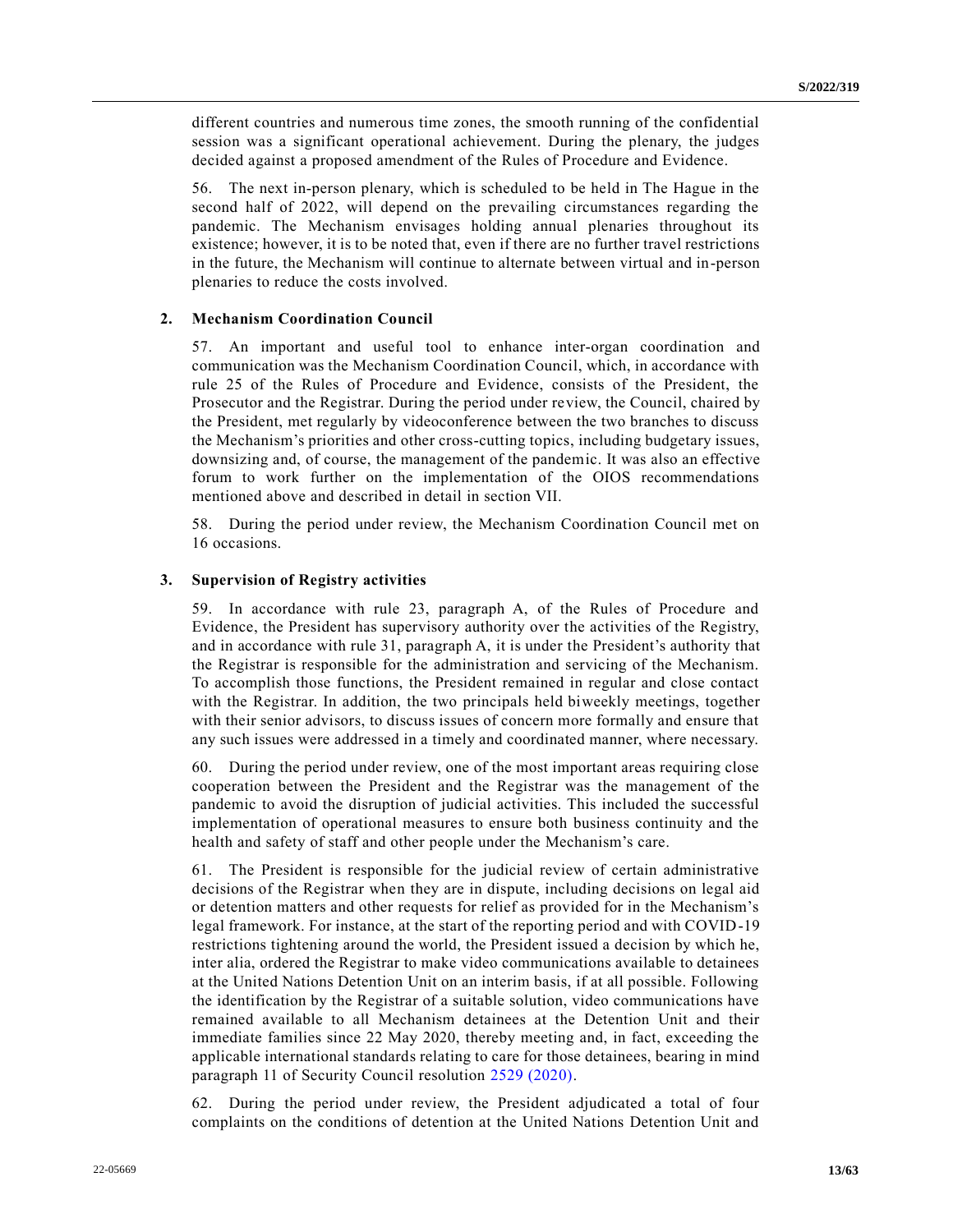eight requests for review of administrative decisions regarding the allocation of legal aid or other miscellaneous matters. This represents a remarkable decline of such matters in comparison with the period covered by the third report.<sup>7</sup> The decrease in the number of detainees in the United Nations Detention Facility and, eventually, the Detention Unit (see sect. V.E) equally contributes to reducing the number of complaints regarding conditions of detention. Notably, since the transfer of Augustin Ngirabatware to Senegal to serve his sentence, in July 2021, there is no further detainee housed in the Detention Facility.

63. Another area of successful collaboration with the Registrar during the period under review is the enforcement of sentences. In this respect, the President supervised the implementation by the Registry of his decisions and orders in relation to early release, the designation of enforcement States and the transfer of convicted persons, as well as the COVID-19 orders concerning enforcement States.

64. With regard to further harmonizing and improving practices between the two branches, the President encouraged the Registry to continue to develop and update relevant practice directions and policies, in particular where they had an impact on the entire institution. For example, after thorough consultations with the President, the Registrar issued an occupational safety and health policy and a revised Code of Professional Conduct for Defence Counsel Appearing before the Mechanism, and updated remuneration policies for the defence in post-conviction and contempt matters, as well as for amici curiae. Moreover, the President engaged with the Registry on proposals concerning a new practice direction on judicial records.

# **E. Representational functions**

65. The President is responsible for a number of representational duties, including reporting to the Security Council and the General Assembly and serving as the main interlocutor, together with the Prosecutor, in the Security Council Informal Working Group on International Tribunals. He also interacts with the diplomatic community, as well as other external stakeholders. Of particular importance is the President's engagement with the host countries and other countries affected by the Mechanism's work.

66. In accordance with article 32 of the statute, the President reported to the Security Council and the General Assembly, as appropriate. The sixteenth, seventeenth, eighteenth and nineteenth biannual progress reports of the Mechanism were submitted to the Council on 19 May 2020 [\(S/2020/416,](https://undocs.org/en/S/2020/416) annex I), 16 November 2020 [\(S/2020/1119,](https://undocs.org/en/S/2020/1119) annex I), 17 May 2021 [\(S/2021/487,](https://undocs.org/en/S/2021/487) annex I) and 16 November 2021 [S/2021/955,](https://undocs.org/en/S/2021/955) annex I), respectively. In addition, the President submitted the eighth annual report of the Mechanism to the Assembly and the Council on 1 August 2020 [\(A/75/276-S/2020/763\)](https://undocs.org/en/A/75/276) and the ninth annual report on 30 July 2021 [\(A/76/248-](https://undocs.org/en/A/76/248) [S/2021/694\)](https://undocs.org/en/A/76/248).

67. The President addressed the Security Council by videoconference in June and December 2020 and in June 2021, and in person at United Nations Headquarters in New York in December 2021. He also addressed the General Assembly by videoconference in October 2020 and in person in October 2021. In connection with his briefings to the Council and the Assembly, the President held numerous bilateral meetings with representatives of Member States and met with the Informal Working Group on International Tribunals.

<sup>&</sup>lt;sup>7</sup> In the period from 16 April 2018 to 15 April 2020, 68 such decisions were issued [\(S/2020/309,](https://undocs.org/en/S/2020/309) annex, para. 21).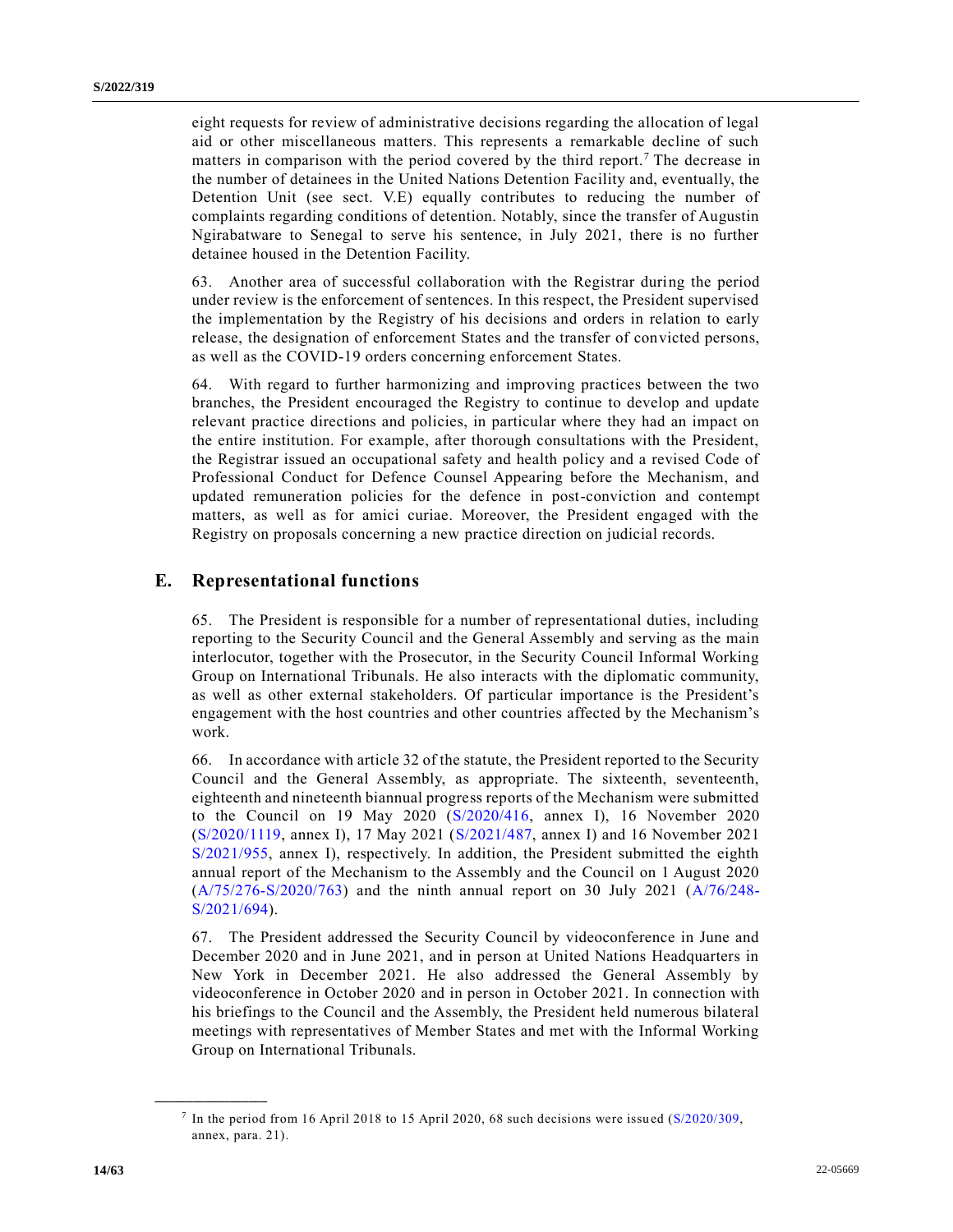68. The next biannual progress report to the Security Council is due mid-May 2022; thereafter, the President is expected to address the Council in June 2022.

69. Regrettably, the President was unable to travel to Rwanda and the States of the former Yugoslavia to engage directly with the people and the respective government authorities during most of the period under review. However, he participated in both the twenty-fifth and twenty-sixth commemorations of the Srebrenica genocide and the twenty-seventh commemoration of the genocide against the Tutsi in Rwanda of 1994 by delivering video messages addressed to the surviving victims and the public at large. He also participated in a conference hosted by the International Court of Justice to mark the commemoration of the 100th anniversary of the adoption of the Statute of the Permanent Court of International Justice, and in an online series of open-day activities for international institutions entitled "Just Peace Month", organized by the city of The Hague. In addition, as soon as travel restrictions were eased, the President conducted an official visit to Croatia, and he recently travelled to Bosnia and Herzegovina to participate in a series of events commemorating the thirtieth anniversary of the start of the siege of Sarajevo.

70. The information centre in Sarajevo, which was established with the support of the Mechanism in May 2018 in accordance with paragraph 15 of Security Council resolution [1966 \(2010\),](https://undocs.org/en/S/RES/1966(2010)) continues to provide direct and guided access to the public judicial records of the International Tribunal for the Former Yugoslavia and promotes its legacy. The Mechanism remains available to facilitate the establishment of similar information centres with other stakeholders in the former Yugoslavia.

# **III. Chambers**

## **A. Judges**

71. Article 8 of the statute provides that the Mechanism is to have a roster of 25 independent judges who must, insofar as possible and as decided by the President, exercise their functions remotely (see sect. II.C.1 in this regard). Mechanism judges are not remunerated for being on the judicial roster but instead receive compensation only for the days on which they exercise their functions, as assigned by the President. In carrying out their functions, the judges on the roster are provided with legal and administrative support by staff of the Chambers Legal Support Section. The legal staff are assigned to multiple matters across the branches to ensure maximum flexibility and facilitate legal research, analysis and the drafting of orders, decisions and judgments, in addition to providing individualized support to judges, as needed, in connection with their judicial work.

72. The period under review saw a number of changes in the judicial roster. First, Judge Gberdao Gustave Kam (Burkina Faso) sadly passed away unexpectedly on 17 February 2021. The Secretary-General subsequently appointed Judge Fatimata Sanou Touré (Burkina Faso) to serve the remainder of Judge Kam's term of office, effective 12 August 2021. Then, effective 17 November 2021, Judge Theodor Meron (United States of America) resigned from his duties as a judge at the Mechanism, and Judge Margaret deGuzman (United States) was appointed in his place, effective 22 December 2021. These two appointments bring the number of female judges on the Mechanism's roster to eight out of 25. This is a positive step towards gender parity at the highest levels, and the Mechanism encourages nominating States to remain on this path. All judges' terms of office currently expire on 30 June 2022.

73. The current judicial roster comprises (in order of precedence): Judge Carmel Agius, President (Malta), Judge Jean-Claude Antonetti (France), Judge Joseph E. Chiondo Masanche (United Republic of Tanzania), Judge William Hussein Sekule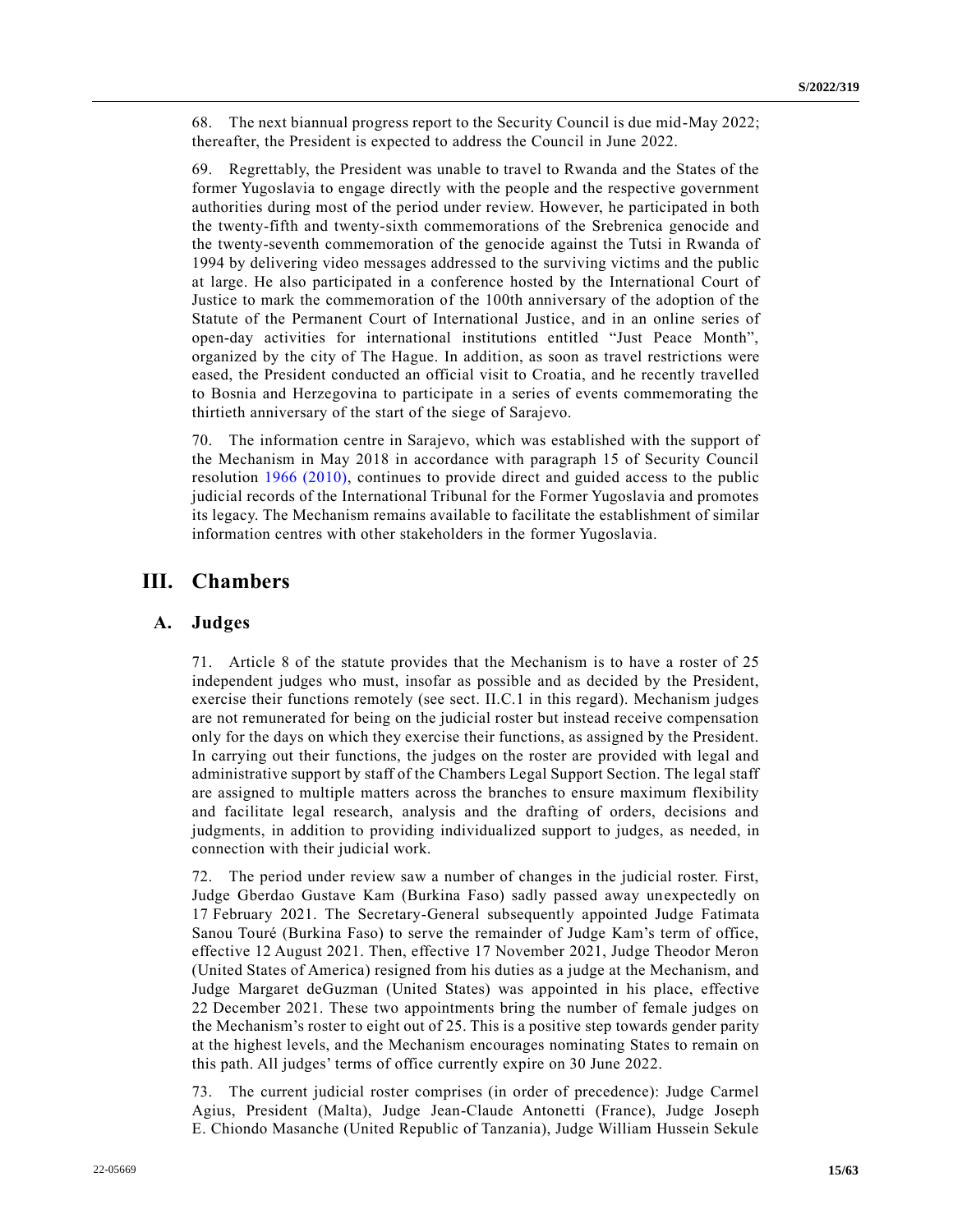(United Republic of Tanzania), Judge Lee G. Muthoga (Kenya), Judge Alphons M.M. Orie (Netherlands), Judge Burton Hall (Bahamas), Judge Florence Rita Arrey (Cameroon), Judge Vagn Prüsse Joensen (Denmark), Judge Liu Daqun (China), Judge Prisca Matimba Nyambe (Zambia), Judge Aminatta Lois Runeni N'gum (Zimbabwe/Gambia), Judge Seon Ki Park (Republic of Korea), Judge José Ricardo de Prada Solaesa (Spain), Judge Graciela Susana Gatti Santana (Uruguay), Judge Ivo Nelson de Caires Batista Rosa (Portugal), Judge Seymour Panton (Jamaica), Judge Elizabeth Ibanda-Nahamya (Uganda), Judge Yusuf Aksar (Turkey), Judge Mustapha El Baaj (Morocco), Judge Mahandrisoa Edmond Randrianirina (Madagascar), Judge Claudia Hoefer (Germany), Judge Iain Bonomy (United Kingdom of Great Britain and Northern Ireland), Judge Fatimata Sanou Touré (Burkina Faso) and Judge Margaret M. deGuzman (United States).

# **B. Judicial activities**

#### **1. Summary**

74. The Mechanism engaged in a wide variety of judicial work during the period under review, notwithstanding the tremendous challenges posed by the pandemic, including its impact on judicial proceedings resulting from travel restrictions and quarantine requirements and on the health of key personnel in proceedings. The Mechanism overcame those challenges and continued to deliver its judicial mandate with only limited interruptions. This was made possible by the adoption of new health and safety protocols, including modified courtrooms, by making greater use of video technology to conduct hearings and by resorting to written procedures for status conferences where feasible and appropriate. The Mechanism also faced and overcame other key difficulties following the death of a judge of the Appeals Chamber in the final stages of deliberation in the *Mladić* case, and the illness and death of an accused in the *Nzabonimpa et al.* (formerly *Turinabo et al.*) contempt case. While those unfortunate events had the potential to adversely affect the proceedings, significant delays were avoided thanks to the dedicated efforts of judges, staff and other personnel.

75. As stated above, the Appeals Chamber delivered its judgment in the *Mladić* case in June 2021. Moreover, trial proceedings concluded in the *Stanišić and Simatović* case and the *Nzabonimpa et al.* (formerly *Turinabo et al.*) contempt case with the pronouncement of trial judgments in June 2021. In addition, a Trial Chamber conducted pretrial proceedings in the *Kabuga* case, which is trial-ready subject to the finalization of a fitness assessment. All the while, Chambers continued to adjudicate matters related, inter alia, to review proceedings, appeal proceedings, contempt, requests for revocation of the referral of cases to national jurisdictions, the variation of witness protection measures, access to materials, disclosure, changes in the classification of documents, and the assignment of counsel.

76. An overview of the judicial activities is set forth below. Detailed schedules for the proceedings in progress are provided in enclosure I. All projections are uniformly made on the basis of past experience with cases of comparable complexity and, in the case of appeals from judgment, take into particular account the complexity of the case at trial. All projections in the present report related to judicial activities are made on the presumption that no extraordinary events that may influence their conduct, such as the prevailing pandemic and any resulting impact, will occur during the course of the proceedings. Other examples of such unforeseen events include the replacement of judges or counsel or the illness of an accused or an appellant. Projections therefore remain subject to periodic updating based on actual developments. With regard to forecasting judicial activities other than trials and appeals from judgment, the Mechanism recalls the observations made in 2009 by the Secretary-General in his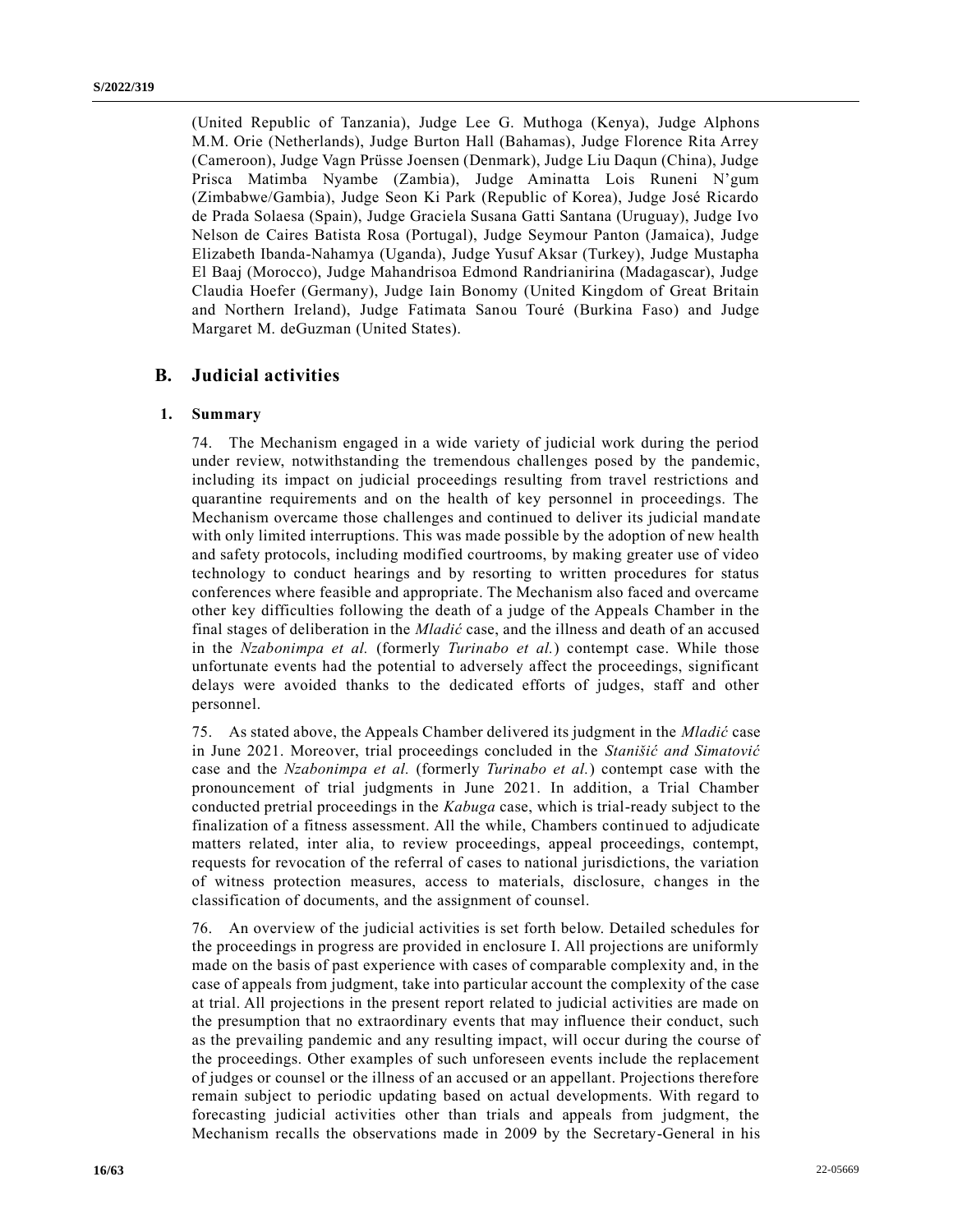report on the administrative and budgetary aspects of the options for possible locations for the archives of the International Tribunal for the Former Yugoslavia and the International Criminal Tribunal for Rwanda and the seat of the residual mechanism(s) for the Tribunals, namely, that it was not possible to foresee when, and how often, requests related to contempt cases, protective orders, review of judgments, referral of cases and pardon and commutation of sentence would arise but that such issues were more likely to arise within a period of 10 to 15 years after the closure of the Tribunals and that the level of work involved would inevitably decrease over time.<sup>8</sup>

#### **2. Trial proceedings**

77. Trial Chambers of the Mechanism are responsible for the conduct of trial proceedings in the event of the arrest of the remaining fugitive indicted by the International Criminal Tribunal for Rwanda whose case remains within the jurisdiction of the Mechanism and any retrial.

78. In the *Stanišić and Simatović* case, the retrial commenced on 13 June 2017, and the prosecution case concluded on 21 February 2019. The defence case for Jovica Stanišić commenced on 18 June 2019, while the defence case for Franko Simatović commenced on 12 November 2019. Both defence cases concluded on 23 February 2021. It was initially projected that the presentation of evidence would conclude in June 2020, with final trial briefs and closing arguments planned for September and October 2020 and the trial judgment for December 2020. The projection for the delivery of the judgment in December 2020 remained unchanged until the pandemic unfolded.

79. Beginning in March 2020, the Trial Chamber, composed of Judges Hall, presiding, Masanche and Park, was forced to postpone the completion of the presentation of evidence on several occasions until restrictions on travel and movement were eased and measures and protocols were put in place to ensure the safe conduct of in-court proceedings. Nevertheless, the Trial Chamber and the parties continued to advance the case and the Trial Chamber issued numerous decisions pertaining to the admission of thousands of exhibits and the written testimony of a number of witnesses. On 1 September 2020, in-court proceedings resumed in a modified courtroom, and the Trial Chamber subsequently heard the final five defence witnesses, concluding the evidentiary hearings on 8 October 2020. It was originally expected that the final trial briefs would be filed on 26 February 2021 and the closing arguments heard during the last week of March 2021. However, the Trial Chamber was required to extend those deadlines owing to health-related difficulties faced by the defence team for Mr. Simatović, which caused certain delays in the litigation concerning the admission of the final exhibits and the preparation of the final submissions. As a result, the final trial briefs were filed on 12 March 2021, and closing arguments were heard from 12 to 14 April 2021.

80. The trial judgment was pronounced on 30 June 2021, in line with adjusted projections to take into account the impact of the pandemic, and the written reasons were filed on 6 August 2021. The Trial Chamber convicted Mr. Stanišić and Mr. Simatović of aiding and abetting the crime of murder, as a violation of the laws or customs of war and a crime against humanity, and the crimes of deportation, forcible transfer and persecution, as crimes against humanity, committed by Serb forces following the takeover of Bosanski Šamac, Bosnia and Herzegovina, in April 1992. The Trial Chamber sentenced the two men to 12 years of imprisonment each.

<sup>8</sup> [S/2009/258,](https://undocs.org/en/S/2009/258) para. 102.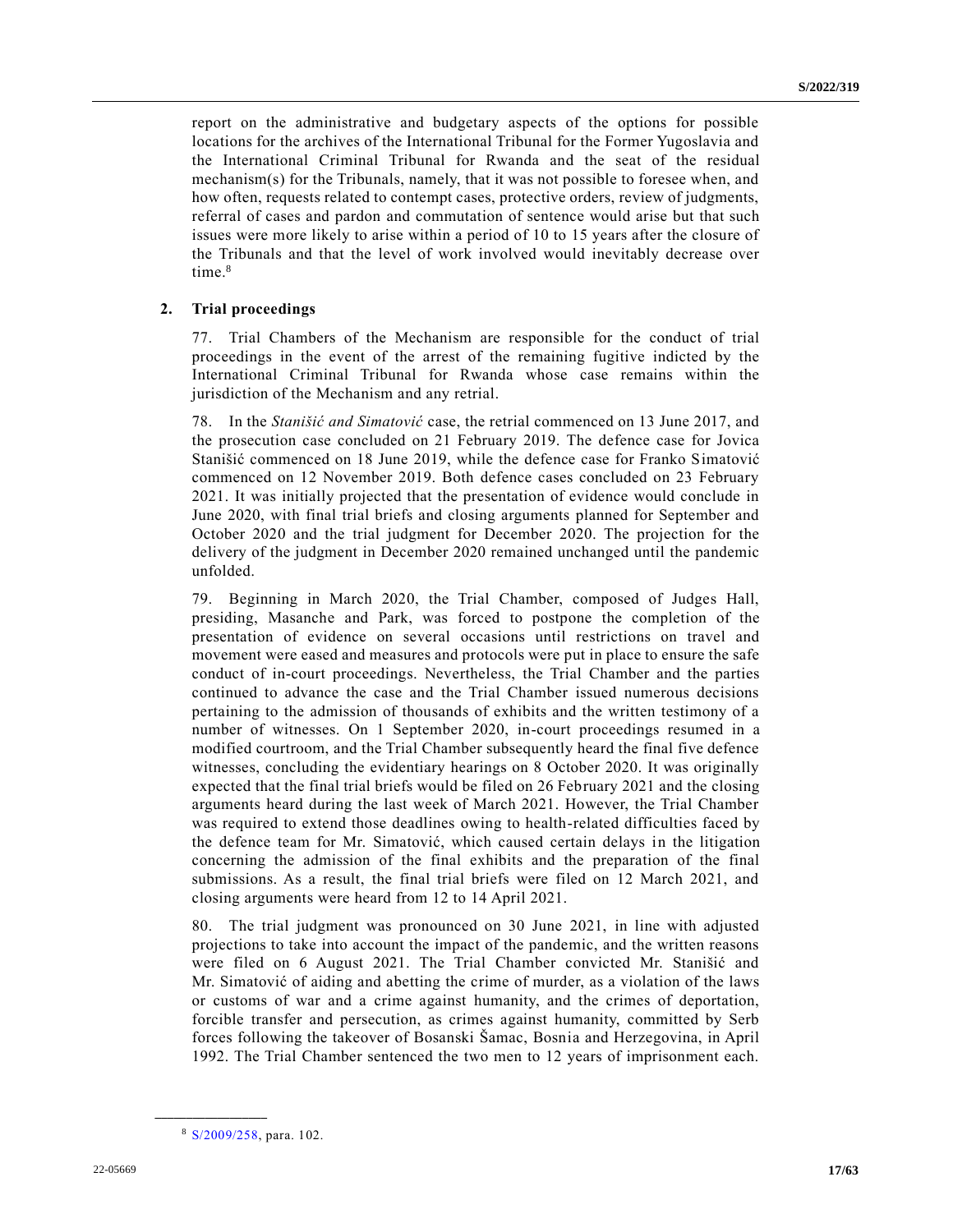Appeals proceedings commenced in September 2021; more information is detailed below.

81. In relation to the *Kabuga* case, Mr. Kabuga was first indicted by the International Criminal Tribunal for Rwanda in 1997. He remained a fugitive for more than 22 years until his arrest in France on 16 May 2020 on the basis of an arrest warrant and order for transfer that directed that he be transferred to the Arusha branch of the Mechanism. The French courts authorized his transfer to the Mechanism on 30 September 2020. On 1 October 2020, the President assigned the *Kabuga* case to a Trial Chamber, composed of Judges Bonomy, presiding, Gatti and Ibanda-Nahamya, effective upon the transfer of Mr. Kabuga to the Mechanism. On 5 October 2020, Mr. Kabuga filed an urgent motion requesting, inter alia, that his arrest warrant and order for transfer be amended to provide for his transfer to The Hague branch, rather than the Arusha branch, citing in particular his medical conditions and the health risks associated with travel. Both the prosecution and the Registrar supported the request. On 21 October 2020, a single judge granted the motion and amended the arrest warrant and order for transfer to allow Mr. Kabuga to be temporarily transferred to the United Nations Detention Unit in The Hague for a detailed medical assessment. Mr. Kabuga was transferred to The Hague branch on 26 October 2020. The presiding judge entered a plea of not guilty on his behalf on all charges during Mr. Kabuga's initial appearance on 11 November 2020.

82. The prosecution filed a motion on 15 January 2021 seeking leave to amend the operative indictment that had been filed before the International Criminal Tribunal for Rwanda. The Trial Chamber granted the prosecution's request on 24 February 2021, and the amended indictment was subsequently filed on 1 March 2021.

83. On 4 June 2021, the Trial Chamber issued its pretrial workplan, setting forth robust timelines for the parties to complete, during the second half of 2021, their pretrial obligations relating to the filing of requests for protective measures and adjudicated facts, the prosecution pretrial brief, witness and exhibit lists, related disclosures, expert reports and responsive submissions by the defence. The parties met the deadlines with only minor modifications, ensuring that the case is essentially trial-ready once the medical assessment of Mr. Kabuga is completed. To facilitate trial preparations, status conferences were held by way of written procedure between 9 March and 6 April 2021, as travel restrictions related to the pandemic prevented the holding of in-person status conferences. Subsequently, such conferences were held on 1 June and 6 October 2021 and on 3 February 2022.

84. Mr. Kabuga remains detained in The Hague pending the outcome of the medical assessments ordered by the Trial Chamber to determine his general fitness for trial and his fitness to travel to Arusha and be detained there. Following Mr. Kabuga's transfer to The Hague, the Trial Chamber implemented a medical reporting regimen and has received medical reports fortnightly from the medical officer at the United Nations Detention Unit. In addition, the Trial Chamber has ordered several independent medical examinations of Mr. Kabuga by different experts and authorized the prosecution to appoint its own medical expert to examine him. Those steps were deemed essential in view of Mr. Kabuga's evolving health situation over the course of the past year, which made supplemental and additional medical evaluations necessary, owing to ever-changing circumstances.

85. In the previous report to the Security Council, it was stated that the Trial Chamber expected to take a final decision on Mr. Kabuga's fitness by February 2022 and, if appropriate, to commence trial as soon as March 2022. However, the first expert's supplemental report filed on 26 November 2021 recommended an additional and separate evaluation by a professional with a distinct medical expertise, which in turn led to the Trial Chamber's appointment of two additional independent medical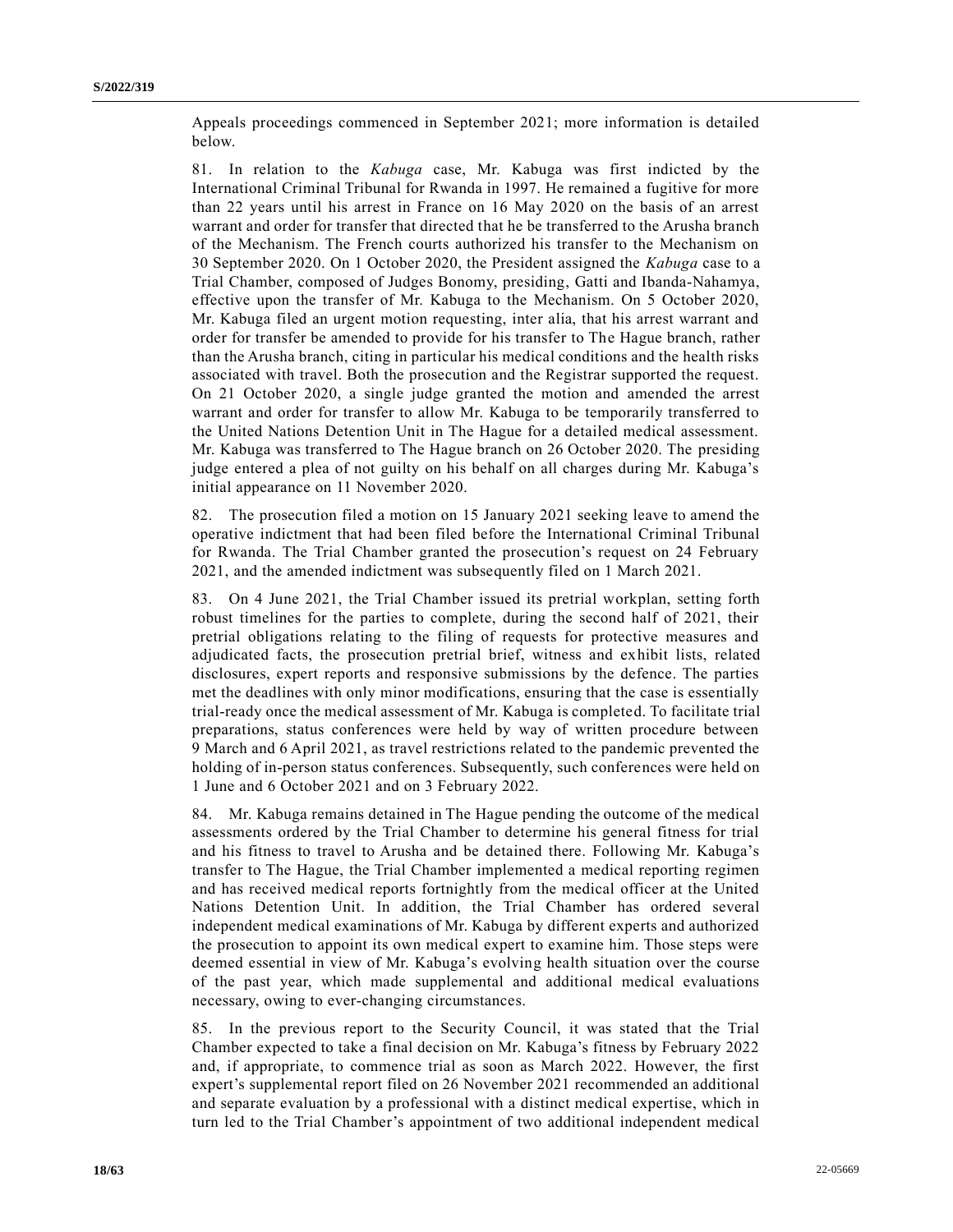experts and the authorization given to the prosecution to appoint one of its own. The final medical experts' reports are expected in April 2022, and a hearing and a decision on those issues are expected in May 2022.

86. In the event that a decision is taken to commence trial, it is expected that the trial will begin within one month to allow for the conclusion of any pretrial or logistical formalities. The delay in Mr. Kabuga's final medical assessment was unforeseeable and beyond the control of the Chambers and is the sole reason for the trial not to have commenced in November 2021, 12 months from the initial appearance, as explained in the Mechanism's third report, which contained preliminary projections should a fugitive be apprehended. <sup>9</sup> As a result, the pretrial phase of the case has now been extended by seven months, until June 2022. The Trial Chamber is currently using this time to adjudicate requests for the admission of evidence under rules 110, 111 and 112 of the Rules of Procedure and Evidence, which will facilitate the conduct of trial once commenced.

87. The third report also contained a preliminary projection relating to the trial and judgment-drafting phase, stating that it would last approximately 18 months. The projection was made on the basis of typical single-accused cases, current working methods and the number of special depositions that had been already taken by the International Criminal Tribunal for Rwanda in the case. The prosecution's pretrial brief and current witness list indicate the possibility that the duration of the trial may be significantly longer than previously projected. In addition, Mr. Kabuga's health condition suggests that adjustments may need to be made to the sitting schedule to facilitate his participation. Accordingly, on the basis of the current information and expectations, an additional 12 months may be required for the completion of the trial phase of the case.

88. The Trial Chamber also has the discretion, after hearing the parties at the pretrial conference envisioned for mid-2022, to reduce the number of witnesses, the time for the presentation of a party's case and the scope of the indictment if it is in the interests of justice to do so. Following invitations from the presiding/pretrial judge to consider ways of expediting the presentation of its case, the prosecution has also provided some informal indications that it will significantly reduce the number of hours requested for direct examination. As such, projections will be adjusted if appropriate in future progress reports, after the conclusion of Mr. Kabuga's medical assessment and the finalization of the scope of the prosecution's case.

89. At the time of reporting, the trial was expected to commence by June 2022 and last two-and-a-half years. The projection for any possible appeal following judgment remains the same, that is, two years from the filing of the trial judgment to the issuance of the appeal judgment. As the case remains at the pretrial phase, the judges of the Trial Chamber are all working remotely except when summoned to the seat of the Mechanism, as appropriate, for status conferences and other essential in-person hearings and meetings.

90. Turning to proceedings relating to a different fugitive of the International Criminal Tribunal for Rwanda, on 4 November 2020, proceedings in the *Bizimana* case were terminated. Mr. Bizimana was first indicted by the International Criminal Tribunal for Rwanda in 1998, and the latest version of his indictment was confirmed in 2011. He was one of the remaining fugitives to be tried by the Mechanism if apprehended. Following a motion filed by the prosecution to terminate the proceedings, Judge Muthoga examined the proof of death, including a death certificate from the Congo and the results of a detailed forensic analysis, and determined that there was sufficient proof of Mr. Bizimana's dead.

<sup>&</sup>lt;sup>9</sup> [S/2020/309,](https://undocs.org/en/S/2020/309) annex, para. 62.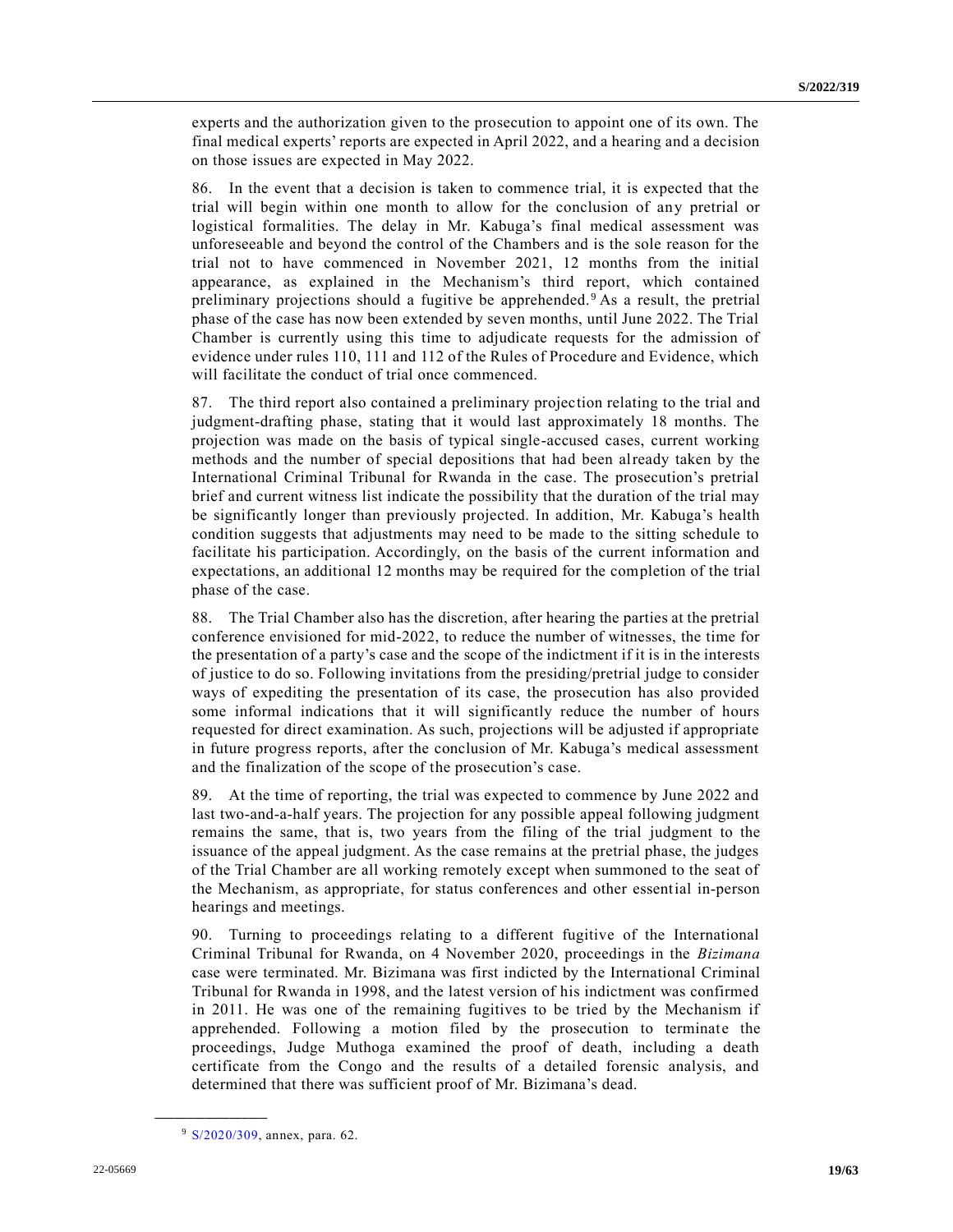### **3. Appeals from judgment**

91. The Appeals Chamber of the Mechanism – presided over by the President – is responsible for conducting appeal proceedings in cases in which trials were completed after the commencement of operations at each of the respective branches of the Mechanism, and in any case in which a trial or retrial was conducted by the Mechanism.

92. During the period under review, the Appeals Chamber was seized of appeals from judgment in two cases: the *Mladić* case and the *Stanišić and Simatović* case. After the next review period, the Mechanism expects to receive appeals from judgment, if any, in the *Kabuga* case, which, as detailed above, is currently in pretrial proceedings before a Trial Chamber. Preliminary projections concerning any appeals in the *Kabuga* case are made in paragraph 89.

93. The Appeals Chamber, composed of Judges Nyambe, presiding, N'gum, Panton, Ibanda-Nahamya and El Baaj, pronounced its judgment in the *Mladić* case on 8 June 2021, dismissing the appeals filed by Mr. Mladić and the prosecution against the judgment rendered on 22 November 2017 by a Trial Chamber of the International Tribunal for the Former Yugoslavia. The Appeals Chamber affirmed the convictions of Mr. Mladić for genocide, for persecution, extermination, murder, deportation and other inhumane acts (forcible transfer) as crimes against humanity, as well as for murder, terror, unlawful attacks on civilians and hostage-taking as violations of the laws or customs of war. The Appeals Chamber also affirmed the sentence of life imprisonment imposed by the Trial Chamber. Mr. Mladić is currently awaiting transfer to an enforcement State.

94. While the *Mladić* case was at trial before the International Tribunal for the Former Yugoslavia, in 2015, the Mechanism had projected, on the basis of past experience and the scope of the case, that, should the trial judgment be appealed against, the appeal proceedings would last two-and-a-half to three years (30 to 36 months).<sup>10</sup> Once the trial judgment in this case was issued, Mr. Mladić requested the Appeals Chamber to extend the deadline for filing his notice of appeal, a request to which the prosecution agreed in part. Subsequently, the Appeals Chamber granted Mr. Mladić's request for further extensions of time in the briefing process. In total, the Appeals Chamber granted seven months of extensions in the briefing process on the basis of the voluminous trial record and judgment, as well as the significant complexity of the case. After Mr. Mladić and the prosecution filed their notices of appeal on 22 March 2018, the Appeals Chamber was apprised of the intended scope of the appeals and the Mechanism updated its projection for completion of the case by the end of 2020, that is, three years and one month after the delivery of the trial judgment  $(37 \text{ months})$ .<sup>11</sup> Following motions brought by Mr. Mladić, three judges were disqualified from the bench in this case on 3 September 2018, owing to the appearance of bias, and were replaced. Subsequently, on 14 September 2018, one of the newly assigned judges was replaced at his request. Despite the substantially changed composition of the bench, the Mechanism maintained its updated projection that the case would be completed by the end of 2020 and reiterated that projection after the conclusion of the briefing on 29 November 2018.<sup>12</sup> The Appeals Chamber scheduled the hearing of the appeals for 17 and 18 March 2020. However, at the end of February 2020, Mr. Mladić requested the Appeals Chamber to reschedule the hearing, owing to a planned surgical procedure.

95. The Appeals Chamber granted that request, staying the hearing until a date approximately six weeks after Mr. Mladić's surgery, to allow for his recovery. Noting from medical reports that Mr. Mladić was recovering well from the surgery, and

<sup>10</sup> [S/2015/896,](https://undocs.org/en/S/2015/896) annex, para. 15.

<sup>11</sup> [S/2018/471,](https://undocs.org/en/S/2018/471) annex I, para. 46.

<sup>12</sup> [S/2018/1033,](https://undocs.org/en/S/2018/1033) annex I, para. 47, [S/2019/417,](https://undocs.org/en/S/2019/417) annex I, para. 57, and [S/2019/888,](https://undocs.org/en/S/2019/888) annex I, para. 50.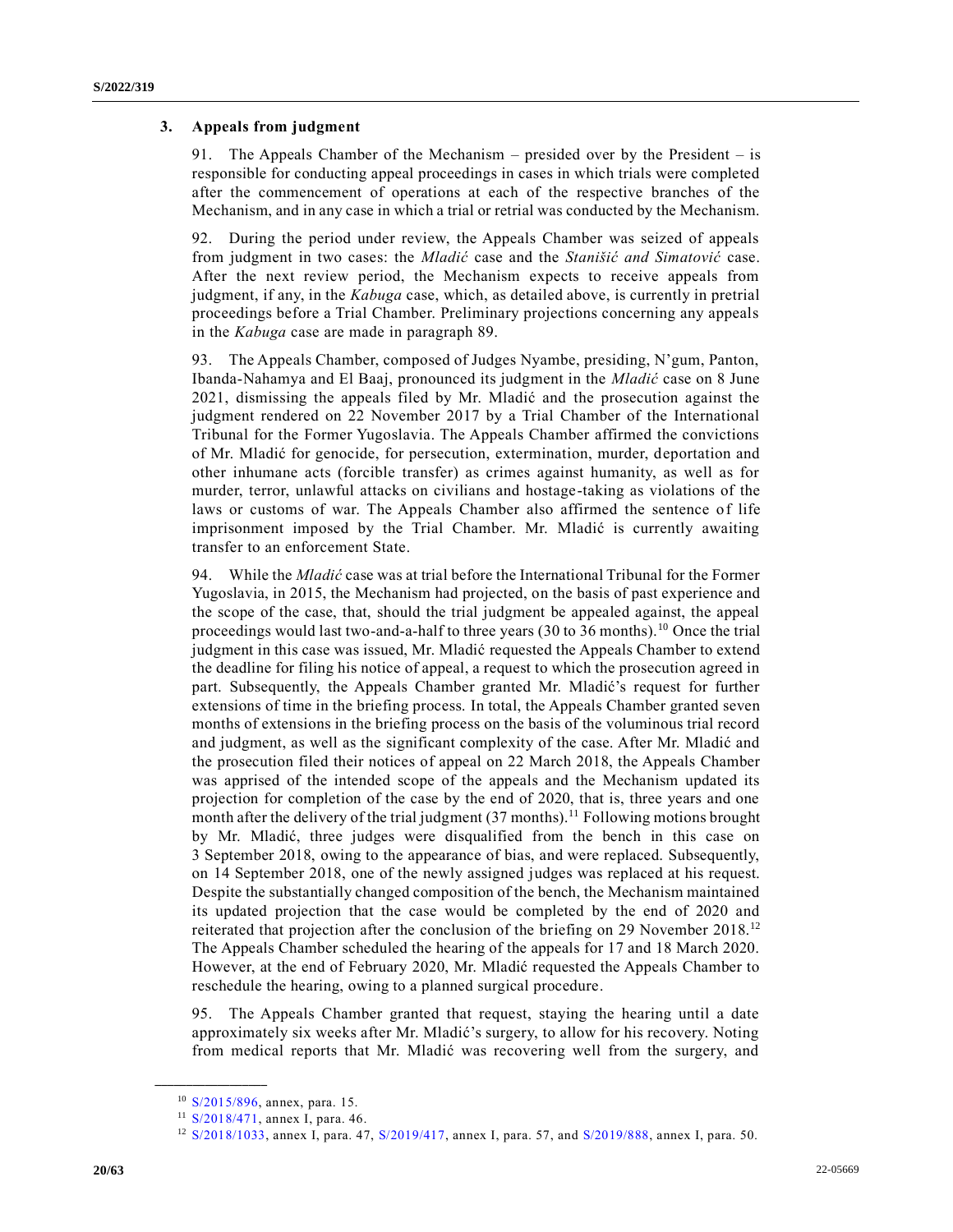considering the pandemic-related restrictions on travel then in place, on 1 May 2020, the Appeals Chamber, in consultation with the parties, rescheduled the hearing of the appeals to 16 and 17 June 2020. However, on 21 May 2020, Mr. Mladić's defence team gave notice of its unavailability to proceed with the scheduled hearing owing to developments and restrictions related to the pandemic. In view of this, and noting the exceptional circumstances, including that the travel of the judges to attend the hearing was impeded, the Appeals Chamber found that it was not feasible to hold the hearing as scheduled. Consequently, on 28 May 2020, the Appeals Chamber stayed the hearing. The Appeals Chamber ultimately held the appeal hearing on 25 and 26 August 2020, making extensive use of videoconferencing technology to facilitate the remote participation of four of the judges on the bench in view of the travel restrictions in place at the time.

96. Following the hearing of the appeals, the Appeals Chamber proceeded to deliberate and commence judgment preparation. As the Chamber was advancing in its work, Judge Kam tragically passed away on 17 February 2021, which represented a major loss of a distinguished judge to the Mechanism and had an impact on the progress of deliberations in the case. The following day, the President assigned to the bench Judge El Baaj, who showed extreme dedication and commitment, allowing the deliberations to proceed and the judgment to be delivered.

97. In its progress reports, the Mechanism explained that, because the hearing of the appeals had to be postponed by a total of three months, owing to Mr. Mladić's surgery and pandemic-related restrictions on travel, the projection for completing the proceedings in the case had been adjusted by a commensurate amount of time, from the end of December 2020 to the end of March 2021. The Mechanism added that this projection would be closely monitored and updated as necessary. In view of the fact that the appeal hearing was postponed by a further two months as a result of pandemic-related restrictions, the Mechanism had also adjusted its projection for completion of the case by two months, from the end of March 2021 to the end of May 2021. Subsequently, in the progress report of May 2021, the Mechanism further adjusted its projection by one month on the basis of the assignment of Judge El Baaj, from the end of May 2021 to the end of June 2021, ultimately delivering its judgment on 8 June 2021.

98. As noted above, in the *Stanišić and Simatović* case, the trial judgment was pronounced on 30 June 2021, and the written reasons were filed on 6 August 2021. The Trial Chamber convicted Mr. Stanišić and Mr. Simatović of aiding and abetting the crime of murder, as a violation of the laws or customs of war and a crime against humanity, and the crimes of deportation, forcible transfer and persecution, as crimes against humanity, committed by Serb forces following the takeover of Bosanski Šamac in April 1992. The Trial Chamber sentenced both men to 12 years of imprisonment each.

99. All three parties to the case appealed against the trial judgment, filing their notices of appeal on 6 September 2021. Following an extension of one month for the filing of the response briefs, the appeal briefing concluded on 15 February 2022 and the projection is for completion of the appeal proceedings in the case by the end of June 2023, which is six months earlier than initially projected in the previous review report, owing to the assessment of the scope of the appeals following the conclusion of the briefing. The Appeals Chamber is composed of Judges Agius, presiding, Muthoga, N'gum, Aksar and Hoefer.

#### **4. Review proceedings**

100. In accordance with article 24 of the statute, a convicted person's right to the review of a final judgment issued by the Tribunals or the Mechanism is fundamental.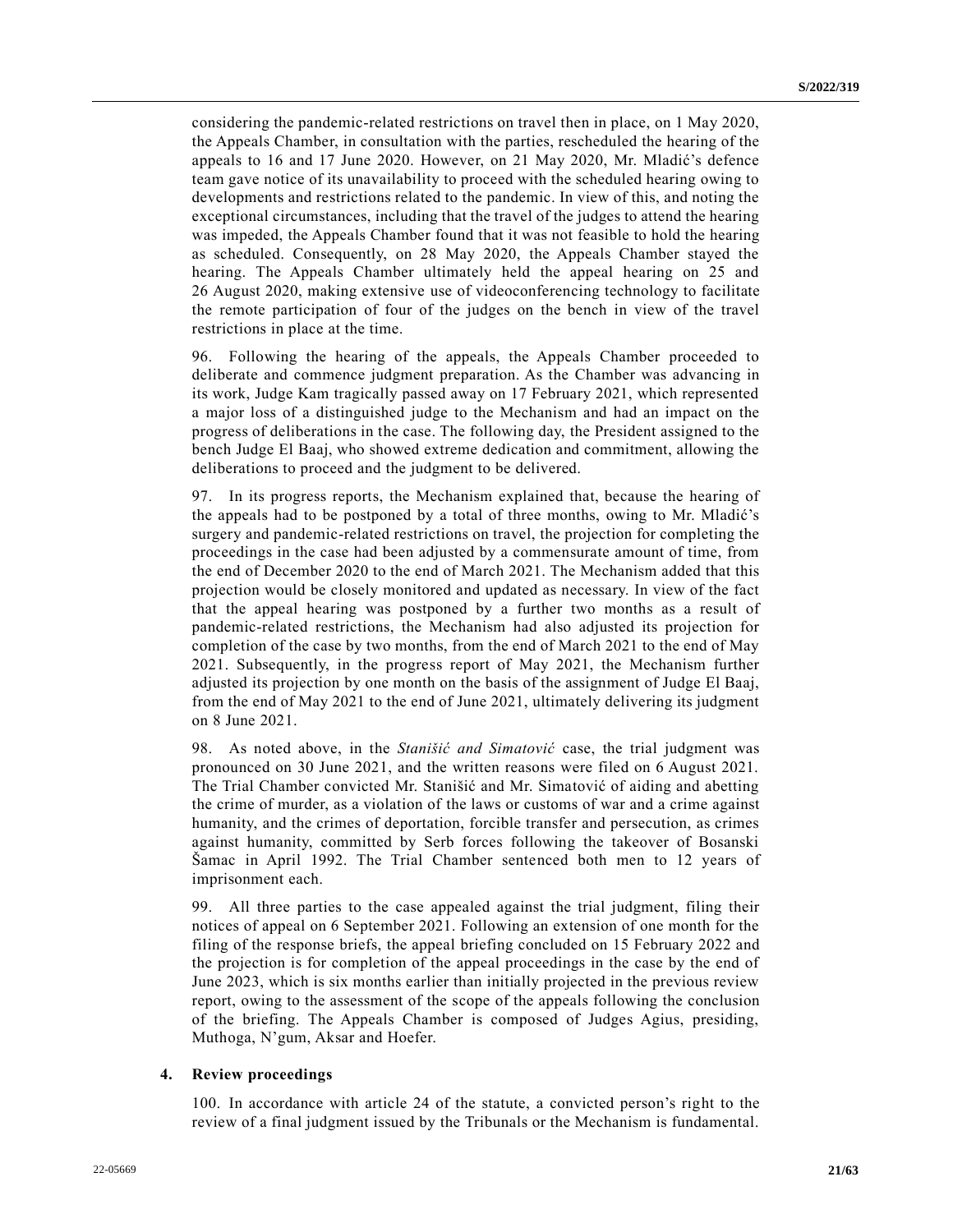The prosecution also has the ability to seek review in the first year after the issuance of a final judgment. Review proceedings require a threshold determination by the Appeals Chamber of whether the applicant has identified a new fact that was unknown during the original proceedings, which, if established, would have been a decisive factor in reaching the verdict. If the threshold is met, a review of the judgment is authorized, further proceedings are held and a review judgment is issued.

101. During the reporting period, the Appeals Chamber, composed of Judges Agius, presiding, Orie, Liu, Gatti and Rosa, was seized of a request for review and assignment of counsel in the *Lukić* case, which was filed by Milan Lukić on 1 September 2020. Mr. Lukić requested the review of his judgment and the sentence of life imprisonment imposed by a Trial Chamber of the International Tribunal for the Former Yugoslavia on 20 July 2009 and affirmed by the Appeals Chamber of the International Tribunal for the Former Yugoslavia on 4 December 2012. Specifically, Mr. Lukić challenged his conviction for extermination as a crime against humanity, which was based in part on his involvement in the killing of 59 persons. Mr. Lukić advanced a new fact which, in his view, indicated that the number of victims was lower and therefore justified a change in the nature of the characterization of the crime and a reduction in his sentence. On 15 December 2020, the Appeals Chamber dismissed Mr. Lukić's request, finding that the potential ground of review advanced by Mr. Lukić against his conviction had no chance of success. Having so found, the Appeals Chamber also rejected his request for assignment of counsel at the expense of the Mechanism.

102. The threshold for authorizing review is high.<sup>13</sup> On the basis of past experience, it is estimated that the Mechanism will receive between one and four requests for review a year. If a review is authorized, it is estimated that the proceedings will last at a minimum one year from the filing of the initial request for review to the issuance of the review judgment, in the absence of exceptional circumstances.

#### **5. Contempt of court and false testimony**

103. In accordance with article 12, paragraph 1, of the statute, a single judge of the Mechanism is responsible for conducting any trials for contempt of court or false testimony related to cases before the Tribunals or the Mechanism, provided that such cases are not transferred to a national jurisdiction in accordance with article 1, paragraph 4, of the statute. Any appeals from such trials before a single judge are to be dealt with by a three-judge bench of the Appeals Chamber of the Mechanism.

104. During the period under review, a single judge, Judge Joensen, conducted trial proceedings in the *Nzabonimpa et al.* case (formerly *Turinabo et al.*), which was a complex six-accused case involving allegations of interference with the administration of justice in connection with the *Ngirabatware* review proceedings. On 19 April 2021, the single judge terminated proceedings against Mr. Turinabo following his death near the end of the proceedings and, on 7 May 2021, ordered that the indictment be amended to remove him as an accused person, resulting in the change of name of the case. The trial was unprecedented in size, scope and complexity among contempt cases heard by the ad hoc Tribunals in view of the number of accused, the duration of the alleged interference and the method and means by which it allegedly occurred. The single judge issued around 200 decisions and orders during the course of the proceedings. The trial was originally expected to commence in June 2020 and to conclude by December 2020, but adjustments were required at various stages of the proceedings in view of the pandemic and a delay due to the declining health and death of Mr. Turinabo during the course of the trial.

<sup>13</sup> Residual Mechanism, *Prosecutor v. Augustin Ngirabatware*, Case No. MICT-12-29-R, Review Judgment, 27 September 2019, para. 63.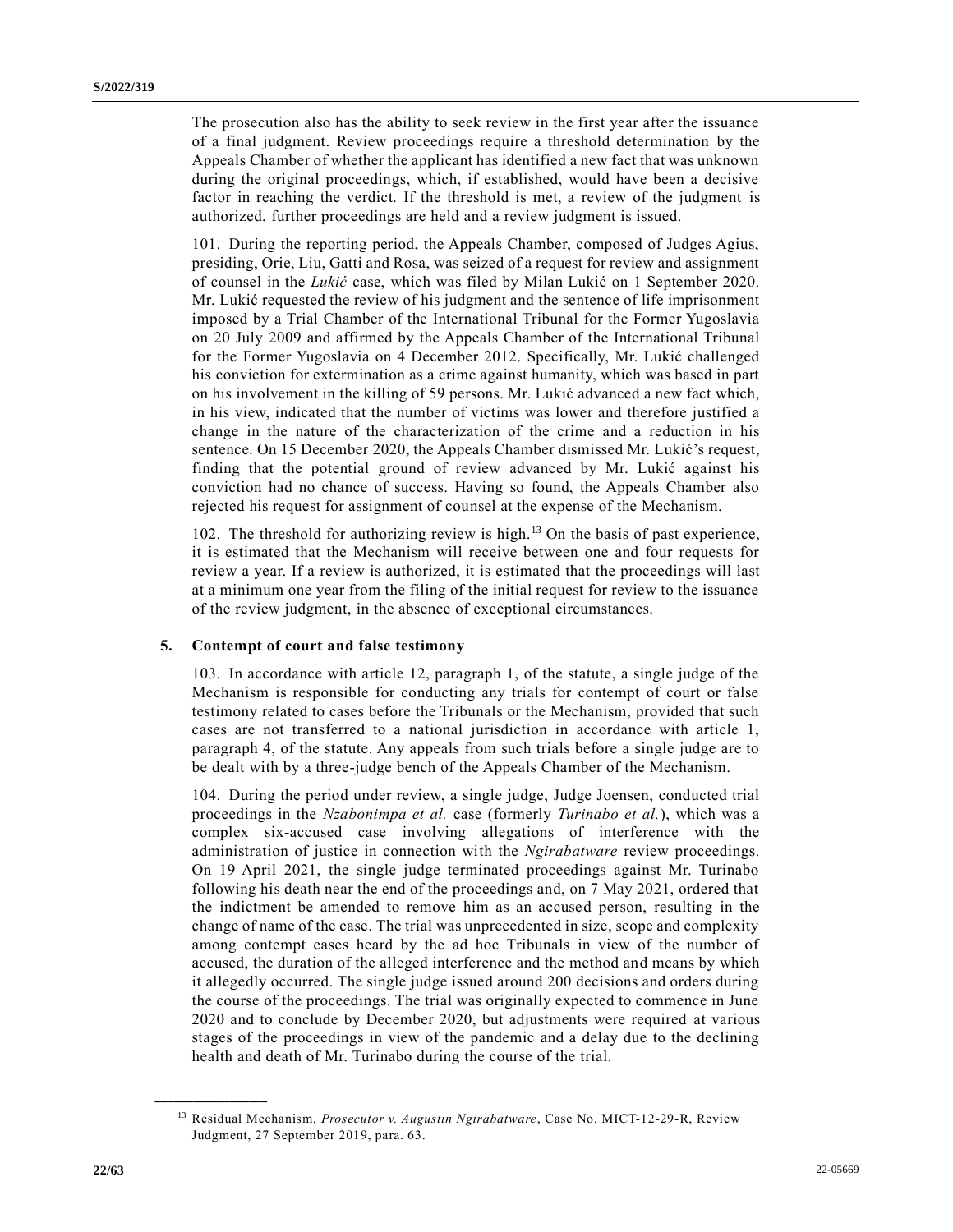105. The trial commenced on 22 October 2020, the last prosecution witness was heard on 24 November 2020, and the prosecution case was closed on 2 March 2021. On 8 and 9 March 2021, the single judge heard submissions from three defence teams and the prosecution on the defence requests for a judgment of acquittal. On 12 March 2021, the single judge denied the requests and held the pre-defence conference, and the defence cases subsequently commenced on 15 March 2021. The last defence witness was heard on 9 April 2021, and the defence cases closed on 7 May 2021.

106. The trial in the *Nzabonimpa et al.* case concluded on 25 June 2021, as projected, with the pronouncement of judgment just two days after the end of closing arguments, which were held between 20 and 23 June 2021. The pronouncement of judgment in conjunction with closing arguments was done to avoid travel-related risks associated with the pandemic. The written reasons were filed on 20 September 2021.

107. The single judge convicted Augustin Ngirabatware, Anselme Nzabonimpa, Jean de Dieu Ndagijimana and Marie Rose Fatuma of contempt for witness interference. Mr. Ngirabatware was also convicted for contempt on the basis of violating court orders. The single judge entered a verdict of not guilty for a co-accused, Dick Prudence Munyeshuli, on a single contempt charge for violations of court orders. The single judge sentenced Mr. Ngirabatware to two years' imprisonment, while Mr. Nzabonimpa, Mr. Ndagijimana and Ms. Fatuma were sentenced to time served, having spent over 11 months in pretrial detention. In parallel with the filing of the trial judgment, the single judge also issued an order on 20 September 2021 in which he considered that there was reason to believe that Mr. Ngirabatware's former counsel might be in contempt of the Mechanism. This matter is currently under investigation by an amicus curiae.

108. On 18 October 2021, Ms. Fatuma appealed against her conviction and sentence, and the prosecution appealed against Mr. Munyeshuli's acquittal and certain aspects of Mr. Ngirabatware's sentence. Mr. Ngirabatware, Mr. Nzabonimpa and Mr. Ndagijimana did not appeal against the trial judgment. As a result of the reduction in the number of parties to the case, the case name was changed to *Fatuma et al*.

109. Following the granting of requests for extension of time amounting to a month and a half, the appeal briefing in the *Fatuma et al.* case concluded on 16 December 2021. The projection is for completion of the appeal proceedings in the case by the end of June 2022, which is five months earlier than initially projected in the previous review report. The Appeals Chamber is composed of Judges Agius, presiding, Orie and Panton.

110. The *Jojić and Radeta* contempt case, which was transferred from the International Tribunal for the Former Yugoslavia to the Mechanism on 29 November 2017, was referred to the authorities of Serbia for trial by order of a single judge, Judge Akay, on 12 June 2018. The amicus curiae prosecutor in the case appealed against the order of referral. On 12 December 2018, the Appeals Chamber, composed of Judges Meron, presiding, Sekule and Rosa, found that the amicus curiae prosecutor had not raised before the single judge the issue of "the unwillingness of the witnesses to testify if the case [was] tried in Serbia" and remanded the matter for consideration of further submissions on that issue. On 13 May 2019, the single judge, Judge Liu, issued a decision revoking the referral order and requesting Serbia to transfer the two accused to the Mechanism without delay. On the same day, the single judge issued new international arrest warrants, directed to all States Members of the United Nations, for the arrest, detention and transfer to the custody of the Mechanism of the accused. On 24 February 2020, the Appeals Chamber, composed of Judges Agius, presiding, de Prada and Gatti, dismissed the appeal by Serbia and affirmed the single judge's decision to revoke the referral order.

111. On 16 April 2021, the single judge issued a decision finding that Serbia had failed to comply with its obligations under article 28 of the statute to arrest the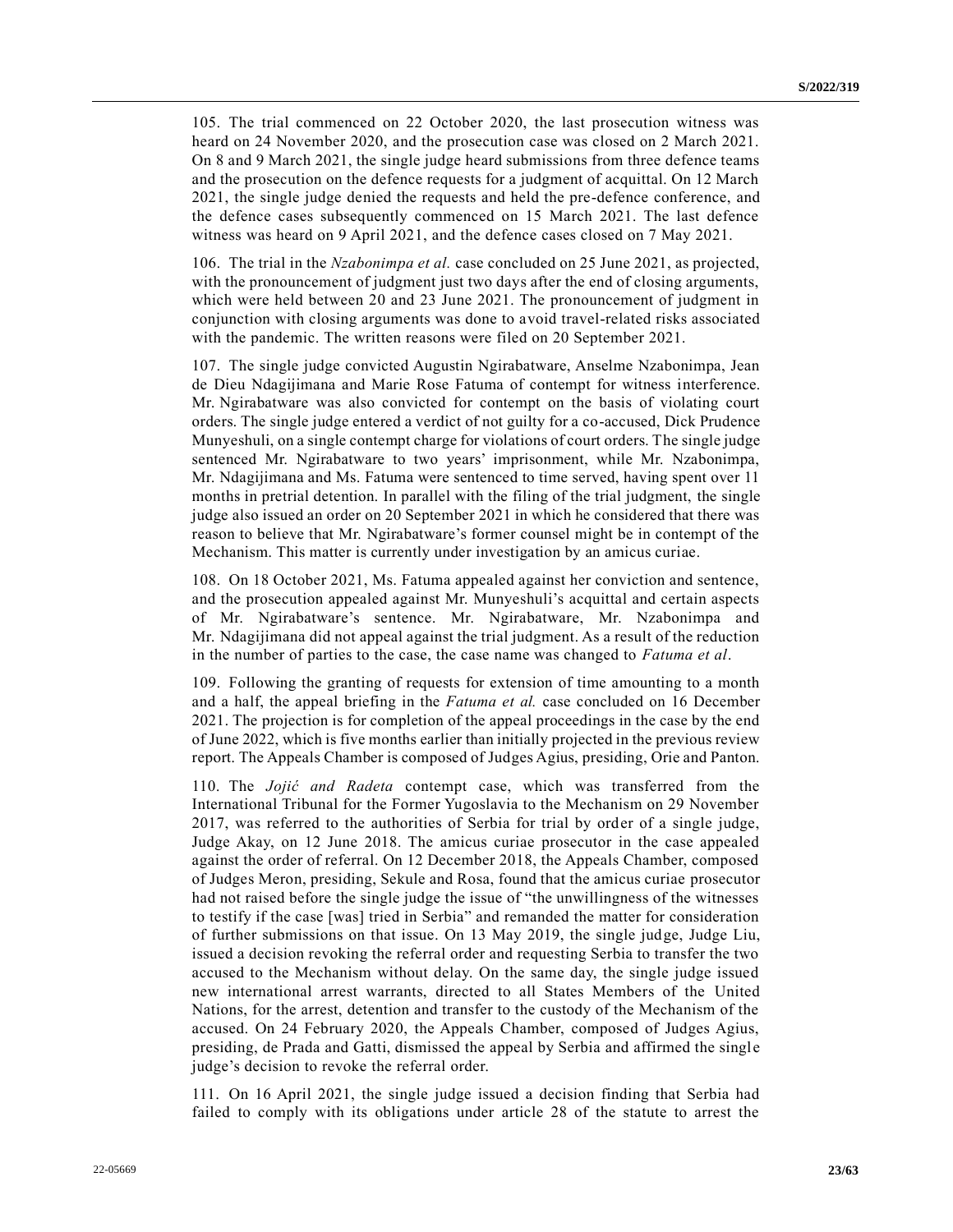accused and transfer them to the Mechanism. Accordingly, the single judge requested the President to notify the Security Council.

112. On 11 May 2021, the President notified the President of the Security Council of the failure by Serbia to comply with its international obligations to arrest and surrender the accused Mr. Jojić and Ms. Radeta.<sup>14</sup>

113. On 3 September 2021, the single judge issued a decision in which he found, inter alia, that the execution of the arrest warrants was unlikely to take place within a reasonable time. Having so found, the single judge granted the request of the amicus curiae prosecutor to take the evidence of prosecution witnesses by special deposition, in order to preserve evidence for use in a future trial in the event that the witnesses would become unavailable. The special deposition proceedings were held in March 2022.

114. The Mechanism does not hold trials in absentia and therefore relies heavily on the cooperation of Member States to secure the presence of the accused. In the event of the accused's arrest and transfer to the Mechanism, on the basis of experience with cases of similar complexity, the trial phase of the *Jojić and Radeta* contempt case would last approximately one year from the initial appearance to the trial judgment, and the appeal phase would last one year from the issuance of the trial judgment to the issuance of the appeal judgment. These projections will be updated following the arrest of either of the accused and then again following the completion of the trial judgment and the filing of the notices of appeal, if any, when it becomes possible to determine more accurately the scope and complexity of the case on appeal.

115. In addition to the aforementioned case, there are five other pending matters related to contempt of court or false testimony proceedings, several of which are confidential. Single judges have issued three decisions and orders related to applications for the commencement of such proceedings. Because of the variable nature of allegations involving contempt of court or false testimony, it is not possible to estimate the length of time for any possible trial or appeal proceedings without knowing the case that may be brought, although such proceedings are expected to be significantly shorter than trials conducted in accordance with article 1, paragraphs 2 and 3, of the statute concerning the core crimes under the Mechanism's jurisdiction. As the Mechanism has a continuing obligation to safeguard the administration of justice, its duty to investigate and prosecute allegations of contempt or false testimony, subject to the provisions of article 1, paragraph 4, of the statute, will continue until its closure.

#### **6. Other judicial workload**

116. The Mechanism conducted substantial judicial activity during the period under review, in addition to the functions described above.

117. Beyond appeals from judgment and review proceedings, the Appeals Chamber is responsible for considering appeals from decisions of a Trial Chamber or a single judge. During the period under review, the Appeals Chamber has considered appeals pertaining to, inter alia, decisions on contempt matters, frozen assets, the relocation of acquitted and released persons and the assignment of counsel. The Appeals Chamber is expected to continue such judicial activity in line with the levels of judicial activity of the Trial Chambers and single judges.

118. Lastly, single judges are responsible for dealing with a wide variety of requests in the first instance in accordance with article 12, paragraph 1, of the statute. Apart from requests related to contempt of court and false testimony, single judges have addressed, inter alia, requests related to the variation of witness protection measures, access to materials, disclosure, changes in classification of documents, frozen a ssets,

**\_\_\_\_\_\_\_\_\_\_\_\_\_\_\_\_\_\_** <sup>14</sup> [S/2021/452.](https://undocs.org/en/S/2021/452)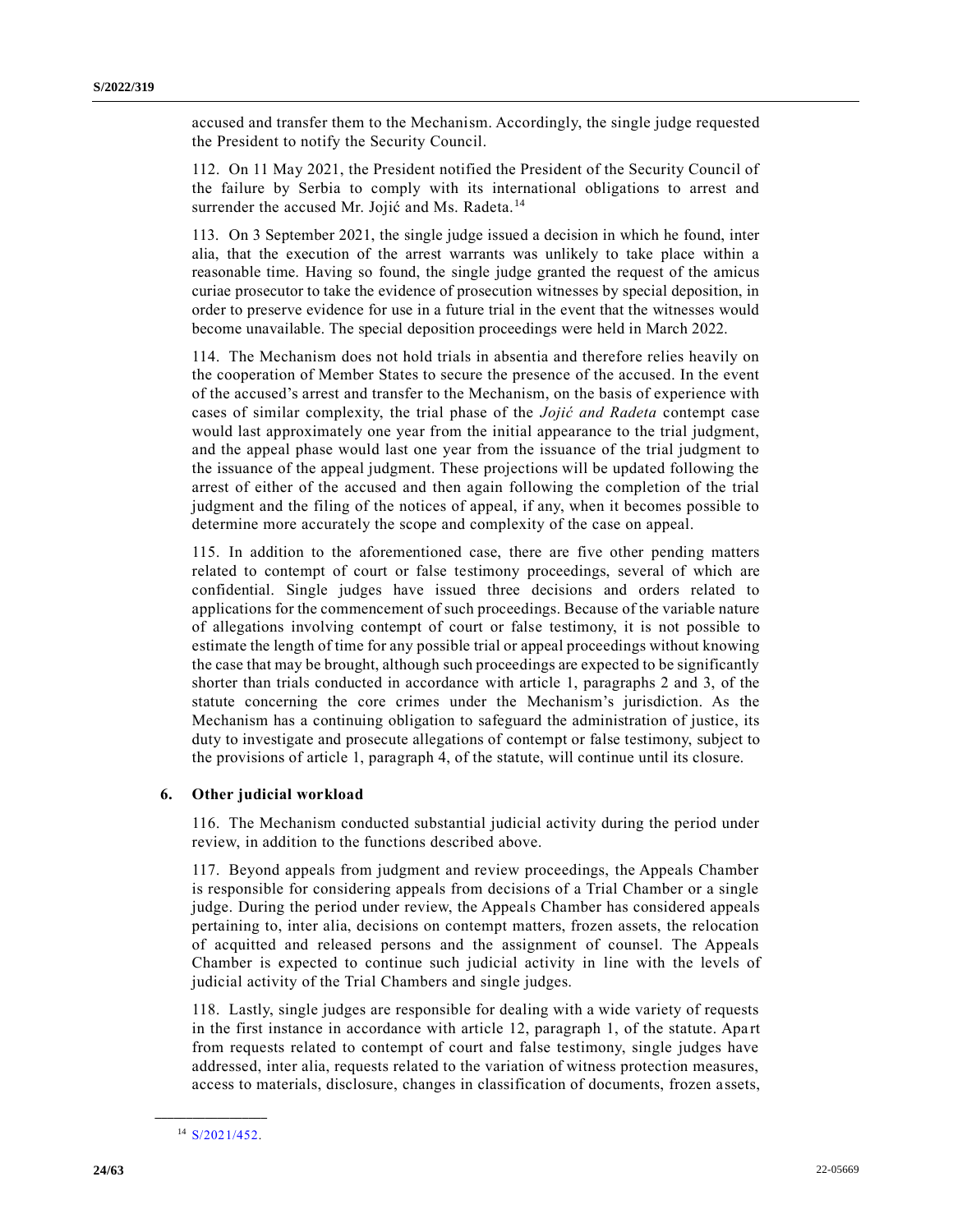*non bis in idem* issues, requests for the relocation of acquitted and released persons, and the assignment of counsel. The majority of matters before single judges relates to witness protection matters and requests for access to confidential material for use in cases before national jurisdictions or in proceedings before the Mechanism. There has recently been a marked increase in judicial activity in this area.

119. During the period under review, single judges issued 40 decisions or orders (12 in the Arusha branch and 28 in The Hague branch) in 2020 and 64 (9 in the Arusha branch and 55 in The Hague branch) in 2021. Single judges issued 20 decisions or orders (8 in the Arusha branch and 12 in The Hague branch) in the first three and a half months of 2022. It is expected that judicial activity before single judges will remain constant over the next several years, in particular in view of ongoing national proceedings related to cases heard before the Tribunals and the Mechanism and potential requests for review from convicted persons.

# **IV. Prosecutor**<sup>15</sup>

120. During the period under review, the Office of the Prosecutor achieved significant results across its three strategic priorities: (a) the expeditious completion of trials and appeals; (b) locating and arresting the eight remaining fugitives indicted by the International Criminal Tribunal for Rwanda; and (c) assisting national jurisdictions prosecuting crimes committed during the conflict in the former Yugoslavia and Rwanda. The Office further carried out its responsibilities in relation to a number of other residual functions, as mandated in the statute.

121. The Office of the Prosecutor continues to manage its staff and resources in accordance with the Security Council's instructions and expectations. As found by OIOS in its report on the evaluation of the methods and work of the Mechanism, steps taken by the Office during the reporting period reflected a focus on operationalizing the Council's mandate.<sup>16</sup> OIOS again favourably assessed the Office's methods and work, noting that, even with a "skeletal staff number", $\frac{17}{17}$  it flexibly reconfigured operations as necessary to deliver results<sup>18</sup> and redeployed its resources to where they were most required.<sup>19</sup> OIOS further concluded that, as the office had downsized, the smaller team benefited from management's efforts to promote a more positive working culture.<sup>20</sup>

# **A. Expeditious completion of trials and appeals**

122. During the period under review, the Office of the Prosecutor worked to finalize the remaining ad hoc judicial activities expeditiously and achieved key results. The Office secured convictions at trial in two cases – *Stanišić and Simatović* and *Nzabonimpa et al.* – and a final conviction on appeal in *Mladić*. In the *Kabuga* case, the prosecution rapidly completed post-arrest investigations, prepared a more streamlined amended indictment and met all pretrial objectives in furtherance of expeditious and effective trial proceedings in a timely manner.

123. On 8 June 2021, the Appeals Chamber of the Mechanism affirmed the conviction of Mr. Mladić, former Commander of the Main Staff of the Republika Srpska Army, for genocide, persecution, extermination, murder, terror, unlawful

<sup>&</sup>lt;sup>15</sup> This section reflects the views of the Prosecutor, who acts independently as a separate organ, pursuant to article 14 of the statute.

<sup>16</sup> [S/2022/148,](https://undocs.org/en/S/2022/148) para. 62.

<sup>17</sup> Ibid., paras. 27 and 32.

<sup>18</sup> Ibid., para. 34.

<sup>19</sup> Ibid.

<sup>20</sup> [S/2022/148,](https://undocs.org/en/S/2022/148) para. 38.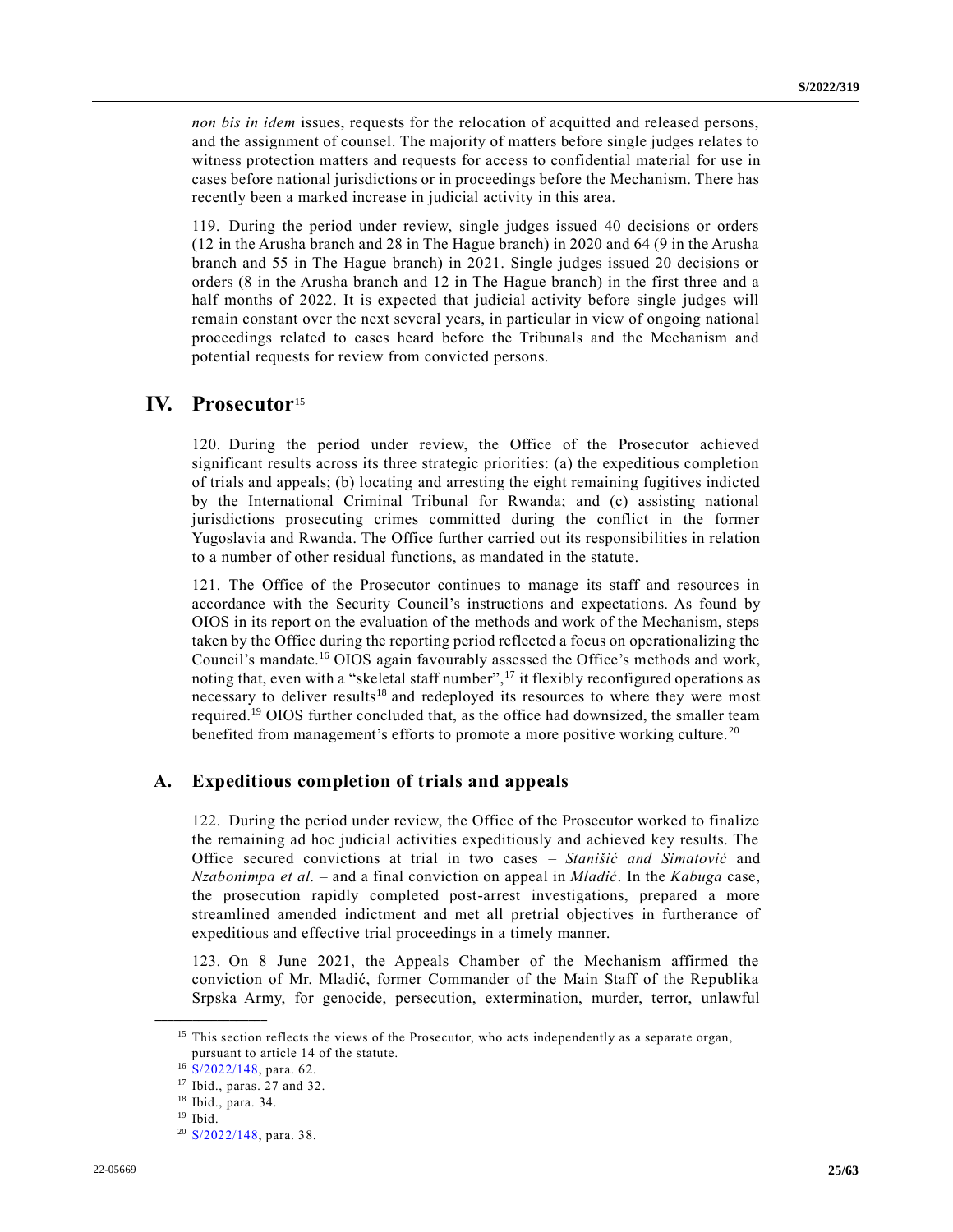attacks on civilians, deportation, inhumane acts and hostage-taking, and affirmed the sentence of life imprisonment. The Appeals Chamber thus confirmed that Mr. Mladić had committed those crimes through his "leading and grave role" in four joint criminal enterprises: (a) the "overarching joint criminal enterprise", aimed at permanently removing Bosnian Muslims and Bosnian Croats from Bosnian Serb‐claimed territory in Bosnia and Herzegovina, from May 1992 to November 1995; (b) the "Sarajevo joint criminal enterprise", aimed at spreading terror among the civilian population of Sarajevo through a campaign of sniping and shelling, from May 1992 to November 1995; (c) the "Srebrenica joint criminal enterprise", aimed at eliminating the Bosnian Muslims in Srebrenica, from July to, at least, October 1995; and (d) the "hostage taking joint criminal enterprise", aimed at capturing United Nations peacekeepers deployed in Bosnia and Herzegovina and detaining them in strategic military locations to prevent the North Atlantic Treaty Organization from launching further air strikes against Bosnian Serb military targets, from May to June 1995.

124. The Appeals Chamber's judgment confirms Mr. Mladić's extensive responsibility for some of the gravest crimes known to humankind. The trial and appeal judgments in the case establish beyond reasonable doubt that Mr. Mladić ranks among the most notorious war criminals in modern history. He intentionally used his military command to attack, kill, torture, rape and expel innocent civilians for no reason other than their ethnicity and religion, culminating in the Srebrenica genocide.

125. On 30 June 2021, the Trial Chamber orally delivered its judgment in the *Stanišić and Simatović* retrial, entering convictions against Mr. Stanišić and Mr. Simatović for aiding and abetting the crimes of murder, deportation, forcible transfer and persecution as crimes against humanity and murder as a war crime. Both men were each sentenced to 12 years of imprisonment.

126. Accepting the prosecution's evidence, the Trial Chamber found that, from at least August 1991, there was a joint criminal enterprise to forcibly and permanently remove the majority of non-Serbs from large areas of Croatia and Bosnia and Herzegovina through the commission of crimes against humanity and war crimes, including persecution, murder, deportation and forcible transfer. The members of the enterprise were senior political, military and police leaders in Serbia, in the Republika Srpska and in the Serb autonomous regions of Krajina and Slavonia, Baranja and Western Sirmium, including the then President of Serbia, Slobodan Milošević, as well as Radovan Karadžić and Ratko Mladić. The Trial Chamber further concluded that Mr. Stanišić and Mr. Simatović had aided and abetted the crimes committed in Bosanski Šamac in April 1992 by providing practical assistance through training and deploying members of a special unit of the Serbian State Security Service and local Serbs from Bosanski Šamac to participate in the takeover of the municipality.

127. On 15 February 2022, the Office of the Prosecutor completed its written appellate arguments in the *Stanišić and Simatović* appeal. The prosecution filed two grounds of appeal, while the defence teams together filed 12 grounds of appeal. In its first ground of appeal, the prosecution argued that the Trial Chamber had erred in fact and/or law in failing to hold Mr. Stanišić and Mr. Simatović criminally responsible as members of a joint criminal enterprise. In its second ground of appeal, the prosecution argued that the Trial Chamber had erred in law and/or fact in failing to hold Mr. Stanišić and Mr. Simatović criminally responsible for aiding and abetting the crimes in the Serb autonomous areas of Krajina, Eastern Slavonia, Baranja, Western Sirmium, Zvornik, Doboj and Sanski Most.

128. On 25 June 2021, the single judge orally delivered his judgment in the *Nzabonimpa et al.* trial, entering convictions against Mr. Nzabonimpa, Mr. Ndagijimana and Ms. Fatuma for contempt of court for witness interference. The single judge further convicted Mr. Ngirabatware for contempt of court for witness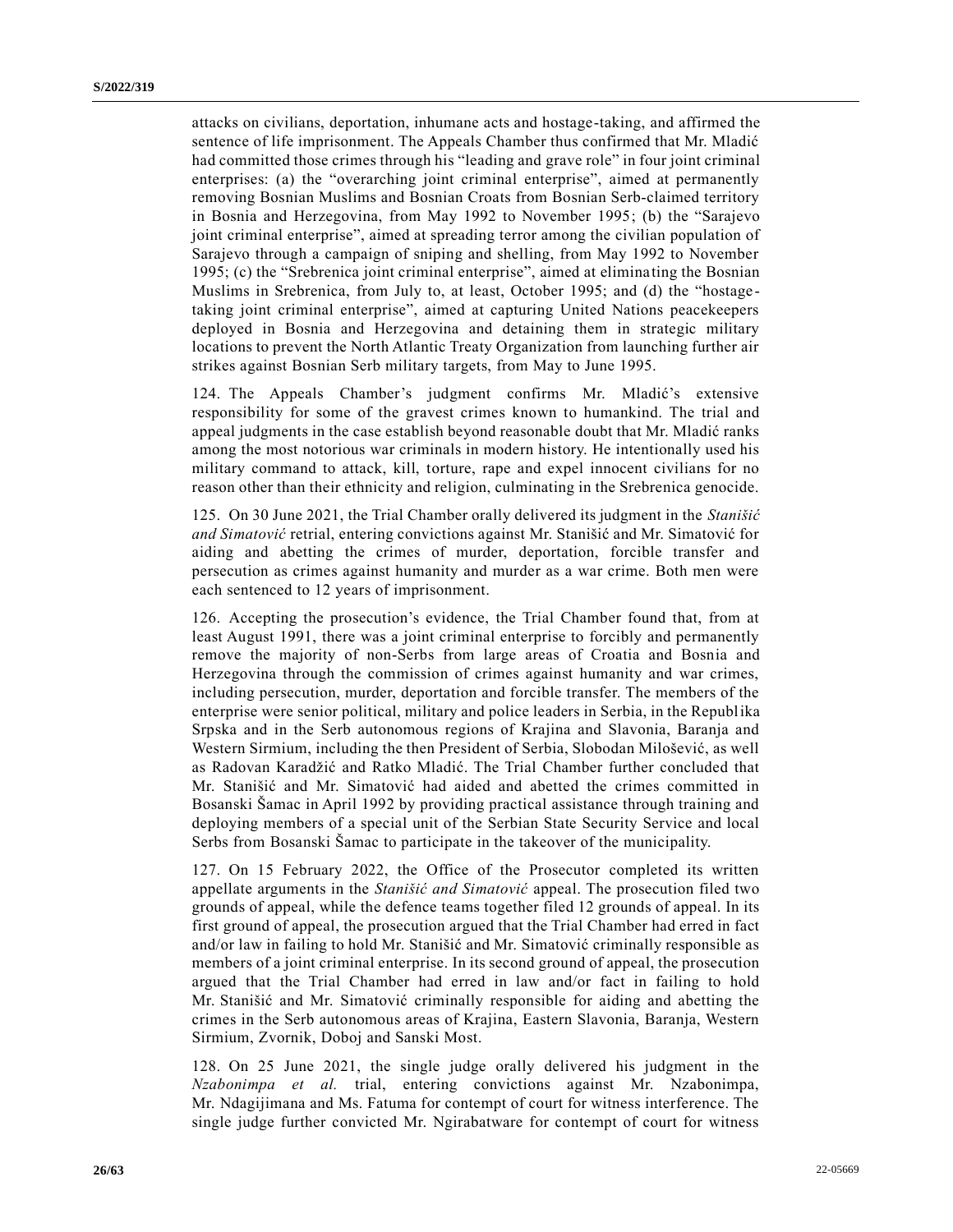interference and violating court orders protecting witnesses. Mr. Ngirabatware was sentenced to two years of imprisonment, while Mr. Nzabonimpa, Mr. Ndagijimana and Ms. Fatuma were sentenced to time served. Mr. Munyeshuli was acquitted.

129. The single judge accepted in large measure the prosecution's charges and evidence. The single judge found that, as alleged by the prosecution, the four convicted accused engaged in a highly organized effort to manipulate and improperly influence potential witness evidence in the context of Mr. Ngirabatware's review proceeding. The criminal scheme proved at trial extended over three years and involved extensive planning and coordination, including concealing the source of funds transmitted from outside Rwanda to the accused in Rwanda for use in bribing witnesses. Those efforts, which the convicted accused sought to conceal, were aimed at obtaining the recantations of key witnesses in the review proceeding. Thousands of euros made available by Mr. Ngirabatware were paid or offered to witnesses and intermediaries to facilitate such recantations.

130. On 16 December 2021, the Office of the Prosecutor completed its written appellate arguments in the *Fatuma et al.* appeal. The prosecution filed three grounds of appeal, while Ms. Fatuma filed seven grounds of appeal. In its first ground of appeal, the prosecution argued that the single judge had erred in fact and/or law in failing to find that Mr. Munyeshuli was criminally responsible for committing contempt by disclosing protected information in violation of court orders. In its second ground of appeal, the prosecution argued that the single judge had erred in fact and/or law in declining to enter a conviction against Mr. Munyeshuli for committing contempt through prohibited indirect contact with protected witnesses, in spite of having found that the prosecution had proved all the elements of the offence. In its third ground of appeal, the prosecution argued that the single judge had erred in fact and/or law in determining that Mr. Ngirabatware's contempt sentence should run concurrently with the sentence that Mr. Ngirabatware was already serving for genocide.

131. On 16 May 2020, the Office of the Prosecutor secured the arrest of Mr. Kabuga in Asnières-sur-Seine, France, following a joint investigation with many national partners. Following the arrest, the Office rapidly established a pretrial team, chiefly based in Kigali, to move forward the pretrial proceedings in the case. The prosecution achieved two significant results during the reporting period.

132. First, on 24 February 2021, the Trial Chamber granted the prosecution's request to amend the indictment in the *Kabuga* case. The prosecution's amendments reflect four key changes: (a) additional evidence gathered, in particular since Mr. Kabuga's arrest on 16 May 2020; (b) more specific descriptions of the crimes charged; (c) streamlined charges for a more expeditious trial; and (d) updates based on jurisprudential developments since 2011. The charges against Mr. Kabuga are now presented in two components, first in relation to Radio-Télévision Libre des Mille Collines, and second concerning crimes committed by Interahamwe. Importantly, the prosecution's amendments detailed specific incidents of sexual violence with which Mr. Kabuga is charged. Ultimately, by streamlining, clarifying and particularizing the charges, the amended indictment will promote a more expeditious trial while appropriately reflecting the scale of the crimes committed and Mr. Kabuga's alleged criminal responsibility.

133. Second, the Office of the Prosecutor achieved key pretrial objectives to promote the swift commencement of trial proceedings in a timely manner. In full accordance with the deadlines established by the Trial Chamber, the Office filed its motion for admission of adjudicated facts on 16 August 2021, and its pretrial brief on 23 August 2021. The Office further completed its disclosure, under rule 71, paragraph A (ii), of the Rules of Procedure and Evidence, of witness statements and transcripts by 23 August 2021, and its disclosure, under rule 116, paragraph A, of expert reports by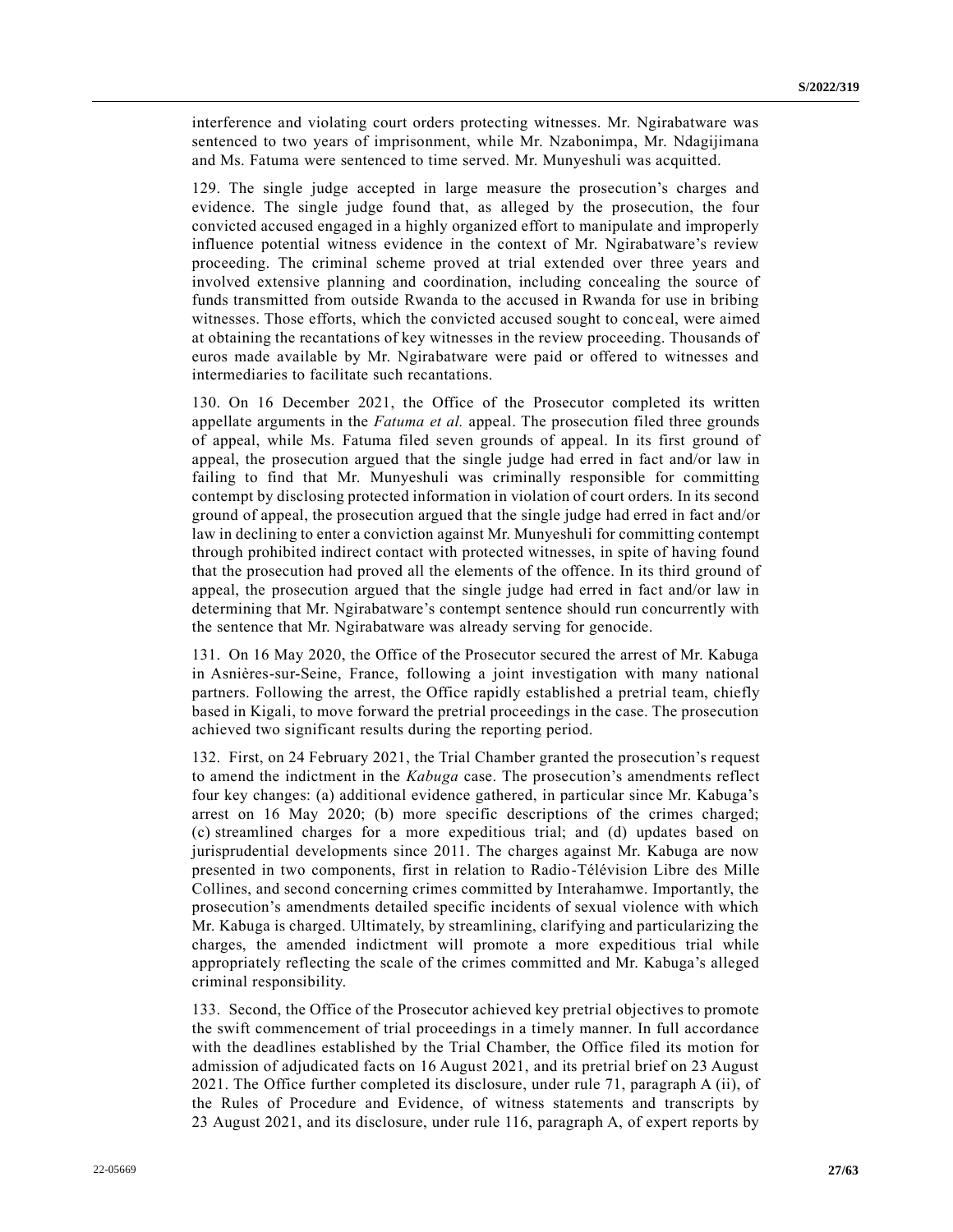30 August 2021, while also completing its review of disclosable confidential material from other proceedings before the International Criminal Tribunal for Rwanda. The Office took additional steps to promote expeditious trial proceedings by filing seven motions for the admission of written evidence in lieu of oral testimony.

134. During the reporting period, the Office of the Prosecutor submitted a total of 60 filings and responded to 10 filings by the defence. In particular, it was required to litigate effectively critical matters raised by the defence, including a requested stay of proceedings, issues related to the accused's health and access by the defence team to confidential records. The Office disclosed over 15,320 documents comprising approximately 290,000 pages to the defence. It was also required to respond to significant additional ancillary litigation initiated by Mr. Kabuga's family members and associated third parties concerning seized assets and frozen funds.

135. As shown by the results achieved during the reporting period, the Office of the Prosecutor continues to meet all of its trial- and appeal-related obligations effectively and in a timely manner, and it is taking all possible measures within its control to promote expeditious proceedings. The Office remains committed to finalizing the remaining ad hoc judicial activities promptly and completing this critical residual function.

# **B. Fugitives**

136. The decisive results in tracking fugitives achieved by the Office of the Prosecutor during the reporting period concretely demonstrate the Office's significant progress in the achievement of its mandate.

137. At the beginning of the period under review, eight fugitives indicted by the International Criminal Tribunal for Rwanda for crimes committed during the genocide against the Tutsi in Rwanda in 1994 remained at large. Two of those – Mr. Kabuga and Mr. Bizimana, both so-called major fugitives – have now been accounted for. Consistent with previous reporting that priority efforts with regard to other fugitives had been advancing significantly, the Office of the Prosecutor fully expects that additional results will be achieved shortly after the end of the period under review. With the full support of the Security Council and the international community, the remaining fugitives can be accounted for and this important residual function brought to a close. The survivors and victims of the genocide deserve nothing less.

138. Mr. Kabuga was arrested on 16 May 2020 and now faces trial on charges of genocide, direct and public incitement to commit genocide, conspiracy to commit genocide, persecution, extermination and murder. The arrest was the ultimate result of the revised fugitive tracking strategy and internal reforms of the Office of the Prosecutor since 2016. Two key methods were critical. First, the Office implemented an analysis-driven investigation using advanced techniques, in particular in the areas of telecommunications, financial and network investigations. By leveraging cuttingedge tools, the Office identified Mr. Kabuga's family members as the core of his support network and was ultimately able to trace them to his hiding location in an apartment near Paris. Second, intensive diplomatic engagement and partnerships with national authorities, including through the establishment of a European task force, enabled the Office to both enhance its collection of intelligence and evidence and ensure that arrest operations swiftly moved forward once Mr. Kabuga was located. This example demonstrated the impressive results that can be achieved through international law enforcement and judicial cooperation.

139. Similarly, on 22 May 2020, the Office of the Prosecutor announced that it had confirmed the death of Mr. Bizimana, who had been charged with 13 counts of genocide, complicity in genocide, extermination, murder, rape, torture, other inhumane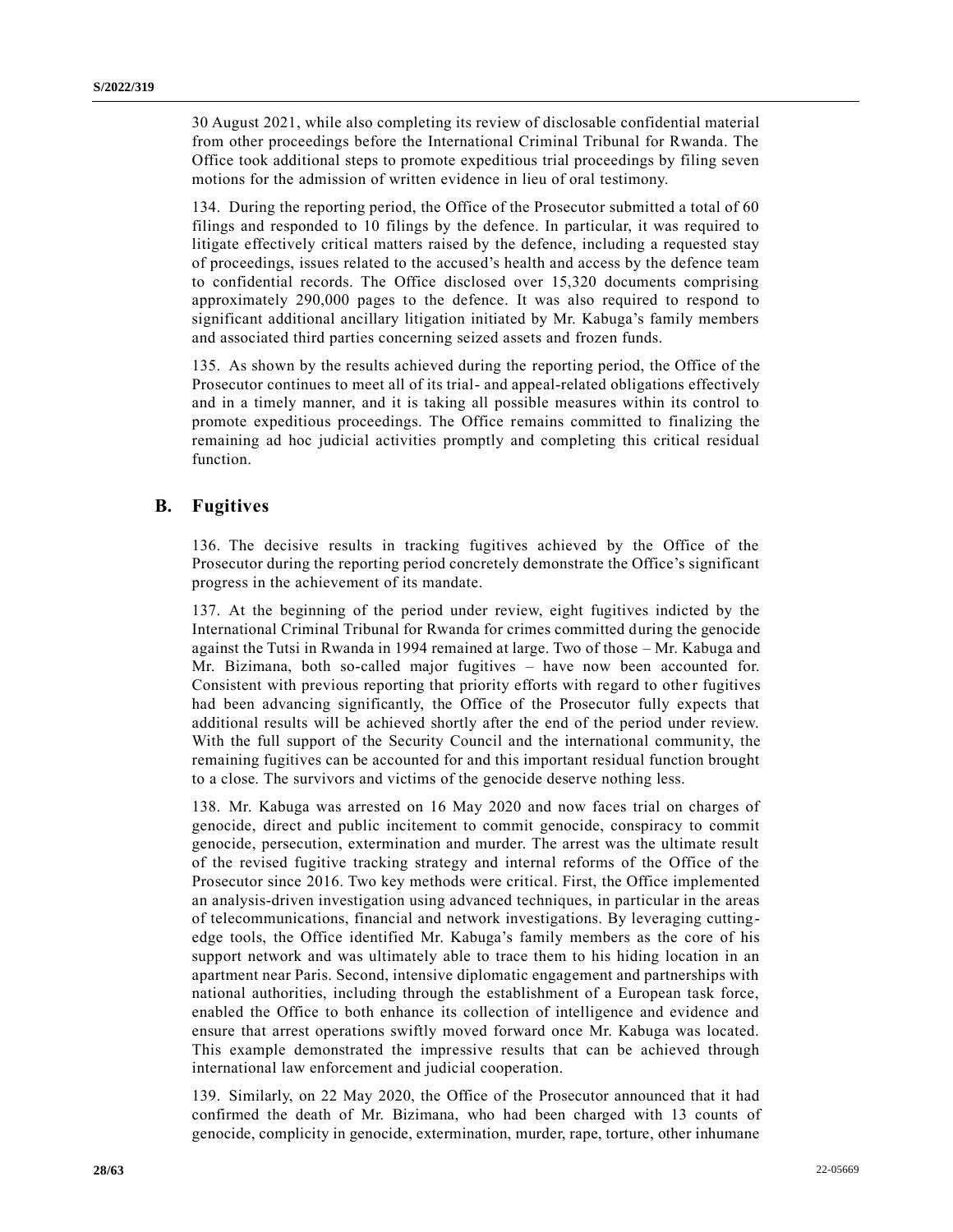acts, persecution, cruel treatment and outrages upon personal dignity. As with the arrest of Mr. Kabuga, this result was achieved through technological excellence, analysisdriven investigations and strong law enforcement cooperation. Using the latest advancements in DNA technology, the Office was able to establish a DNA profile from highly-degraded remains that it had identified as being potentially those of Mr. Bizimana. This profile matched the mitochondrial DNA profile of Mr. Bizimana's mother. Through intensive cooperation with partners, the Office then verified the whereabouts of all of Mr. Bizimana's male maternal relations, allowing it to determine conclusively that it had located Mr. Bizimana's remains and that he was deceased.

140. Throughout the period under review, the Office of the Prosecutor continued to achieve meaningful progress in its investigations into the historical and current whereabouts of the remaining fugitives. The Fugitives Tracking Team's capacities were further strengthened, including through the appointment of a new team leader, the redeployment of the Chief of Staff to fugitive tracking and the recruitment of staff with relevant skills in complex investigations and advanced analytical tools. Through analysis-driven investigations using multi-source evidence and supported by intense diplomatic engagement, the Office is moving forward on promising lines of inquiry.

141. As repeatedly reported in the past, challenges in obtaining full and effective cooperation from key Member States remain the chief obstacle to successful results. As the failure to arrest the fugitive Fulgence Kayishema in South Africa demonstrates, while the Office of the Prosecutor is able to locate fugitives, cooperation from Member States is required to secure their arrest. In addition, critical intelligence and evidence are in the possession of or available to key Member States, without which the Office's investigations is significantly impeded. During the reporting period, the Office, led by the Prosecutor, developed and vigorously pursued diplomatic strategies to build trust with national interlocutors and encourage them to provide their full cooperation.

142. With regard to Zimbabwe, the Office of the Prosecutor has confirmed that the fugitive Protais Mpiranya fled to Zimbabwe following his indictment in 2002 and found sanctuary there, as did other former members of the Forces armées rwandaises and Forces démocratiques de libération du Rwanda. While the Government of Zimbabwe historically denied Mr. Mpiranya's presence in its territory, sustained engagement by the Office, in particular since May 2021, achieved important breakthroughs. The Office obtained vital intelligence and evidence from Zimbabwe, including through investigations on the ground. This, combined with critical information obtained in other countries, has allowed the Office to gain an even more detailed understanding of Mr. Mpiranya's presence and activities in Zimbabwe. In November 2021, the Prosecutor was pleased to have the opportunity to meet with the Vice-President, the Minister of Home Affairs and the Prosecutor General for open and productive exchanges of views, during which the unreserved commitment of Zimbabwe to providing full and effective cooperation to the Office was reaffirmed.

143. More recently, two missions proposed by the Office of the Prosecutor, including a high-level visit in mid-March by the Prosecutor in preparation for the present report, were not undertaken for lack of facilitation by the Ministry of Foreign Affairs and International Trade. Similarly, since November 2021, the Office has not received meaningful responses to its many outstanding requests for further evidence. Those challenges have impeded investigations and precluded discussions of certain matters of importance with Zimbabwean interlocutors. On 24 March 2022, the Office delivered to the Government of Zimbabwe a decisive request for assistance, which needs to be executed shortly after the end of the reporting period. The Office hopes to be able to inform the Security Council in the Prosecutor's forthcoming progress report that the necessary cooperation has ultimately been provided.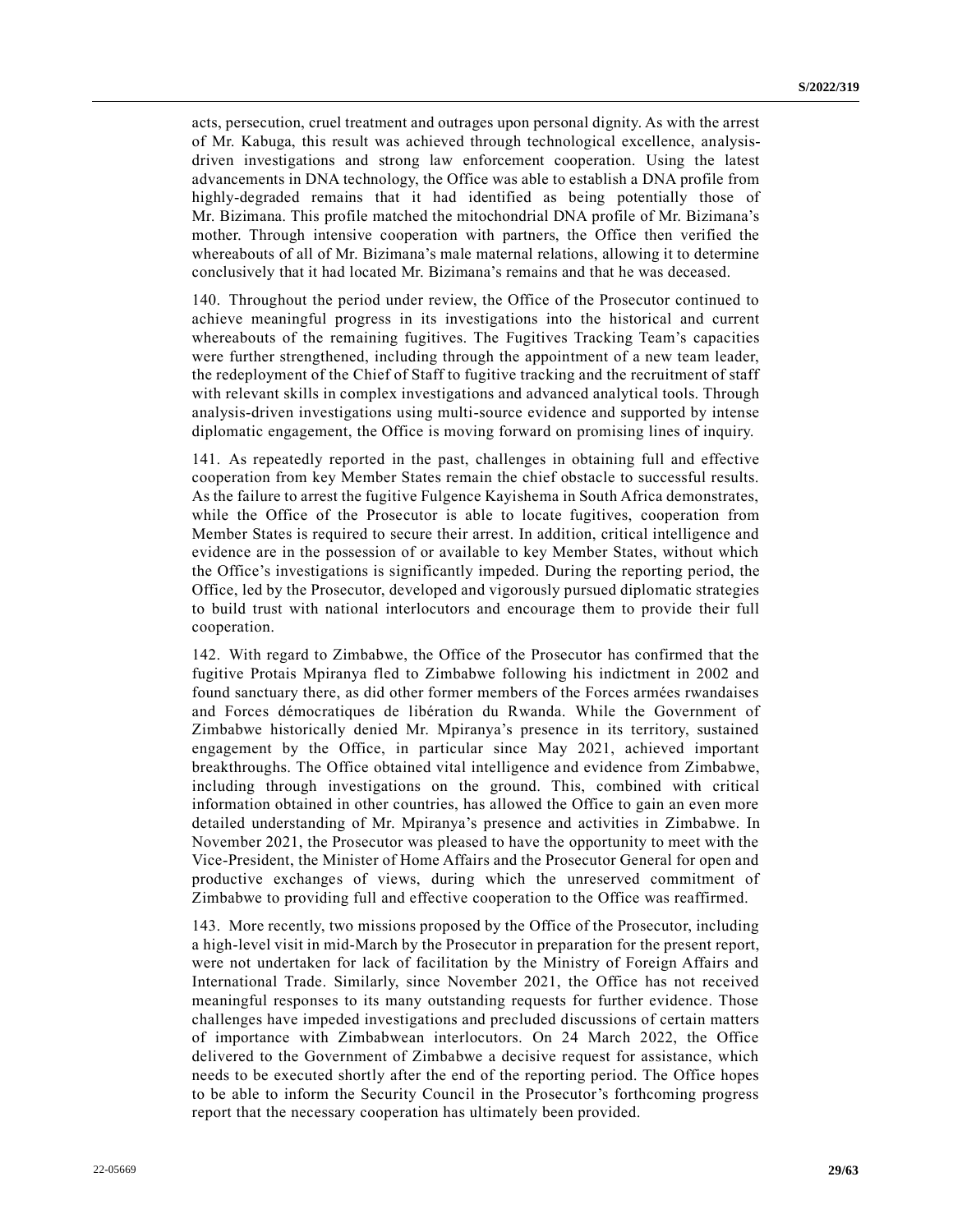144. With regard to South Africa, the period under review has been marked by the repeated failure of its Government to cooperate. As previously noted, the situation with South Africa over the past several years has been among the most severe instances of non-cooperation faced by the Office of the Prosecutor since the establishment of the Mechanism. The matter of Mr. Kayishema is long-standing and of grave concern. In addition, the Office is identifying an increasing number of other leads related to South Africa, and it has become evident that many former members of the Forces armées rwandaises and Forces démocratiques de libération du Rwanda have found safe haven in South Africa.

145. On 6 September 2021, the Office of the Prosecutor submitted to South Africa a request to establish an investigative team, from the Directorate for Priority Crime Investigation, and authorize it to work directly with the Office's Fugitives Tracking Team. The Prosecutor further undertook an official mission to Pretoria from 8 to 10 November 2021 to discuss this urgently needed solution and resolve outstanding challenges. Finally, on 4 April 2022, the Office was officially informed that the requested investigative team had been established, under the leadership of the Directorate for Priority Crime Investigation, and comprised members from a range of national departments. The Office welcomes this development, which it hopes will at last allow the Office's investigations in relation to leads in South Africa to move forward. The Office will quickly engage with the team and report on progress achieved.

146. While the Office of the Prosecutor deeply regrets that some Member States would not provide full and effective cooperation in the pursuit of justice for the victims of genocide, many national authorities and partners have provided invaluable support and assistance to the Office during the reporting period, including Australia, Belgium, France, Germany, the Netherlands, Spain, the United Kingdom, the United Republic of Tanzania, the United States and United Nations entities. In particular, the strong partnership between the Office and the Government of Rwanda continues to be the example par excellence of international and national cooperation. The Office deeply appreciates the broad range of support that Rwandan authorities at every level continue to provide to its fugitive tracking efforts.

147. The Office of the Prosecutor underscores its commitment to arresting the remaining fugitives as soon as possible. To ensure the success of these efforts and achievement of this important mandate, the Security Council should encourage all Member States to provide their full support and cooperation to the Office. When international and national authorities work together, fugitives can be located and arrested. The Office also reiterates that, under the War Crimes Rewards Programme of the United States, individuals who provide information leading to the arrest of a fugitive may be eligible for a monetary reward in an amount of up to \$5 million.

## **C. Assistance to national war crimes prosecutions**

148. In accordance with article 28, paragraph 3, of the statute, the Office of the Prosecutor is mandated to respond to requests for assistance from national authorities in relation to the crimes committed during the conflicts in Rwanda and the former Yugoslavia. With the closure of the International Criminal Tribunal for Rwanda and the International Tribunal for the Former Yugoslavia, further accountability for crimes committed in Rwanda and the former Yugoslavia now entirely depends on national justice sectors. The Office places a high priority on monitoring, supporting and advising national judicial authorities prosecuting war crimes cases arising out of the conflicts in Rwanda and the former Yugoslavia. The International Committee of the Red Cross (ICRC) and national missing persons institutions still searching for those persons missing as a result of the conflict in the former Yugoslavia also request the Office's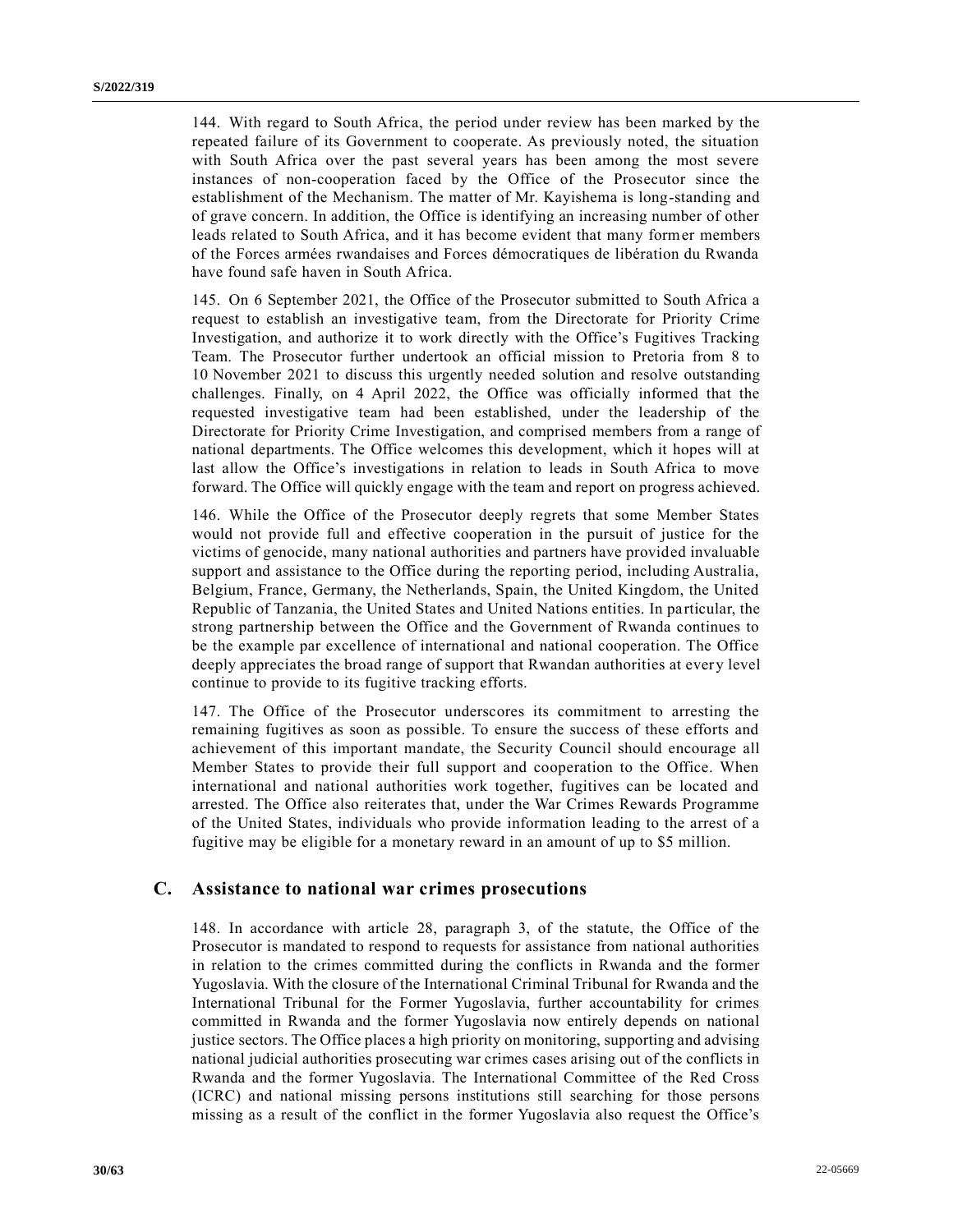support. The Office maintains an ongoing dialogue with counterparts and undertakes a range of initiatives to assist and build capacity in national criminal justice sectors.

149. The Office of the Prosecutor is uniquely placed to provide such assistance. The Office's evidence collection contains approximately 1 million pages of documents from the investigations of crimes that occurred in Rwanda in 1994 and 9.3 million pages of evidence in relation to the crimes committed in the former Yugoslavia from 1991 onwards. In addition, it holds tens of thousands of artefacts, audio and video recordings and other evidentiary materials.

150. National authorities value the support received from the Office of the Prosecutor, as reflected in the continuing large number of requests for assistance received. During the period under review, the previously reported trend of significantly greater-than-expected workload persisted. In 2013, 111 requests were received. However, since 2018, an average of 362 requests for assistance have been submitted each year, a 226 per cent increase.

151. With the already lean staffing number in the Office of the Prosecutor, it has not been possible to fully address the increased workload. OIOS recognized this in noting that, given the dynamic level of ad hoc judicial activity, the Office had a shortfall of capacity to address ongoing activities.<sup>21</sup> As a result, a backlog of approximately 344 requests older than six months has developed, and the total number of outstanding requests at the end of the reporting period reached 436. The Office underlines that national authorities heavily rely on its support to meet their important responsibilities to achieve further justice for serious international crimes committed in Rwanda and the former Yugoslavia. It is vital that sufficient resources be provided for those activities.

152. The Office of the Prosecutor expects that, for at least the next several years, the volume of requests for assistance received will continue at the current high rate or further increase. In relation to Rwanda, the National Public Prosecution Authority of Rwanda is currently pursuing more than 900 fugitives worldwide. In relation to the former Yugoslavia, Member States throughout the region have adopted national war crimes strategies to address a backlog of thousands of cases in total. ICRC is currently implementing a five-year strategy to determine the fates of those still missing from the conflict in the former Yugoslavia, and the Office will continue to respond to many complex requests for assistance from ICRC and national missing-person authorities for the next several years. Third-party States around the world are still investigating and prosecuting persons in their territories for crimes committed in Rwanda and the former Yugoslavia.

153. During the period under review, the Office of the Prosecutor achieved significant results in responding to requests from national partners for strengthened support for their accountability efforts. To process their own complex cases, national prosecutors are increasingly seeking to benefit from the Office's developed expertise, knowledge and practical skills.

154. For example, at the request of the Montenegrin authorities, in November 2020, the Office of the Prosecutor handed over to the Special State Prosecutor's Office of Montenegro an investigative dossier concerning more than 15 Montenegrin citizens suspected of involvement in war crimes. Many of those persons are suspected of horrific crimes of sexual violence, including sexual slavery, rape, torture, enforced prostitution and trafficking in persons for sexual exploitation, while others are suspected of the torture and execution of civilians. On the basis of that dossier, Montenegrin prosecutors initiated a wide-ranging preliminary investigation. At the same time, in cooperation with the Ministry of Justice and Human and Minority Rights of Montenegro, the Office, drawing on its expertise, identified legislative reform that

<sup>21</sup> [S/2020/236,](https://undocs.org/en/S/2020/236) para. 41.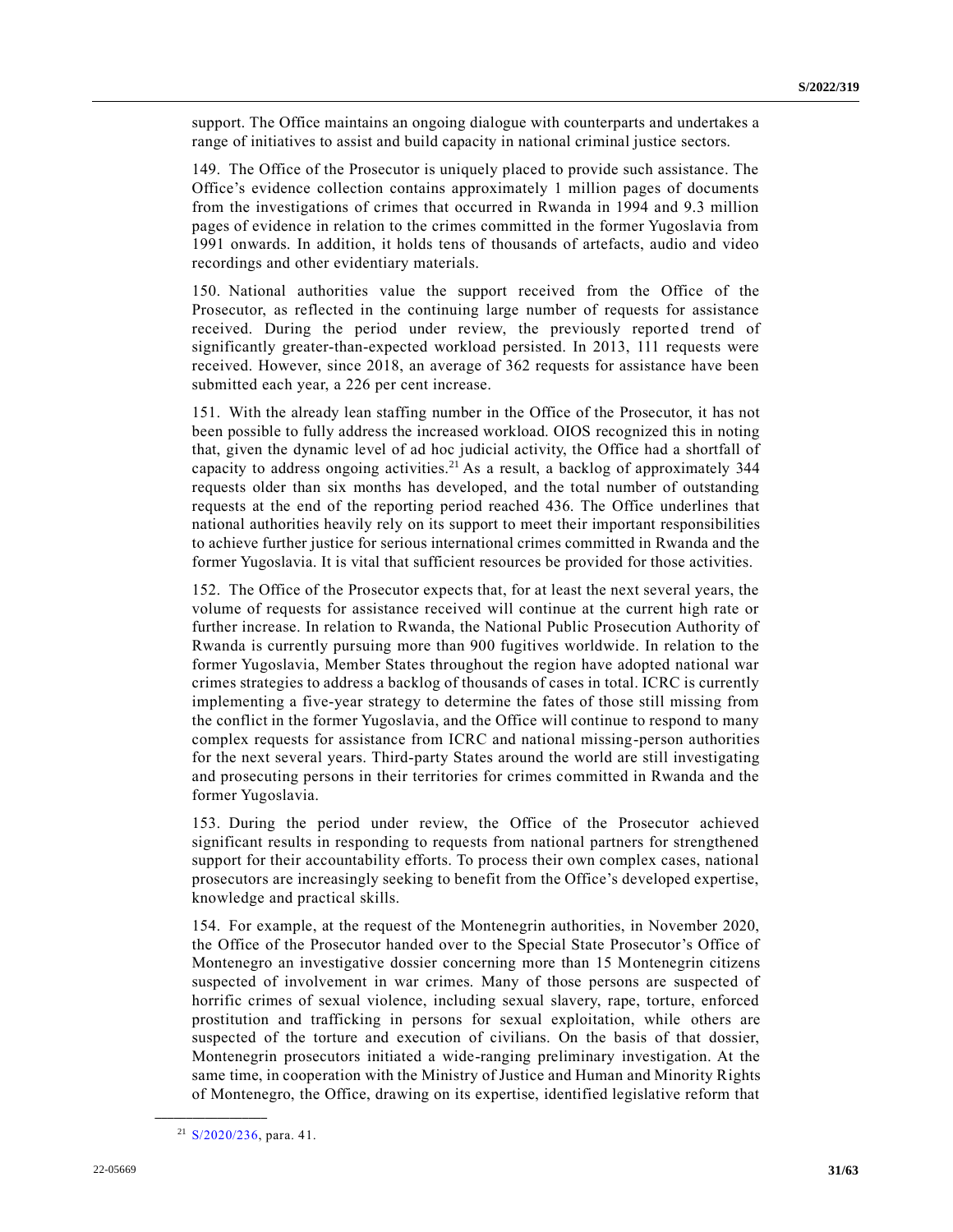would allow for the introduction of evidence from the International Tribunal for the Former Yugoslavia and Mechanism in Montenegrin proceedings and facilitate the effective prosecution of conflict-related sexual violence cases. These efforts can be expected to enhance capacities and results in Montenegro for war crimes justice.

155. Similarly, the Office of the Prosecutor made important progress during the reporting period in responding to the request of the Prosecutor General of Rwanda for additional assistance in identifying, locating and building case files against alleged "génocidaires" responsible for crimes committed during the genocide against the Tutsi in Rwanda. At the request of the Rwandan authorities, the Office is currently reviewing lists and files concerning suspects who were investigated but not indicted by the Prosecutor of the International Criminal Tribunal for Rwanda in the light of the completion strategy of the institution. It is expected that these efforts will result in the handover of investigative dossiers that will significantly advance the efforts of Rwanda to ensure more comprehensive accountability for genocide crimes.

156. In a more recent development, the Office of the Prosecutor and the Prosecutor General of Rwanda have initiated discussions concerning suspected génocidaires who have so far evaded justice by hiding in other countries, in particular in Africa. Historically, while the Rwandan authorities have processed many cases against perpetrators present in Rwanda, accountability has been more limited for those who fled abroad in the aftermath of the genocide. This accountability gap is particularly concerning, as it includes persons who were part of the Forces armées rwandaises or the genocidal regime. The Office obtained valuable intelligence on the past and current whereabouts of such persons, as well as their support networks, during its own fugitive tracking activities. The Office is committed to working with the Prosecutor General of Rwanda and other national counterparts to ensure that such suspected génocidaires do not continue to enjoy safe haven and evade accountability for their crimes.

157. The mandate of the Office of the Prosecutor under article 28, paragraph 3, of the statute to assist national authorities prosecuting crimes committed during the genocide against the Tutsi and the conflict in the former Yugoslavia is essential to secure more justice for more victims of atrocity crimes. The Office places a high priority on undertaking activities that are highly valued by national partners and generate concrete results. It will continue to support and assist national accountability efforts, in accordance with the statute and the completion strategies of the International Criminal Tribunal for Rwanda and the International Tribunal for the Former Yugoslavia.

## **D. Management**

158. The Office of the Prosecutor is committed to managing its staff and resources in line with the instruction of the Security Council that the Mechanism be a "small, temporary and efficient structure". The Office continues to be guided by the views and requests of the Council, as set forth in, inter alia, paragraphs 18 to 20 of Council resolution [2256 \(2015\),](https://undocs.org/en/S/RES/2256(2015)) paragraphs 7 and 8 of Council resolution [2422 \(2018\)](https://undocs.org/en/S/RES/2422(2018)) and paragraphs 8 and 9 of Council resolution [2529 \(2020\).](https://undocs.org/en/S/RES/2529(2020)) An important part of those efforts is the Prosecutor's "one office" policy to integrate the staff and resources of the Office across both branches. Under the policy, staff and resources are available to be deployed flexibly at either branch as necessary.

159. The Office of the Prosecutor demonstrated again during the reporting period the efficacy of its management efforts and continued adherence to the Security Council's expectations, in particular across four important areas identified by the Council: (a) implementation of a human resources policy consistent with its temporary mandate; (b) further reduction of costs, including through flexible staff engagement; (c) ensuring the geographical diversity and gender balance of staff, while ensuring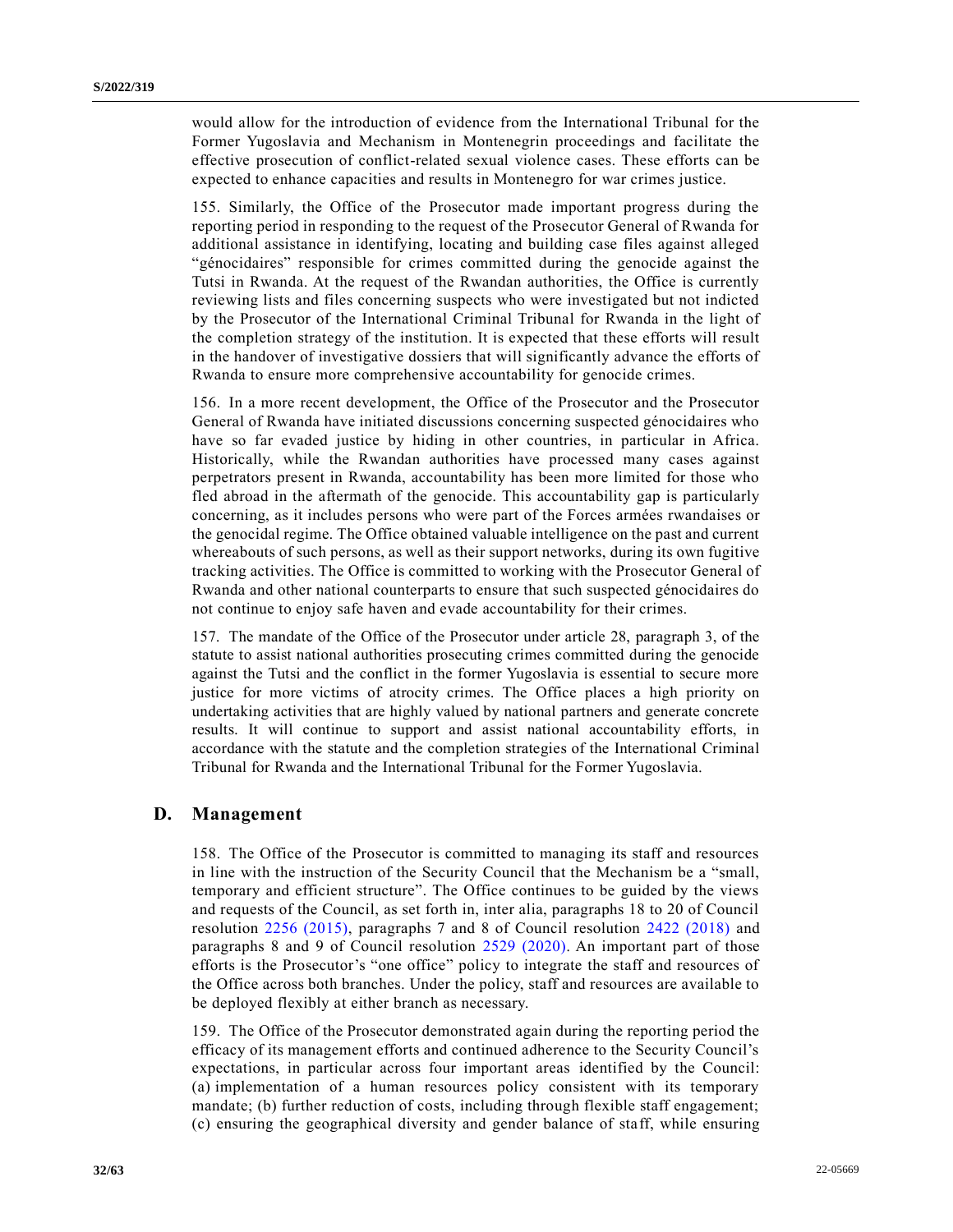continued professional expertise; and (d) coordination and information-sharing across the three organs of the Mechanism on matters that affected them equally in order to ensure systematic thinking and planning about the future.

160. With regard to point (a), as recognized by OIOS, the Office of the Prosecutor continues to have "a small, temporary and efficient structure with a small number of staff commensurate with its reduced functions", with OIOS concluding that the Office is operating with a "skeletal staff number"  $22$  which "precluded further major downsizing"<sup>23</sup> Even so, as OIOS also recognized, the Office continued appropriate downsizing during the period under review, in particular at The Hague branch, <sup>24</sup> with two P-5, three P-4 and one P-3 professional posts released in 2021 following the completion of the *Stanišić and Simatović* retrial and the *Mladić* appeal,<sup>25</sup> and a further three posts in The Hague released in early 2022. In this regard, given the "skeletal" staff and continued high workload across its mandated functions, future downsizing will be gradual over time and driven by decreases in the total workload across the office.

161. With regard to point (b), the Office of the Prosecutor was able to generate results while maintaining its lean staffing structure – even when confronted with a significant increase in workload with the *Turinabo et al.* trial and the arrest of Mr. Kabuga – through its flexible staff engagement practices. As OIOS recognized, the Office's Fugitives Tracking Team "was reconfigured to deliver results", demonstrated with the arrest of Mr. Kabuga and the confirmation of Mr. Bizimana's death.<sup>26</sup> Similarly, as again highlighted by OIOS, the Office "pivoted human resources to where they were most required", as demonstrated by the fact that the *Kabuga* pretrial team in Kigali "was mobilized from other duty stations with the apprehension of the fugitive so that they could begin gathering evidence and preparing witnesses". <sup>27</sup>

162. In relation to points (a) and (b), the Office of the Prosecutor would further draw attention to an important example of an initiative taken during the reporting period to achieve efficiencies while maintaining effectiveness through appropriate human resources measures. Consistent with those goals and the "one office" policy, the Office reassigned all legal advisory functions and workload to its appeals team, alleviating the need to have separate legal advisory resources within each of its teams. While this consolidation has placed additional demands on the appeals team, which was already "lean"<sup>28</sup> and "already stretched",<sup>29</sup> it has ensured that all legal advisory requirements throughout the office, at both branches, have been met with more streamlined resources. Moving forward, as the Office continues to make every effort to achieve its mandate successfully in a manner consistent with the Security Council's expectations, the consolidated appeals and legal advisory team will play an important role in ensuring that all legal advisory requirements are met efficiently and effectively.

163. With regard to point (c), the Office of the Prosecutor, like the Mechanism as a whole, has ensured the geographical diversity of staff. The Office has also achieved overall gender parity, with 54 per cent female staff and 46 per cent male staff. Among professional staff in the Office, women encumber 3 out of 8 positions at the P-5 level, 4 out of 9 positions at the P-4 level, 15 out of 23 positions at the P-3 level and 5 out of 12 positions at the P-2 level. During the reporting period the Office saw significant progress towards gender parity in its Fugitives Tracking Team, with three out of the

<sup>22</sup> [S/2022/148,](https://undocs.org/en/S/2022/148) paras. 27 and 32.

<sup>23</sup> Ibid., para. 27.

<sup>24</sup> Ibid., para. 31.

<sup>25</sup> Ibid., para. 24.

<sup>26</sup> Ibid., para. 34.

 $27$  Ibid.

<sup>28</sup> [S/2020/236,](https://undocs.org/en/S/2020/236) para. 41.

<sup>29</sup> [S/2018/206,](https://undocs.org/en/S/2018/206) para. 23.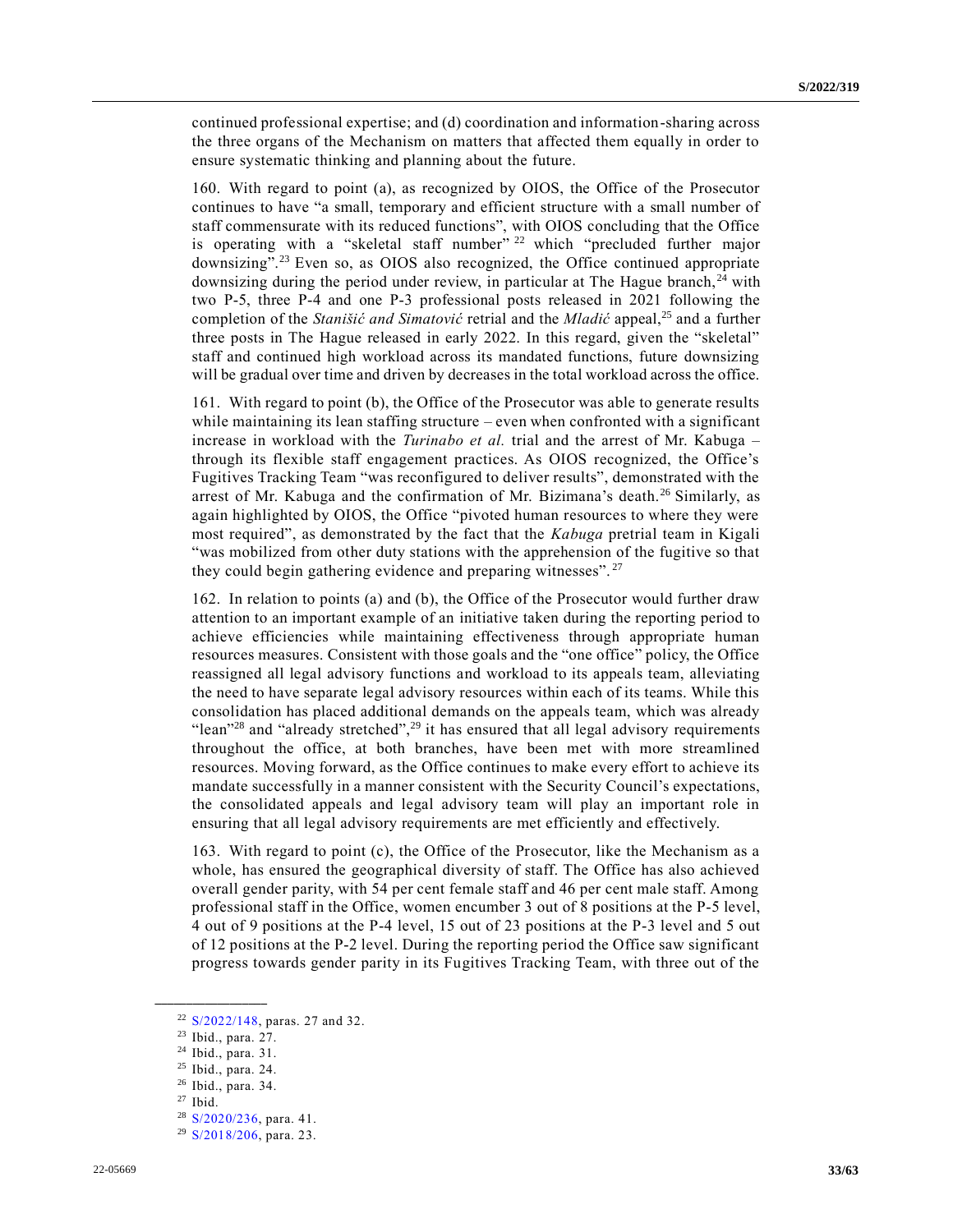four most recent recruitment exercises resulting in the selection of women, who are nationals of Bahrain, Japan and Malaysia.

164. Lastly, with regard to point (d), the Office of the Prosecutor played an active role in Mechanism-wide activities in response to the pandemic, including by participating in the COVID-19 Steering Committee. As recognized by OIOS, this group was able to promote more cross-branch and cross-organ coordination and harmonization across the Mechanism, including by updating polices to ensure business continuity and the health and safety of staff.<sup>30</sup> As part of the COVID-19 Steering Committee, Office representatives took responsibility for preparing scenario-based planning for the return to in-office working, as well as a cross-organ review of operations during the pandemic and a lessons-learned exercise.

165. The success of the efforts by the Office of the Prosecutor to respond to the pandemic, both internally and in the context of the cross-organ and cross-branch COVID-19 Steering Committee, has been concretely demonstrated by the results achieved despite the pandemic. In May 2020, amid lockdown measures and travel bans, the Office was nonetheless able to secure the arrest of Mr. Kabuga and confirm the death of Mr. Bizimana, two of the Mechanism's three top priority fugitives. Throughout the pandemic, the Office has continued to make significant progress in accounting for other fugitives and expects further results to be achieved shortly after the end of the present reporting period. Similarly, the Office trial and appeals teams have maintained full business continuity during the pandemic and continued to meet all their case-related obligations. The success of those efforts is demonstrated by the convicting judgments obtained in three cases, namely, *Stanišić and Simatović*, *Nzabonimpa et al.* and *Mladić*. In addition, the *Kabuga* team was rapidly established during the pandemic, conducted necessary on-the-ground investigations, prepared a more streamlined indictment and completed all key pretrial objectives to promote the swift commencement of trial proceedings in a timely manner. Those important results could not have been achieved without the dedication and commitment of all Office staff, who continued to fully perform their responsibilities despite immense challenges.

# **E. Implementation of the recommendations of the Office of Internal Oversight Services**

166. In its report on the evaluation of the methods and work of the Mechanism, OIOS concluded that the Office of the Prosecutor had successfully implemented recommendation 2, which was the only outstanding recommendation specifically addressed to the Office.<sup>31</sup> In this regard, OIOS noted that the steps taken by the Office reflected a focus on operationalizing the Security Council's mandate.<sup>32</sup>

167. Recommendation 2 provided that the Office of the Prosecutor should support and strengthen staff morale through the conduct of a survey to identify key concerns to manage downsizing and upsizing. The recommendation had arisen from the previous findings by OIOS that already-stretched Office teams had to work simultaneously on outstanding cases of the International Tribunal for the Former Yugoslavia, an unforeseen retrial and unexpected litigation arising out of completed Mechanism cases, and that the Office encountered difficulties related to recruitment, retention and job security, due in part to the temporary nature of judicial activities and the limited pool from which staff were recruited.<sup>33</sup> The Office welcomed the helpful analysis by OIOS of the challenges in staff morale that resulted from

<sup>30</sup> [S/2022/148,](https://undocs.org/en/S/2022/148) para. 45.

<sup>31</sup> Ibid., para. 42.

<sup>32</sup> Ibid., para. 62.

<sup>33</sup> [S/2018/206,](https://undocs.org/en/S/2018/206) para. 23.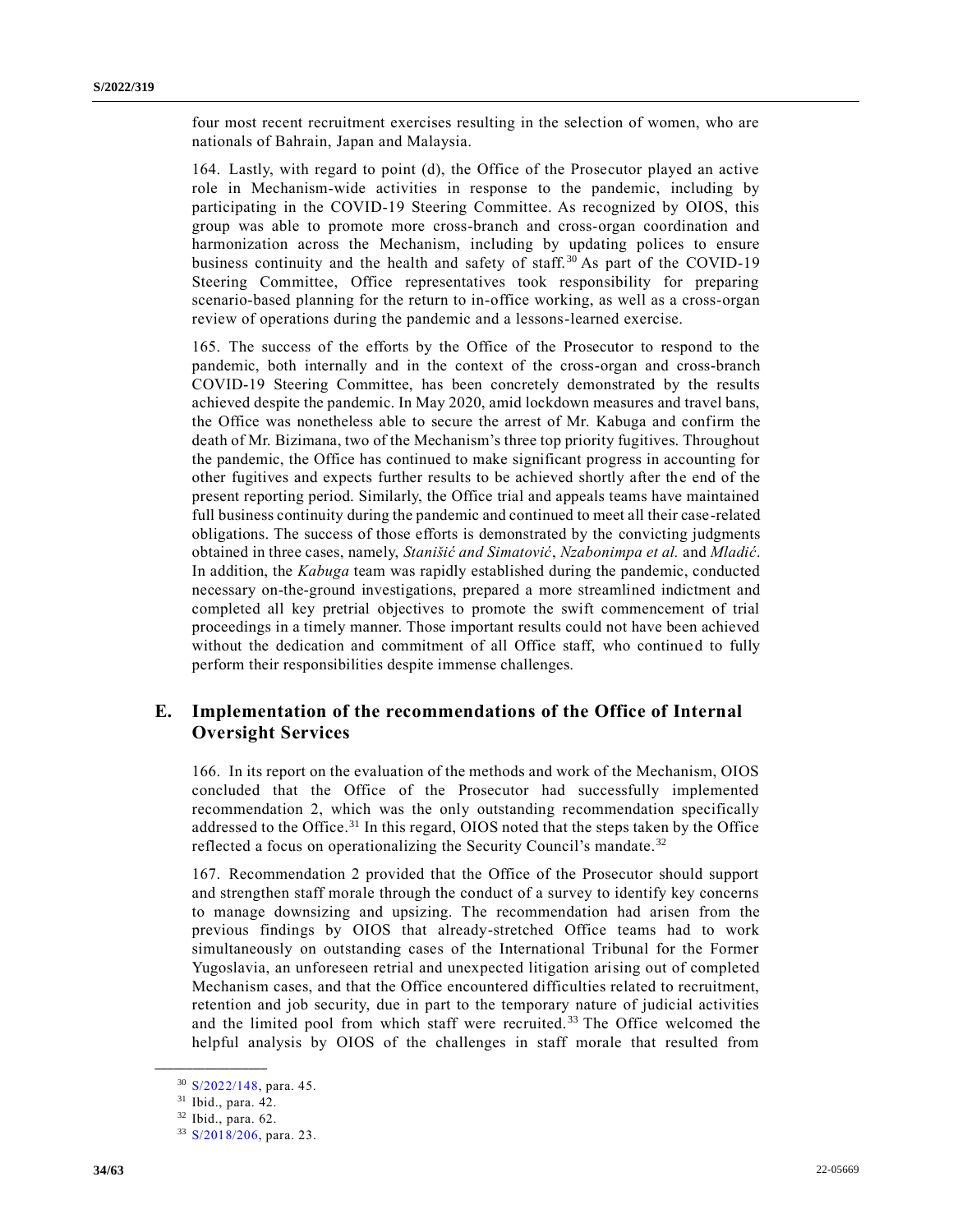maintaining its lean and cost-effective structure despite unexpectedly high level of judicial activity amid organizational downsizing.

168. In response to the recommendation by OIOS, the Office of the Prosecutor conducted an analysis of staff morale and developed strategies to address morale issues. Twenty-five measures were identified related to various topics, including better management of downsizing, professional development, cross-branch issues and communications. As OIOS noted, during the period under review, 21 of those measures were implemented,<sup>34</sup> as the pandemic hindered implementation of the remaining four.

169. OIOS identified concrete indicators demonstrating the success of the Office of the Prosecutor in ensuring positive morale within the office despite the challenges presented by downsizing, job insecurity and the pandemic. OIOS recognized that, as the office downsized, the smaller team benefited from management's efforts to promote a more positive work culture.<sup>35</sup> This was evidenced by interviews conducted by OIOS, during which all Office staff interviewed referred to senior leadership's attempts to promote a more collegial environment.<sup>36</sup> In addition, a Mechanism-wide survey conducted by OIOS revealed that the Office staff had the strongest morale within the Mechanism, with 51 per cent of Office staff rating their morale as good or very good on a five-point scale. Forty-six per cent of Office staff provided positive comments reflecting their commitment to the Office's mission, positive teamwork and good management in the Office.<sup>37</sup> Accordingly, OIOS concluded that, in the Office, progress towards increasing staff morale had been made and the recommendation thus implemented. <sup>38</sup>

170. The Office of the Prosecutor is grateful to OIOS for its report and recognition of the steps that the Office has taken to adhere to the Security Council's expectations. The Office is pleased that OIOS continues to recognize, as it had in past reports, the Office's commitment to the Council's vision of the Mechanism as "a small, temporary and efficient structure". OIOS acknowledged the significant results achieved by the Office during the period under review, including the arrest of Mr. Kabuga and securing convictions in three cases, despite the enormous challenges posed by the pandemic. OIOS further continued to assess the Office's work and innovative methods favourably, noting that, while the Office maintained only a "skeletal" staff number, it used flexible staff engagement to deliver results and pivoted human resources to where they were most needed. Lastly, OIOS concluded that the outstanding recommendation addressed to the Office had been implemented, highlighting the Office management's efforts to promote a more positive working culture and improve staff morale despite challenges intrinsic to the Mechanism's mandate.

# **V. Registry**

## **A. Summary**

171. The Registry is responsible for the administration and servicing of the branches of the Mechanism, as prescribed in article 15 of the statute. Under the leadership of the Registrar, it carries out a number of key functions, such as the provision of support to judicial activities; assistance with the monitoring of cases referred to national jurisdictions under article 6 of the statute; and the preservation and management of the archives of the International Criminal Tribunal for Rwanda, the International Tribunal for the Former Yugoslavia and the Mechanism. Responsibilities related to

<sup>34</sup> [S/2022/148,](https://undocs.org/en/S/2022/148) para. 37.

<sup>35</sup> Ibid., para. 38.

<sup>36</sup> Ibid.

<sup>37</sup> [S/2022/148,](https://undocs.org/en/S/2022/148) para. 39.

<sup>38</sup> Ibid., para. 42.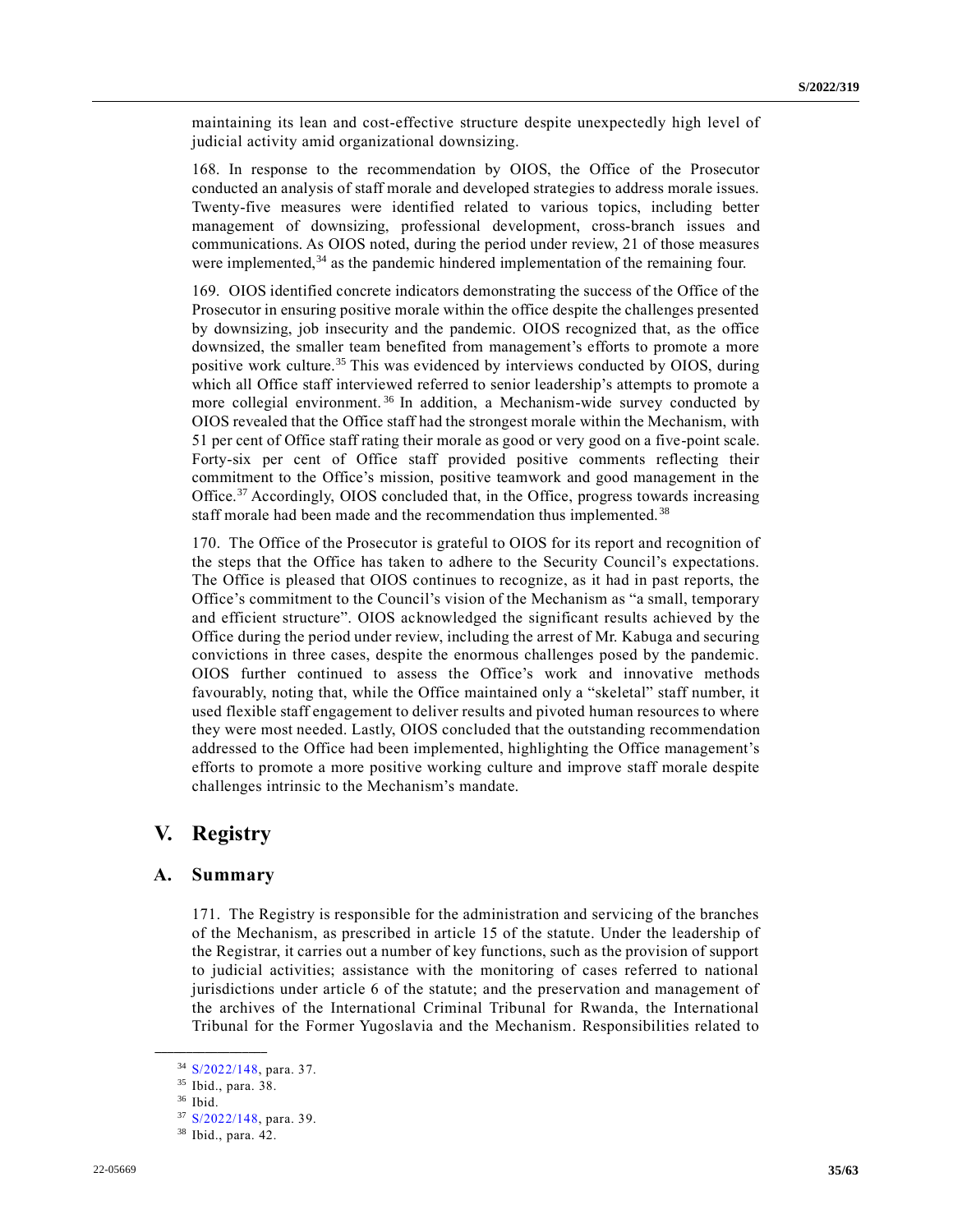the administration of the Mechanism include all matters pertaining to human resources, safety and security, and facility management, as well as procurement, information technology support services, budget and finance.

172. Support for judicial activities entails the facilitation of all court operations, ranging from making necessary organizational and judicial arrangements to preparing transcripts of court proceedings; processing documents, filings and exhibits presented in court; managing and implementing technology applications for court proceedings, interpretation and translation services; managing the United Nations Detention Facility in Arusha and the United Nations Detention Unit in The Hague; the protection of victims and witnesses; and the administration of the Mechanism's legal aid programme. The preservation and management of the archives of the Tribunals and the Mechanism involve managing physical and digital storage repositories, instituting measures to protect archives from loss or damage and ensuring that they remain trustworthy, accessible and usable in the future.

173. In accordance with article 25 of the statute, the Registry also supports the supervision of the enforcement of sentences pronounced by the Tribunals and the Mechanism. Those sentences are served in different States that have signed an agreement for that purpose with the United Nations, the Tribunals or the Mechanism. The Registry liaises with the enforcement States, the convicted persons and their respective counsel, and international monitoring bodies, such as ICRC and the European Committee for the Prevention of Torture and Inhuman or Degrading Treatment or Punishment. At the direction of the President, in accordance with the Practice Direction on the Procedure for the Determination of Applications for Pardon, Commutation of Sentences, or Early Release of Persons Convicted by the ICTR, the ICTY, or the Mechanism, the Registry obtains relevant information to assist the President in his decisions on requests by convicted persons for pardon, commutation of sentence or early release.

174. Against the backdrop of the pandemic, the Registry successfully developed practices and adapted procedures, as described below, to ensure its continued capacity to carry out all of its key functions. This was greatly aided by the Mechanism's general ability to remain flexible and to adjust its working methods to the prevailing circumstances, a critical aspect in ensuring progress.

# **B. Support for judicial activities**

175. The Registry continued to provide support to the Mechanism's judicial activities at both branches, including the facilitation of a number of court hearings and the delivery of three judgments, namely, in the *Stanišić and Simatović* retrial, the *Nzabonimpa et al.* contempt trial and the *Mladić* appeal case. The Registry also provided support in the context of the *Kabuga* pretrial, the *Stanišić and Simatović* appeal and the *Jojić and Radeta* special deposition proceedings. The Judicial Records Unit played a key role in supporting judicial activities, including by coordinating the filing, distribution and translation of documents, liaising with the Chambers and parties to the proceedings and preparing in-court hearings.

176. A specific focus of the Registry was to minimize the risk of exposure to COVID-19 of court participants through significant alterations to the courtrooms; the implementation of practical safety and preventive measures, including the issuance of policies and guidelines; and the facilitation of the remote participation in proceedings of judges, parties and witnesses, as necessary.

177. Particularly noteworthy in this regard was the *Mladić* appeal case, in which the Registry enabled the remote participation of four of five judges from various countries and time zones, as well as that of several other participants. In the *Stanišić and*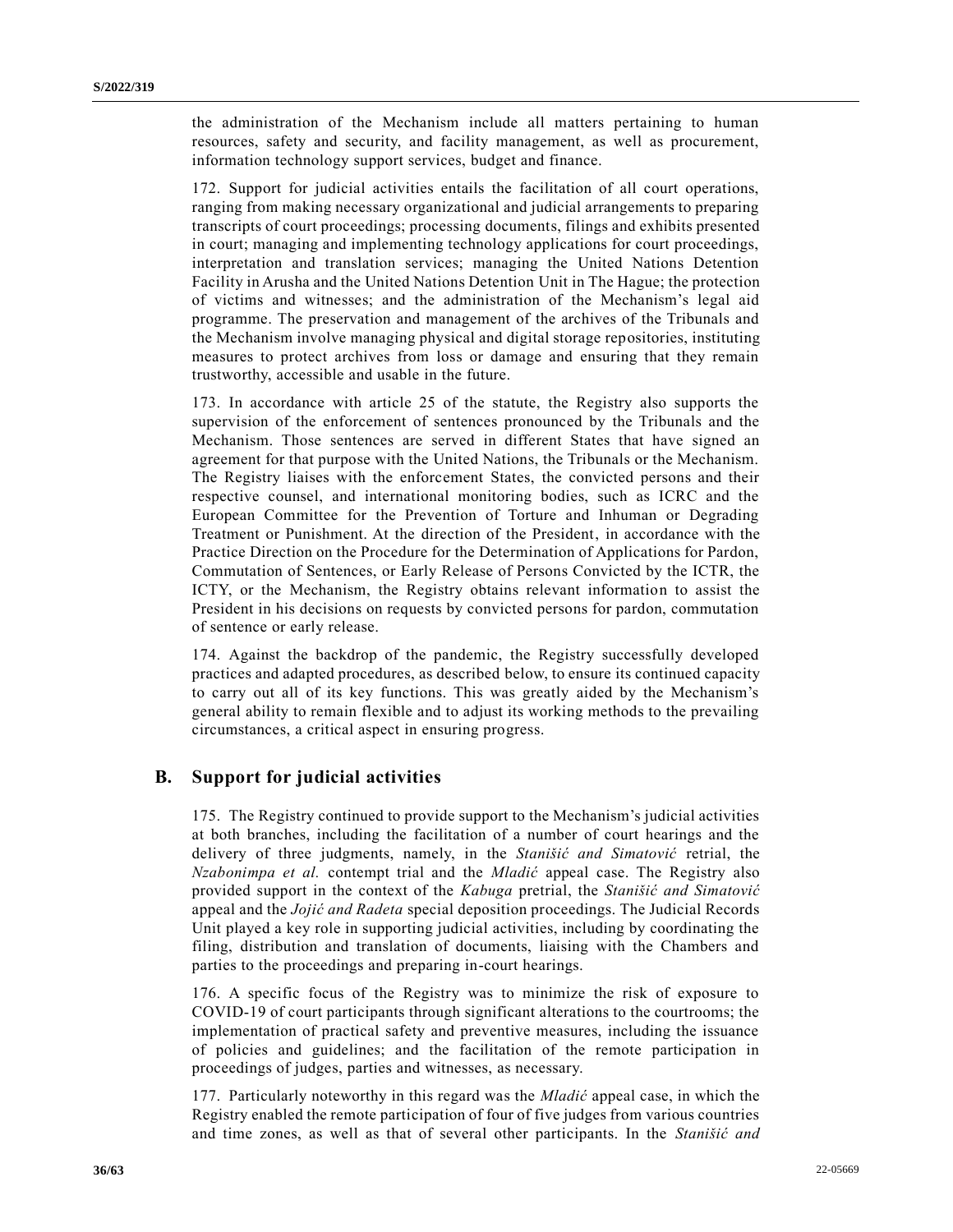*Simatović* retrial, measures implemented by the Registry allowed for in-court proceedings to be resumed swiftly. In the *Nzabonimpa et al.* contempt trial, which commenced in Arusha in 2020, the presentation of evidence was completed in April 2021. The Registry enabled defence counsel in the case to participate remotely, thus ensuring that travel and quarantine restrictions did not hamper the conduct of the proceedings. In addition, following the transfer of Mr. Kabuga to the United Nations Detention Unit in October 2020, both Registry branches worked closely together in supporting pretrial proceedings, including in-person hearings in the case, which to date have been held in The Hague. This illustrates the committed efforts of the Registry to foster cross-branch coordination, which remains a strategic priority for the Registrar.

178. In support of the aforementioned proceedings, as well as the other judicial procedures pursuant to the Rules of Procedure and Evidence, such as enforcement matters and requests for variation, rescission or augmentation of protective measures for witnesses, the Judicial Records Unit processed and disseminated more than 4,178 judicial filings in relation to all cases before it, including 830 Registry legal submissions, and managed court hearings for a total of 68 sitting days.

179. Across the two branches, the Language Support Services provided approximately 40,000 pages of translations in support of ongoing judicial proceedings and the general work of the Mechanism. In addition, during the period under review, the Section at the Arusha branch, inter alia, completed the translation into Kinyarwanda of all trial judgments of the International Criminal Tribunal for Rwanda, two appeal judgments of the International Criminal Tribunal for Rwanda, one appeal judgment of the Mechanism and the Review Judgment in the *Ngirabatware* case, as well as the translation from Kinyarwanda into French of the trial judgment issued in Rwanda in the referred case against Mr. Ntaganzwa. The translation into Kinyarwanda of an additional three appeal judgments will be completed by the end of April 2022. At The Hague branch, the Section, inter alia, finalized all translations of judgments by the International Tribunal for the Former Yugoslavia into Bosnian-Croatian-Serbian and also translated one appeal judgment of the International Criminal Tribunal for Rwanda (in the *Bizimungu* case) and one Mechanism appeal judgment (in the *Šešelj* case) into French. A further appeal judgment of the International Criminal Tribunal for Rwanda, in the *Nzabonimana* case, is expected to be translated into French by the end of April 2022. Efforts have been made to tackle the backlog of translations, in particular those that will be needed for further proceedings, such as potential reviews of judgments. At the time of reporting, 27 appeal judgments of the International Criminal Tribunal for Rwanda were awaiting translation into Kinyarwanda, along with 10 trial or appeal judgments of the Tribunals into French. Furthermore, the Mechanism trial judgment in the *Stanišić and Simatović* retrial is pending translation into Bosnian-Croatian-Serbian, along with one trial and two appeal judgments of the Mechanism to be translated into French.

180. During the period under review, the Office for Legal Aid and Defence Matters provided administrative and logistical assistance to nearly 150 defence personnel, constituted of 17 remunerated defence teams and 50 pro bono teams. In addition, the Office provided comparable assistance to three amici curiae teams. In so doing, the unit processed 860 invoices for legal aid and 415 travel requests and related expense reports. Throughout the period under review and in the light of the pandemic, the Office maintained frequent communication with all active defence and amici curiae teams, continually offering updates on safety and health measures implemented by the Mechanism, along with any relevant travel advisories. Lastly, the Office ensured that counsel was in place to represent Mr. Kabuga prior to his transfer into the custody of the Mechanism on 26 October 2020. The future workload for the Office is dependent on ongoing judicial activity before both branches of the Mechanism, which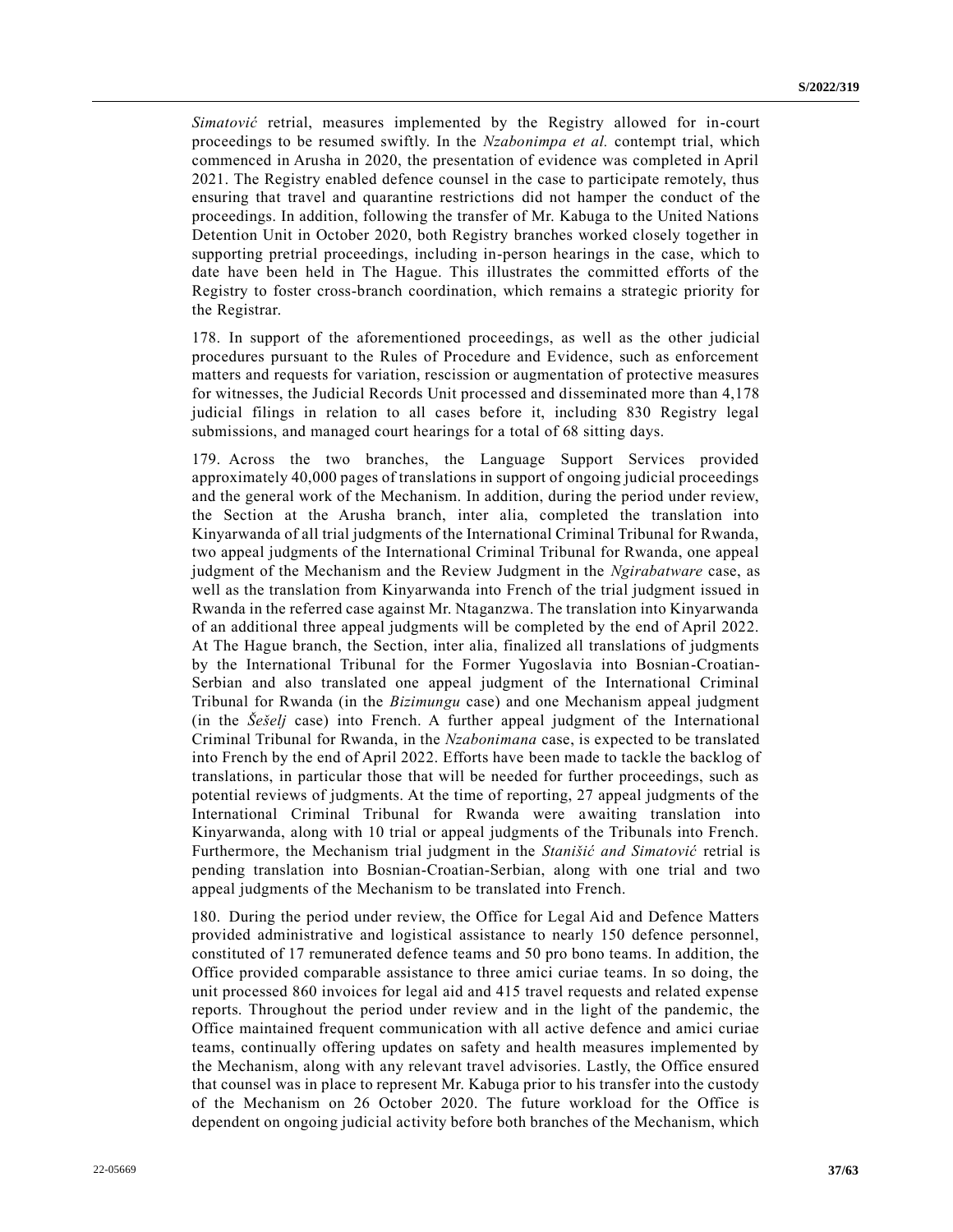includes legal aid remuneration as well as support for the defence in pro bono postconviction matters (e.g. early release, potential requests for review of judgment and relocation). The latter has increased over the previous biennium as more and more convicted persons are approaching or passing the date on which they will have served two thirds of their sentences.

181. Another significant accomplishment during the period under review was the launch of the unified court records database on 1 September 2020, after several years in the making. This database, managed by the Judicial Records Unit, is the public interface of the Mechanism's unified judicial database and brings together, for the first time, all public judicial records of the Tribunals and the Mechanism. To allow Internet users easy access to selected judicial records, the Registry has enabled direct access to selected documents for each case through the Mechanism website. To ensure that access to documents can be effectively restricted in case of a reclassification, documents are being provided as a link to the unified court records database, instead of being uploaded to the website. As a result, any change to the classification of a document in the unified court records database will automatically remove that document from the website.

# **C. Policies and regulatory framework**

182. The Registry further strengthened the Mechanism's legal and regulatory framework by revising and updating several important existing policy documents. On 14 May 2021, following close consultation with the Association of Defence Counsel practising before the International Courts and Tribunals and the Prosecutor, and upon approval of the President, the Registrar adopted a revised Code of Professional Conduct for Defence Counsel Appearing before the Mechanism. The Code further clarifies the obligations of counsel and defence team members. The Registrar adopted amendments to three remuneration policies relying on an hourly payment system with a view to limiting monthly maximum remuneration appropriately, namely, on 2 June 2020, the Remuneration Policy for Persons Representing Indigent Suspects and Accused in Contempt and False Testimony Proceedings before the International Residual Mechanism for Criminal Tribunals and, on 12 April 2021, both the Remuneration Policy for Persons Representing Indigent Convicted Persons in Post-Conviction Proceedings, upon Issuance of a Judicial Order Granting Assignment of Counsel at the Expense of the International Residual Mechanism for Criminal Tribunals and the Policy for the Appointment and Remuneration of Amici Curiae Investigators and Prosecutors in Proceedings before the International Residual Mechanism for Criminal Tribunals. Moreover, a Mechanism-specific occupational health and safety policy was adopted by the Registrar on 11 April 2022. In addition, during the period under review, the Mechanism continued its revision of the practice direction on judicial filings, a process that has advanced steadily and is expected to be completed soon. The revised practice direction will include best-practices in relation to the handling of transcripts and audiovisual records related to judicial proceedings.

# **D. Victim and witness protection**

183. In accordance with article 20 of the statute, and as of the date of this the present report, the Registry was responsible for implementing the judicial and non-judicial protective measures granted to 3,150 witnesses who had given evidence in cases before the Tribunals or the Mechanism, as well as those who might yet appear before the Mechanism. Pursuant to judicial protection orders, the Witness Support and Protection Unit provided security for witnesses by, inter alia, undertaking threat assessments and coordinating responses to security-related requirements, in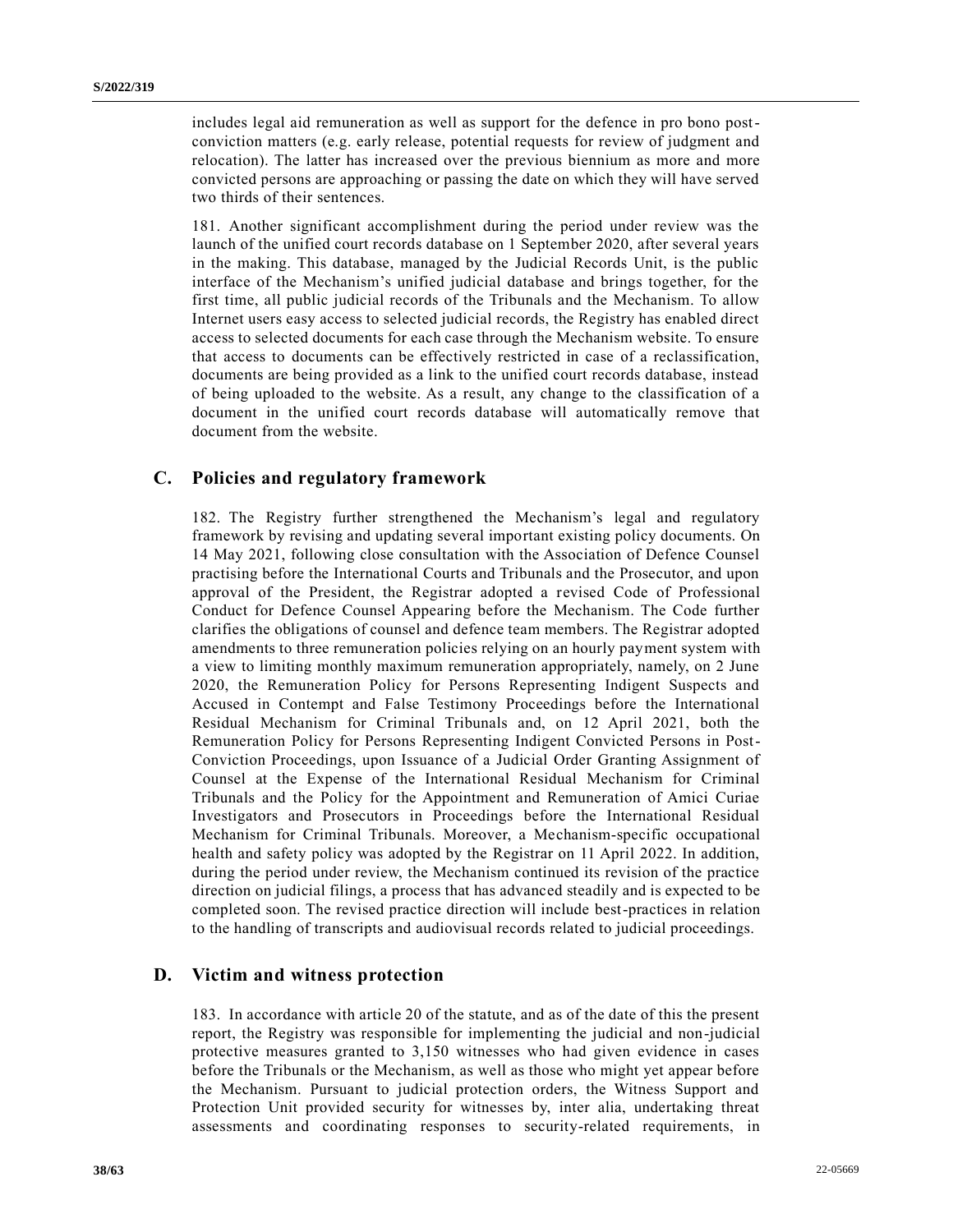collaboration with national authorities and other United Nations entities. The Unit also implemented judicial orders concerning requests for the rescission, variation or augmentation of witness protective measures by contacting witnesses subject to such requests. In addition, the Unit facilitated contact between parties and witnesses in relation to ongoing judicial proceedings.

184. Furthermore, the Witness Support and Protection Unit continued to review its internal standards and procedures to ensure the provision of support and protection services to the highest possible standard. In September 2020, the Mechanism adopted a Witness Safety Protocol, governing physical interactions between its staff and witnesses during official Mechanism activities outside the Mechanism premises, to ensure the safety and security of both staff and witnesses in the context of the pandemic.

185. At The Hague branch, the Witness Support and Protection Unit supported judicial activity during the *Stanišić and Simatović* retrial, facilitating the testimony of the six remaining witnesses from 27 August to 9 October 2020. The Unit also enabled the testimony of one witness from 21 February to 5 March 2022 in the *Jojić and Radeta* special deposition proceedings. At the Arusha branch, the Unit supported judicial activity in the *Nzabonimpa et al.* contempt trial, facilitating the movement and testimony of 10 witnesses. Furthermore, the Unit undertook administrative arrangements for witness activity related to the pretrial proceedings in the *Kabuga* case. This included assisting the parties with the certification process in accordance with rule 110 of the Rules of Procedure and Evidence, as well as providing on-theground support to facilitate meetings between the parties and the witnesses. Such activities are expected to increase in anticipation of the commencement of trial, which is still subject to judicial determination. Lastly, the Unit continued to provide medical and psychosocial care to victims and witnesses residing in Rwanda, in particular those living with HIV as a result of crimes committed against them during the genocide.

186. The responsibilities of the Witness Support and Protection Unit in relation to the protection of victims and witnesses will be significantly relied upon well into the future, in accordance with judicial protection orders that must continue to be implemented unless rescinded or waived. Specifically, as concerns relocated witnesses, support may be required until the last member of the witnesses' immediate family members has passed away.

# **E. Detention facilities**

187. Persons detained by the Mechanism are housed at the United Nations Detention Facility in Arusha and the United Nations Detention Unit in The Hague while they await trial, appeal or other judicial proceedings before the Mechanism. These facilities also house persons otherwise detained on the authority of the Mechanism, such as convicted persons awaiting designation of an enforcement State.

188. Considering the vulnerability of detained persons, the detention facilities were particularly susceptible to the pandemic during the period under review. Both the United Nations Detention Facility and the United Nations Detention Unit successfully implemented appropriate mitigating measures to reduce the risk of infection of detainees, especially those who fell into a high-risk category because of their age and comorbidities. Those mitigating measures were continuously assessed in consultation with the medical officers of both units.

189. At the beginning of the period under review, the United Nations Detention Facility housed one detainee who was successfully transferred to Senegal in July 2021. Following the departure of this last detainee, the Detention Facility remains operational in anticipation of the possible transfer of Mr. Kabuga from the United Nations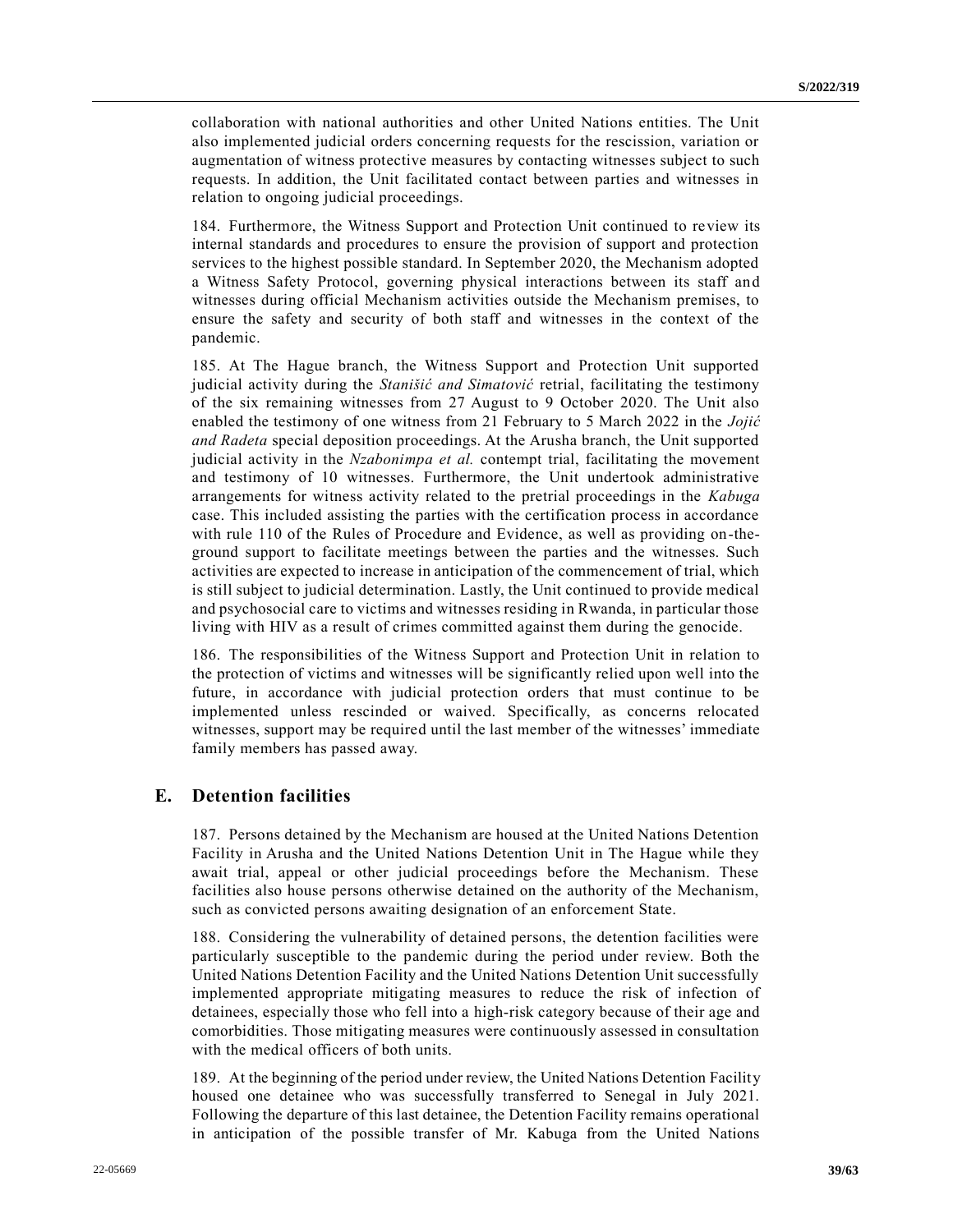Detention Unit to the Detention Facility. The Detention Facility also maintains custodial capacity, to accommodate potential detained witnesses in the *Kabuga* case, or any other potential detainees who may be transferred to Arusha in future.

190. The United Nations Detention Unit currently houses five detainees. During the period under review, the Unit experienced an unexpected rise in the scale of its operations. In April 2020, it held three detainees, two of whom were successfully transferred to enforcement States that same year or in 2021. Subsequently, two detainees who were previously serving their sentences in an enforcement State returned to the Unit. One of the detainees who had returned from an enforcement State was granted conditional early release in 2021. Following his arrest in France by national authorities in May 2020, and upon order of the Trial Chamber, Mr. Kabuga was transferred to the Unit in October 2020, pending a full medical assessment. The Unit also maintained custodial capacity for Mr. Stanišić and Mr. Simatović, who had been on provisional release, were ordered back to the Unit prior to the issuance of the retrial judgment in their case and may remain in the Unit pending their appeal.

191. Detention facilities in Arusha and The Hague will be required in line with current core trial and appeal projections. It should be noted, however, that some transfers to enforcement States have taken as long as three years, in particular when exequatur proceedings are required. In addition, and as explained above, convicted persons serving their sentences have returned to the detention facilities from enforcement States. The Mechanism will enhance its efforts to plan for future needs in this area.

## **F. Supervision of the enforcement of sentences**

192. Under the supervision of the President, the Registry continued to support the enforcement of sentences pronounced by the Tribunals and the Mechanism. Sentences are enforced within the territory of Member States that have concluded agreements to that effect or indicated their willingness to accept convicted persons under any other arrangement.

193. At the Arusha branch, at the beginning of the period under review, the Mechanism was supervising the enforcement of 30 sentences in three States. <sup>39</sup> Following the death of three convicted persons<sup>40</sup> and the transfer of one convicted person from the United Nations Detention Facility to Senegal<sup>41</sup> and of three convicted persons from Mali to Senegal, $42$  the Mechanism supervises the enforcement of 28 sentences in three States, $43$  with no convicted persons remaining at the Facility.

194. At The Hague branch, the Mechanism was supervising the enforcement of 20 sentences in 11 States at the beginning of the period under review,<sup>44</sup> with two convicted persons at the United Nations Detention Unit waiting for transfer to an enforcement State. As of mid-April 2022, the Mechanism supervised the enforcement of 19 sentences in 10 States,  $45$  with two convicted persons at the Unit currently awaiting transfer to an enforcement State and three persons detained pending the outcome of the judicial proceedings against them. During the period under review, two convicted

 $39$  Benin (18), Mali (7) and Senegal (5).

<sup>40</sup> Édouard Karemera, on 31 August 2020, Yusuf Munyakazi, on 12 December 2020, and Théoneste Bagosora, on 25 September 2021.

<sup>41</sup> Mr. Ngirabatware, on 18 July 2021.

<sup>42</sup> Jean Kambanda, Jean de Dieu Kamuhanda and Tharcisse Renzaho on 16 December 2021.

 $43$  Benin (18), Mali (2) and Senegal (8).

<sup>44</sup> Austria (1), Denmark (1), Estonia (3), Finland (2), France (1), Germany (4), Italy (1), Norway (1), Poland (4), Sweden (1) and the United Kingdom of Great Britain and Northern Ireland (1).

<sup>45</sup> Austria (1), Estonia (3), Finland (2), France (1), Germany (4), Italy (1), Norway (1), Poland (3), Sweden (1) and the United Kingdom (2).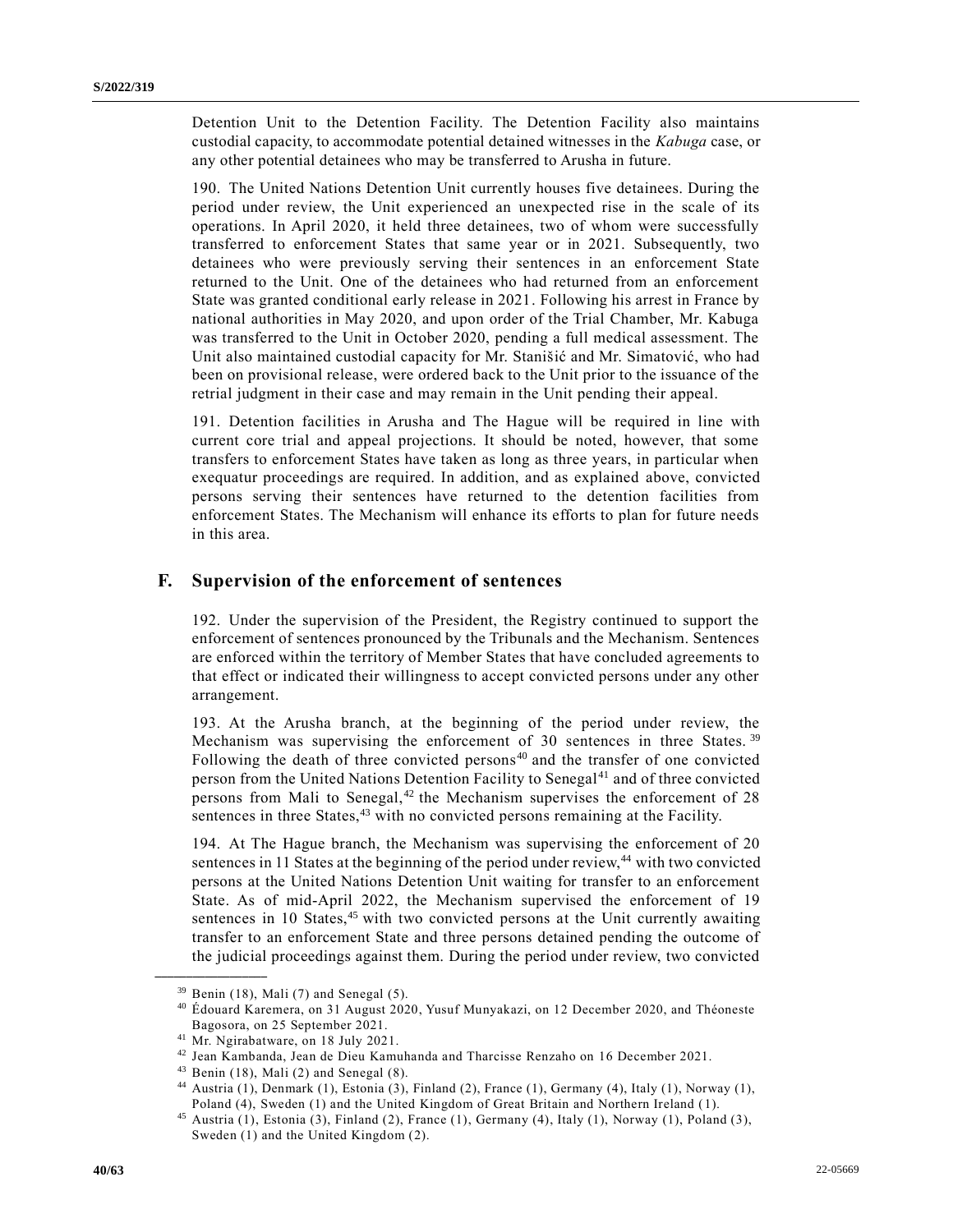persons were transferred to serve their sentences in enforcement States. A new challenge that arose was that of European enforcement States returning convicted persons to The Hague branch prior to the completion of their sentences, relying on specific provisions in the respective enforcement agreements. This occurred twice during the period under review, and there are indications that it may continue.

195. The Registry has fostered close cooperation with the relevant authorities in the enforcement States with a view to implementing the existing enforcement agreements efficiently. In this connection, it enabled inspections of the relevant prisons by highly reputable international monitoring bodies. The Registry further continued to implement recommendations issued in October 2018 by an expert on ageing prison populations and associated vulnerabilities, in relation to the prison conditions of the convicted persons serving sentences in Benin and Mali.

196. As outlined above, the President issued regular orders instructing the Registry to liaise with the enforcement States to receive information on the COVID-19 situation within the prisons where the convicted persons served their sentences.<sup>46</sup> Accordingly, the Registry increased its regular engagements with enforcement States to ascertain what measures were being taken in their respective prisons to prevent the contraction of the virus. Hence, State-specific information on the COVID-19 situation, including the vaccination status of the detainees at the relevant prisons, has been regularly provided to the President in submissions on the record and by means of internal memorandums. In addition, the Mechanism adopted a detailed COVID-19 response plan for convicted persons in enforcement States, setting out various possible scenarios that could arise in an enforcement State as a result of the pandemic and providing guidance for situations requiring urgent medical attention.

197. The projections for the duration of any enforcement-related activities by the Registry are aligned with those of the President as outlined in paragraph 50.

## **G. Cases referred to national jurisdictions**

198. In accordance with article 6, paragraph 5, of the statute, the Mechanism is responsible for monitoring cases referred to national courts by the Tribunals and the Mechanism, with the assistance of international and regional organizations and bodies.

199. During the period under review, the Registry continued to support the Mechanism's monitoring of four cases referred to national jurisdictions, ensuring in particular regular communications and exchange of information with the respective monitors.

200. Three cases referred to Rwanda by the International Criminal Tribunal for Rwanda were monitored with the pro bono assistance of the Kenyan Section of the International Commission of Jurists. The referred cases concerned Mr. Ntaganzwa, Mr. Uwinkindi and Mr. Munyagishari. On 28 May 2020, Mr. Ntaganzwa was sentenced to life imprisonment by the High Court of Rwanda. The case is now at the appellate

<sup>46</sup> See Case No. MICT-12-01-ES, Order for COVID-19 Updates from Enforcement States, 24 April 2020 (public redacted version); Case No. MICT-12-01-ES, Second Order for COVID-19 Updates from Enforcement States, 26 June 2020 (public redacted version); Case No. MICT-12-01-ES, Third Order for COVID-19 Updates from Enforcement States, 28 August 2020 (public redacted version); Case No. MICT-12-01-ES, Fourth Order for COVID-19 Updates from Enforcement States, 30 October 2020 (public redacted version); Case No. MICT-12-01-ES, Fifth Order for COVID-19 Updates from Enforcement States, 23 February 2021 (public redacted version); Case No. MICT-12-01-ES, Sixth Order for COVID-19 Updates from Enforcement States, 25 June 2021 (public redacted version); Case No. MICT-12-01-ES, Seventh Order for COVID-19 Updates from Enforcement States, 1 October 2021 (public redacted version); and Case No. MICT-12-01-ES, Eighth Order for COVID-19 Updates from Enforcement States, 1 February 2022 (public redacted version).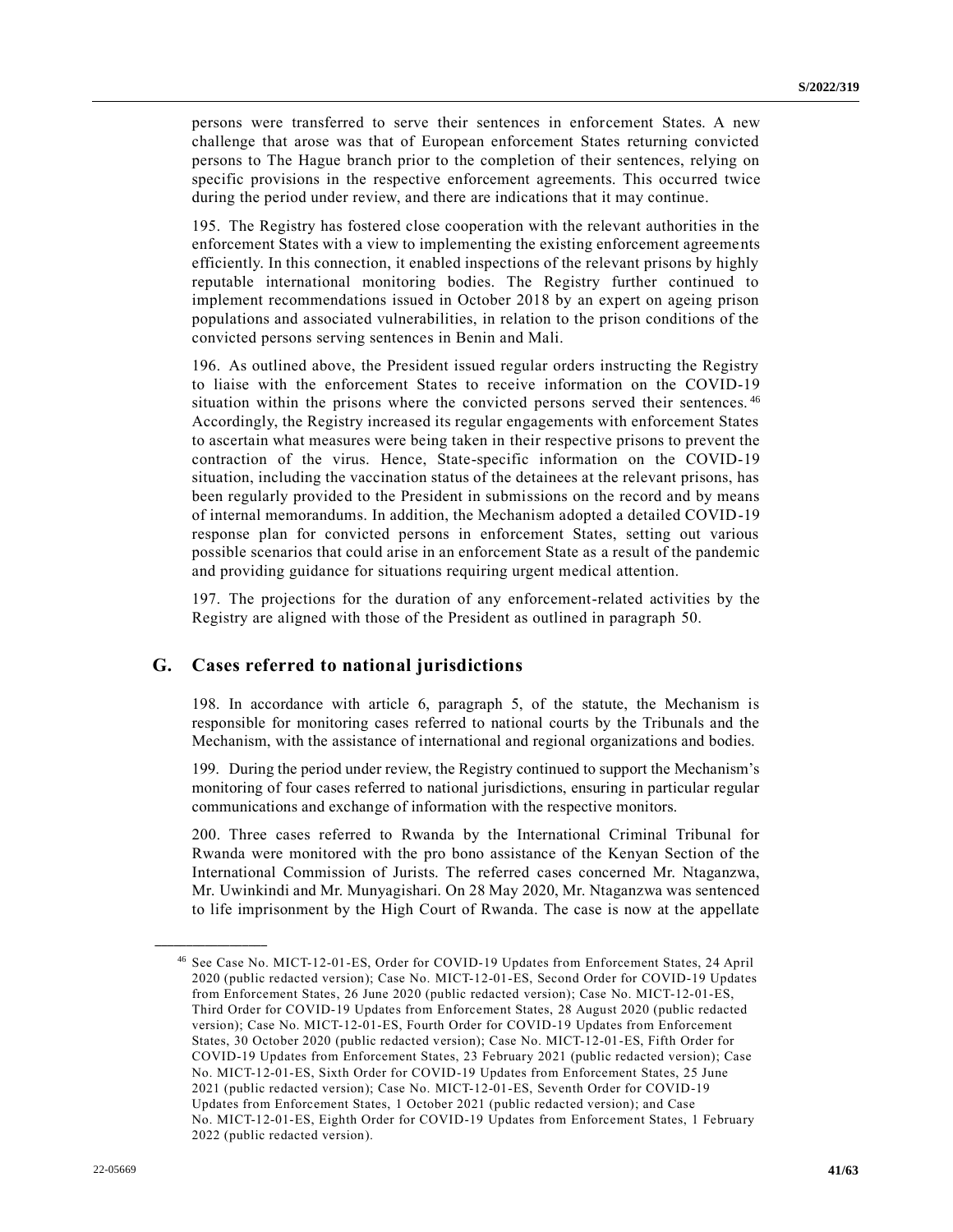stage, with an appeal hearing yet to be scheduled as a result of backlogs caused by the pandemic. In the *Uwinkindi* case, on 24 December 2020, the appeal judgment was delivered by the Court of Appeal of Rwanda, upholding the trial judgment. On 21 January 2021, Mr. Uwinkindi filed a notice for review of the appeal judgment before the Supreme Court of Rwanda. The Supreme Court delivered its review judgment on 25 June 2021, by which it reaffirmed the decision of the Court of Appeal, denied Mr. Uwinkindi's applications for review and brought the Rwandan proceedings to a close. On 7 May 2021, the Court of Appeal of Rwanda upheld the trial judgment in the *Munyagishari* case. On 4 June 2021, Mr. Munyagishari filed a notice for review of the appeal judgment before the Supreme Court of Rwanda. The Supreme Court delivered its review judgment on 25 November 2021, by which it reaffirmed the decision of the Court of Appeal, also bringing the Rwandan proceedings to a close. Both Mr. Uwinkindi and Mr. Munyagishari are currently serving life sentences in Rwanda.

201. The trial proceedings in the case against Mr. Bucyibaruta as referred by the International Criminal Tribunal for Rwanda to France are scheduled to start in May 2022. The Registrar has formally appointed a Mechanism staff member, who previously served as interim monitor, as the monitor in the case.

202. The projections for the duration of activities related to the monitoring of cases referred to national jurisdictions by the Registry are aligned with those of the President as outlined in paragraph 42.

# **H. Assistance to national jurisdictions**

203. In accordance with article 28, paragraph 3, of the statute, the Mechanism is mandated to respond to requests for assistance from national authorities in relation to the investigation, prosecution and trial of those responsible for serious violations of international humanitarian law in the countries of the former Yugoslavia and in Rwanda.

204. During the period under review, the Registry received, and responded to, over 67 requests for assistance. This is equivalent to 6,605 judicial records provided to national authorities or parties and used in domestic proceedings related to the conflict in the former Yugoslavia and the genocide of 1994 against the Tutsi in Rwanda. In The Hague, there was an increased number of requests to vary protective measures ordered in proceedings before the Tribunals or the Mechanism – during the period under review, such requests were received for 13 witnesses. The Registry in The Hague branch has experienced an upsurge in workload due to the high volume of the requests received.

205. The Registry provides guidance to external stakeholders wishing to submit a request for assistance, both on its website and, upon request, through the Judicial Records Unit at both branches. On the basis of the recent increase in requests for assistance, in particular at The Hague branch, the Registry expects that the demand for this type of assistance will continue for the foreseeable future.

## **I. Archives and records management**

206. In accordance with article 27 of the statute, the Mechanism is responsible for the management of the archives of the Tribunals and the Mechanism, including in relation to their preservation and the provision of access to the public records contained therein. The archives are co-located in the respective branches of the Mechanism and procedures for their management are harmonized across the branches as far as is practical. On 9 March 2022, the Registry successfully migrated all the remaining archives from the Arusha International Conference Centre to the current Mechanism premises.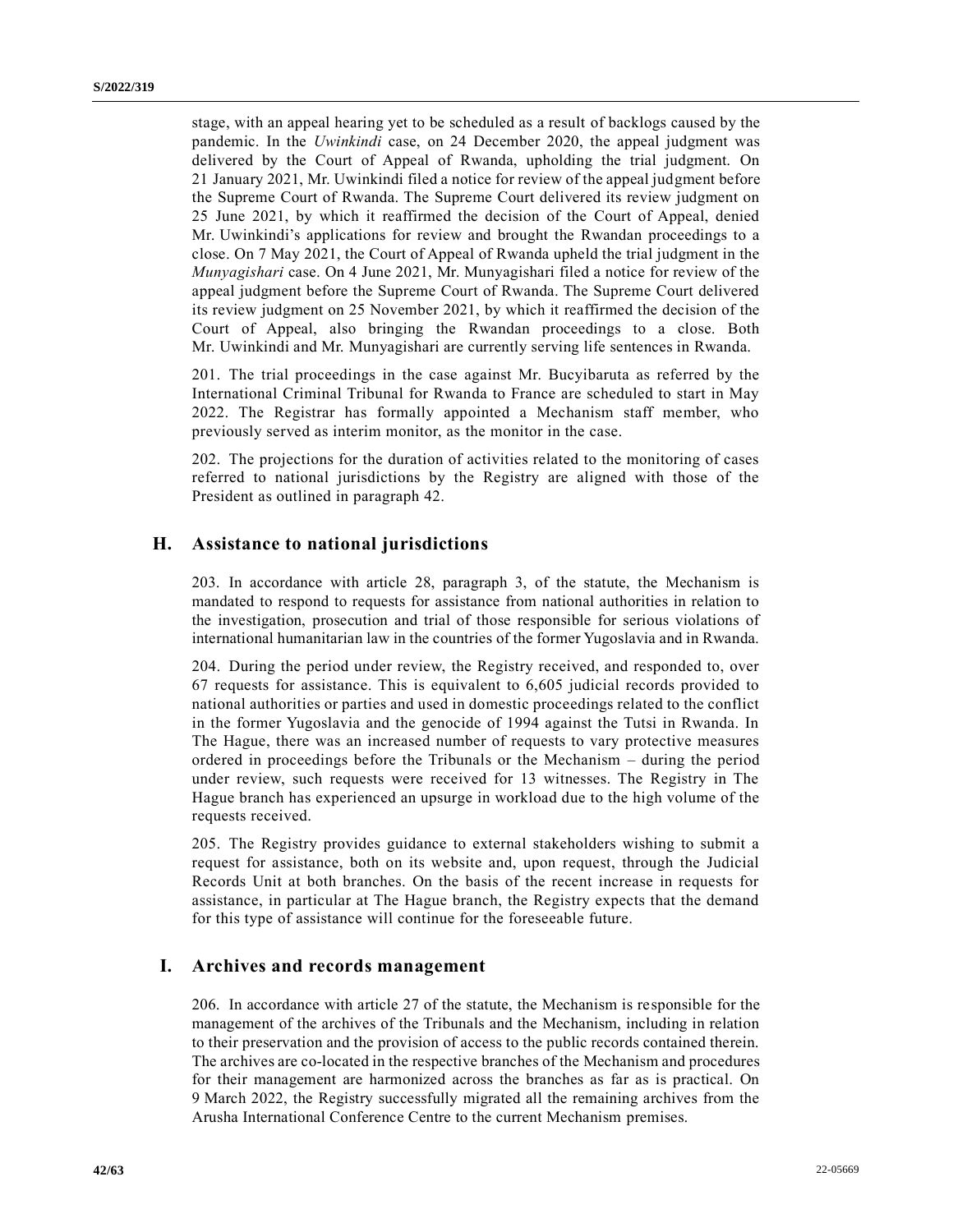207. The Mechanism Archives and Records Section currently manages more than 4,000 linear metres of physical records and approximately three petabytes of digital records. During the period under review, the Section continued to transfer digital records into a digital repository that is designed to maintain their long-term integrity, reliability and usability. To date, 325 terabytes of digital records have been transferred. This work will continue in the coming years.

208. Equally, the preservation of audiovisual records is an ongoing activity at both branches. This is a high priority owing to the obsolescence of the audiovisual format and the associated risk of permanent loss. The digitization of recordings and the transfer of the resulting digital versions to the digital repository continue. To date, approximately 75,000 recordings have been ingested, and work to generate publicly accessible copies of recordings will continue in the coming years.

209. The Mechanism Archives and Records Section continued with the preparation of a catalogue of the archives. It expects to complete the cataloguing of the Tribunals archives by 2026. However, this depends on the transfer to the Section of the remaining Tribunal archives still held by other Mechanism offices. The cataloguing of the Mechanism's archives is expected to continue for as long as the Mechanism is in place, with the final archives being catalogued as it liquidates. The launch of the catalogue for the public is expected in June 2023, subject to the availability of funds for external hosting services.

210. The Registry continued to produce physical and online exhibitions featuring materials from the archives, stimulating public interest and underscoring to all stakeholders that the archives remain preserved, accessible and relevant decades after the events that triggered the creation of the Tribunals. As the archives are, by definition, records deemed to be of permanent value, it is imperative that their management be ensured accordingly for the future.<sup>47</sup>

211. The Mechanism Archives and Records Section also continued to provide training and advice on record-keeping for Mechanism staff and administered the Mechanism's Electronic Document and Records Management System. This system supports crossbranch coordination, cooperation and collaboration by enhancing information-sharing and record-keeping practices. It will be available for use by all Mechanism offices to store and manage Mechanism non-judicial digital records. To date, it has been successfully implemented in 10 Mechanism offices and systematic roll-out will continue across the remaining offices of the Mechanism. In addition, the Section facilitated the development of the Mechanism's records retention schedules, which contain instructions for the retention of records according to their administrative, fiscal, legal, historical or informational value. With all retention schedules now finalized, records disposition plans will be created and finalized to ensure the correct disposition of records across the Mechanism and, wherever possible, include time frames.

## **J. Budget and staffing**

**\_\_\_\_\_\_\_\_\_\_\_\_\_\_\_\_\_\_**

212. For the period from 16 April 2020 to 14 April 2022, the Mechanism operated under its annual budgets for 2020 and 2021 and part of its annual budget for 2022. The amounts of \$96,924,500 for 2020 and \$97,519,900 for 2021 were approved by the General Assembly in its resolutions [74/259](https://undocs.org/en/A/RES/74/259) and [75/249,](https://undocs.org/en/A/RES/75/249) respectively. The gross amount of \$89,690,200 for the budget for 2022 was approved by the Assembly in its resolution [76/243.](https://undocs.org/en/A/RES/76/243)

<sup>&</sup>lt;sup>47</sup> See [ST/SGB/2007/5,](https://undocs.org/en/ST/SGB/2007/5) in which "archives" is defined as "records to be permanently preserved for their administrative, fiscal, legal, historical or informational value".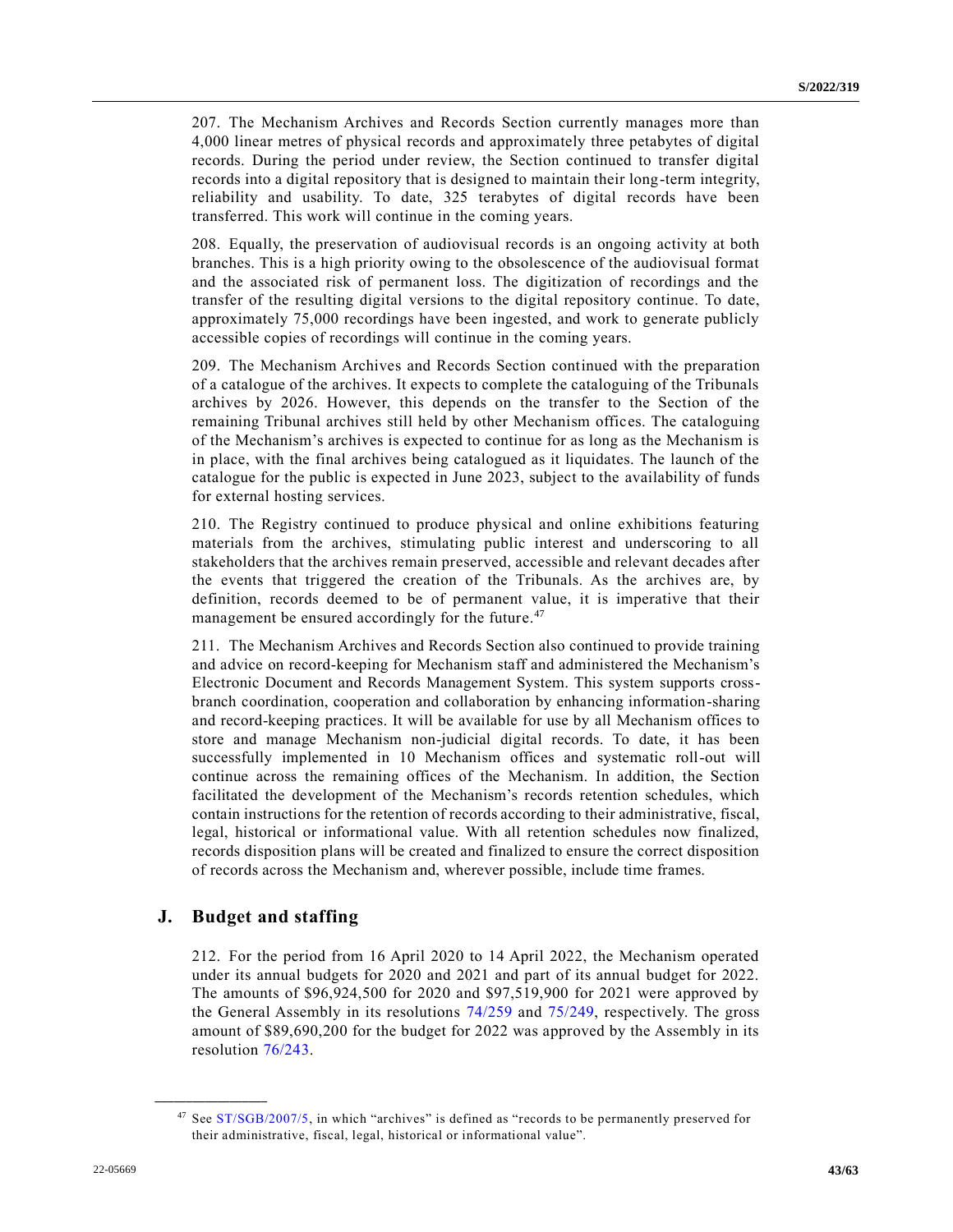213. The Registry has formulated budget proposals reflecting a decrease in resource levels in line with the completion of judicial proceedings, as well as the implementation of efficiency measures. As a result, significant reductions have been made, in particular at The Hague branch, in relation to both post and non-post resources. The Registrar has implemented a downsizing framework and methodology governing staff reductions commensurate with the completion of judicial proceedings. This framework is assessed and adjusted periodically as proposed by the Mechanism's Joint Negotiating Committee, an advisory body to the Registrar comprised of representatives of both management and the staff union. With regard to reductions in non-post resources, the Registry has identified and implemented measures to reduce its general operating expenses. It continues to maintain these cost reduction measures within its current operations. The experience gained and the efficiencies achieved under the reduced resource levels were incorporated in the Mechanism's budget proposal for 2022.

214. The table below gives an overview of the evolution of the budgets of the Mechanism from 2016 to 2022.

#### **Evolution of the budgets of the Mechanism, 2016–2022**

(Thousands of United States dollars)

|       | 2016-2017           | $2018 - 2019$ | 2020     | 2021     | 2022     |
|-------|---------------------|---------------|----------|----------|----------|
| Total | $137,404.2^{\circ}$ | 196 024.1     | 96 924.5 | 97 519.9 | 89 690.2 |

*a* In that period, the International Tribunal for the Former Yugoslavia was coexisting with the Mechanism, with a separate budget amount of \$93,187,900. The total budget for both institutions was hence \$230,592,100.

215. As at 31 March 2022, 184 of the 187 approved continuous posts have been filled and carry out the Mechanism's core functions. An additional 281 personnel are serving as general temporary assistance to assist with ad hoc needs, including judicial work. The latter positions are short-term in nature and the number fluctuates depending on the relevant workload. Continuous and general temporary assistance positions at the Mechanism include nationals of 73 States. Even though the Mechanism has met the gender parity goals set by the Secretary-General, with 50 per cent of current staff at the professional level overall being female, efforts are being undertaken to ensure full gender parity across all categories, in both the Arusha and The Hague branches.

216. During the period under review, the Registrar supported a number of initiatives to promote a positive work environment for staff. For example, staff were encouraged to work remotely as a result of the pandemic, until the situation allowed for a return to the premises. On 23 July 2020, soon after his appointment, the Registrar, together with the other principals, organized a town hall for all staff. The principals have since then held three more town hall meetings together. In addition, the Registrar has organized several information sessions, which serve as effective platforms to disseminate information about specific developments and provide a safe space for staff to raise issues of concern with senior management. These efforts have fostered and encouraged open and transparent communication with staff members.

217. Furthermore, the Mechanism continued to support staff with the active engagement of various focal points (on the issues of gender, sexual exploitation and abuse; diversity and inclusion; disability and accessibility; and conduct and discipline). All focal points have been allocated eight hours per month to support this important work. In addition, it encouraged managers and staff to participate in training on unconscious bias, to ensure fairness during recruitment and performance management. Lastly, following the issuance of the occupational health and safety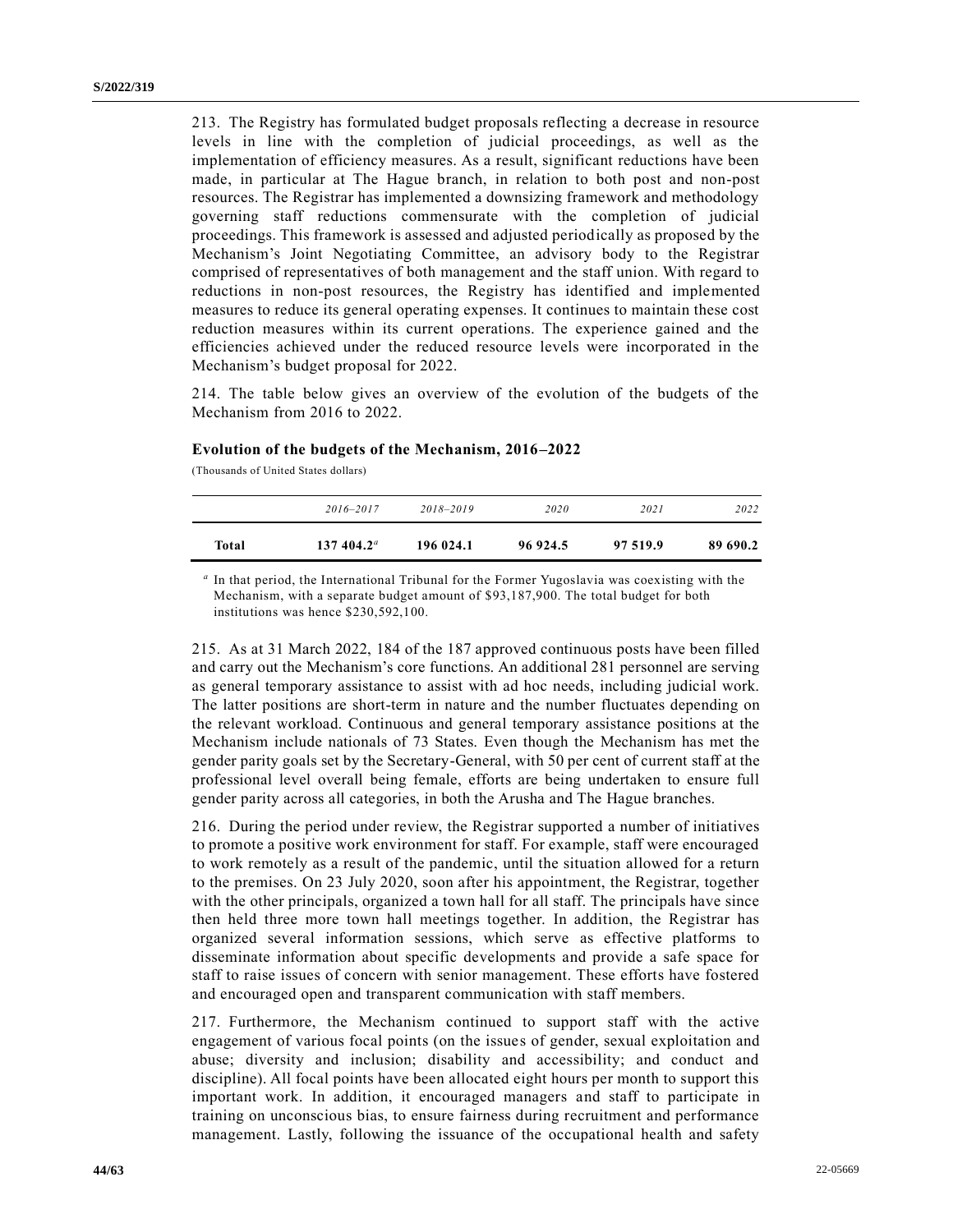policy, a committee was established with the mandate to coordinate and oversee the implementation of said policy.

218. The Registrar further supported visits to the Mechanism by both the Ombudsman and Ethics Offices as additional channels for staff to raise any concerns. Steps were also taken to support staff on psychosocial issues through the implementation of an employee assistance programme, a confidential external programme that provides counselling and advising services to staff members and their households on emotional, financial, legal and other issues. Additional support for staff was provided through a workshop on secondary trauma. Furthermore, as of the second quarter of 2022, Mechanism staff have the opportunity to participate in the Well-being Platform of the World Food Programme. Unfortunately, owing to the pandemic, the Mechanism was unable to hold its usual award ceremony for staff members eligible for the United Nations Long Service Award in person during the reporting period. Regardless, the Mechanism is very proud of the 63 staff members who have received the award for a period of service of between 10 and 30 years with the United Nations and looks forward to resuming the practice of holding a ceremony for its dedicated staff in this regard.

## **K. Administration**

219. The Division of Administration of the Registry has continued to provide highquality support to ensure the continuity of the Mechanism's operations.

220. A particular focus during the period under review was to support the management of the pandemic. To that end, the Mechanism established the COVID-19 Management Team in February 2020, which is chaired by the Chief Administrative Officer and composed of senior representatives of the Mechanism's three organs, including the section chiefs of the Registry. The Team met regularly and shared updates on COVID-19 developments within the United Nations system, as well as within the Mechanism's duty stations and field offices. In addition, the Team developed the Mechanism's governance framework (including policies and measures in response to the health crisis) and discussed and coordinated strategic initiatives, such as the return of all staff to the Mechanism premises.

221. In July 2020, as it became clear that the pandemic would last longer than initially thought, the Mechanism principals decided that they would benefit from having a smaller committee to articulate strategic priorities, further develop the governance framework and review proposals from the COVID-19 Management Team. Accordingly, they established the COVID-19 Steering Committee, composed of senior advisors to the principals. The Committee met regularly, steering the Mechanism's response to the pandemic.

222. As an international tribunal, with responsibilities towards accused persons, as well as victims and witnesses, ensuring business continuity without risking the health and safety of its staff and other people during the entirety of the pandemic remained a key concern for the Mechanism. In this respect, the Division of Administration was instrumental in implementing facility alterations to ensure that physical distancing was possible on all Mechanism premises and in facilitating remote working for all staff whose duties allowed for telecommuting. The Division also ensured that the judges and staff at the Arusha branch were able to benefit from the United Nations System-Wide Task Force on Medical Evacuations in Response to COVID-19, which was established in mid-2020 and set up COVID-19 medical evacuation operation centres. Unfortunately, the Mechanism was required to avail itself of their services six times.

223. During the initial stage of the pandemic, the Mechanism maintained a reduced presence of between 30 and 50 per cent of staff members on site. This number fluctuated depending on in-court judicial activity. When, in September 2021, most of the staff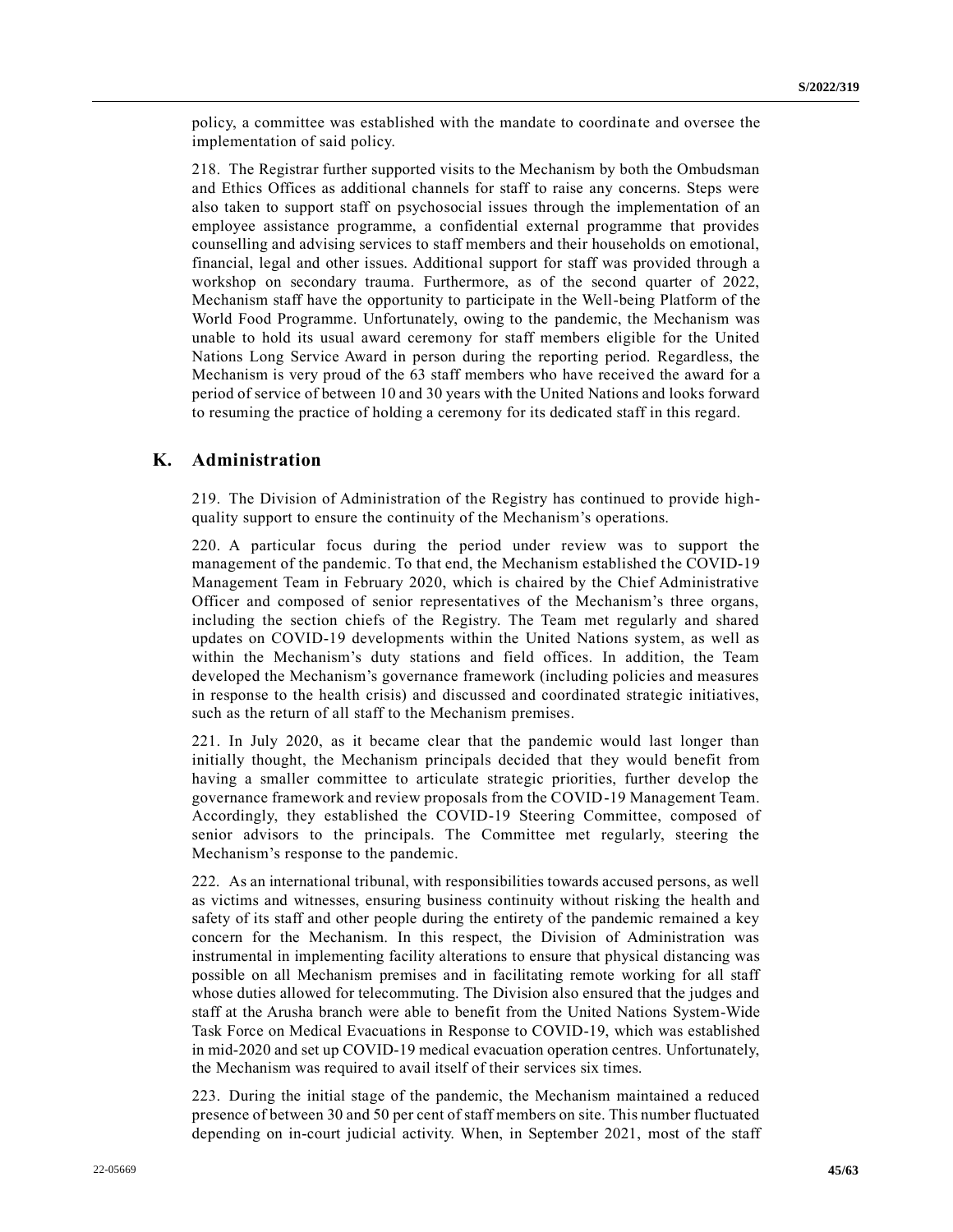members at all duty stations had an opportunity to be fully vaccinated, the Mechanism principals set the strategic policy of a full return to the office, exempting staff members with exceptional medical conditions. While a full return was the overarching goal, the Mechanism's management demonstrated flexibility in the implementation of the return policy by considering the different COVID-19 situations at the various duty stations. In December 2021, as a result of the rapid spread of the Omicron variant of COVID-19, a decision was made to revert to a remote-working approach until the end of February 2022, by which point the daily number of new cases was assessed by management to be at a level of little risk to the Mechanism staff and operations.

224. In the context of the pandemic, the Mechanism relied heavily on the critical services provided by the Information Technology Services Section, the Facilities Management Unit, the Security and Safety Section and the Medical Unit. These sections materially assisted in enabling and maintaining the pace of judicial activities during the pandemic.

225. In particular, the Information Technology Services Section supported the Mechanism's work by developing and implementing an innovative, cross-branch infrastructure allowing for remote presence for standard office work as well as for complex and technology-intensive judicial proceedings and the sensitive virtual plenary of judges. In particular, in addition to providing audio and video communications, as well as facilitating simultaneous interpretation, the Section enabled the electronic presentation of evidence, real-time language transcription and secure private communication between counsel and accused persons, ensured the implementation of witness protection measures and enhanced security to ensure confidentiality.

226. Other measures taken by the Division of Administration concerned the modification of the physical premises to support hygiene measures and physical distancing, the amendment of security practices to promote health protection and the ramping up of medical services through policy support, staff counselling, medical evacuation and contact tracing. Those services successfully provided the means by which staff could continue to perform their functions at an optimum level while protecting their health and safety.

227. Beyond the pandemic-related measures, the Registry engaged in more general activities aimed at improving the health and safety of its staff and affiliated personnel and ensuring that the facilities remain fit for purpose. Those activities included engagement with the host country of The Hague branch on the renovation of the premises, which was acquired by the host country in 2018. The host country estimates that the renovation will commence by 2025 and be completed by 2029. At the Arusha branch, the Mechanism is currently in the process of conducting a sustainability study aimed at providing direction in optimizing energy, water, waste management and materials, such as generators, water pumps and firefighting system. Slight modifications and improvements to the premises were completed during the period under review. The Mechanism would like to take this opportunity to reiterate its appreciation for the support received from the respective host countries, the Netherlands and the United Republic of Tanzania.

228. Essential administrative support was also provided by the Mechanism field offices in Kigali and Sarajevo. This included, for example, the transportation of witnesses to one of the seats of the Mechanism and facilitating requests for judicial assistance submitted by national jurisdictions.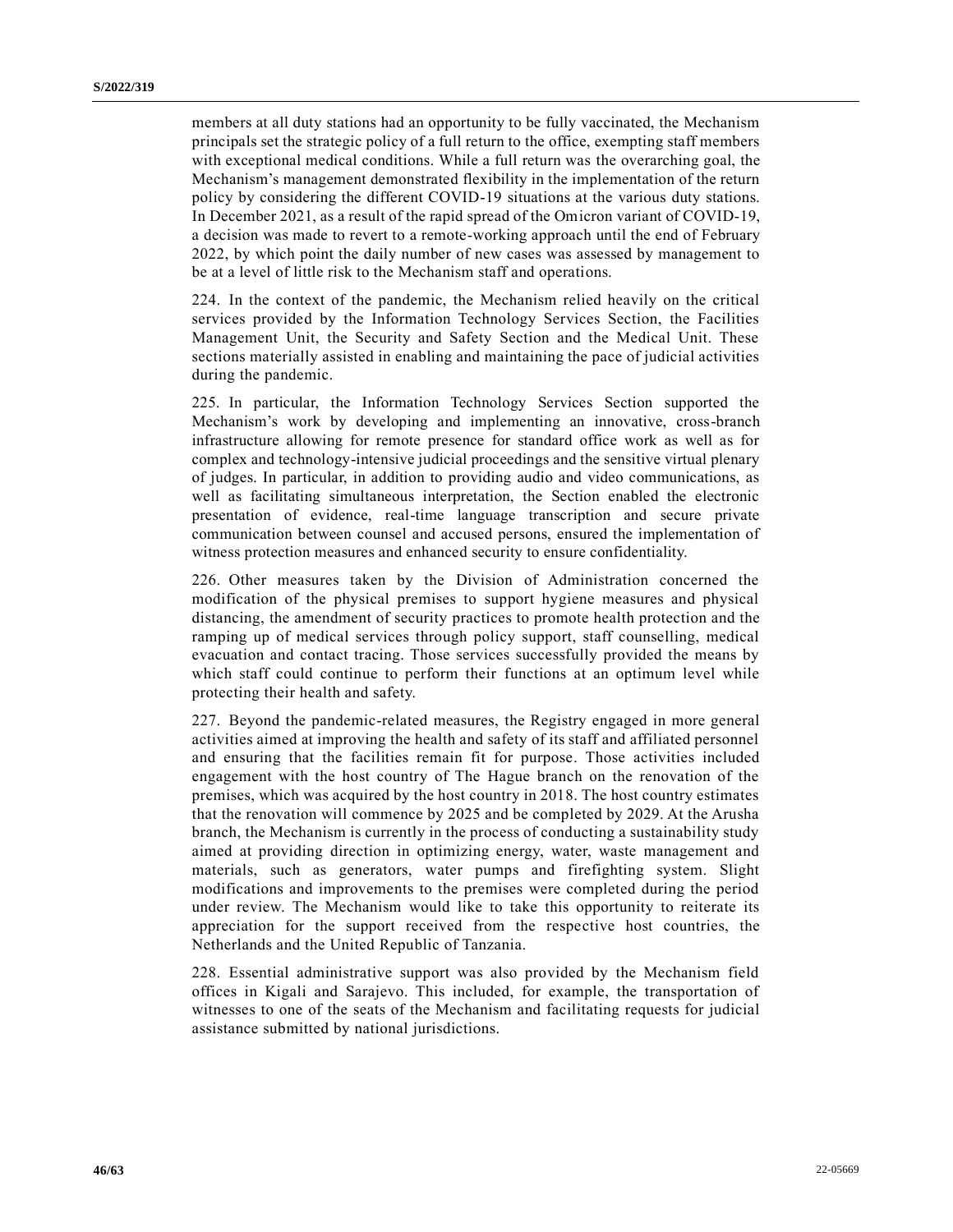# **L. External relations activities**

229. In addition to the functions and responsibilities above, the Registry, through the External Relations Office, engaged in a number of activities in support of the Mechanism's mandate. These activities included informing the public about the Mechanism's work, responding to media enquiries and facilitating access by stakeholders during major judicial hearings and other judicial activities. In addition, the Office developed and implemented external relations activities in relation to various stakeholders, primarily aimed at communities in the former Yugoslavia and in Rwanda, for example, the Mechanism's Information Programme for Affected Communities, which is funded by the European Union and Switzerland. The implementation of the external relations strategy covering the period from October 2020 to the end of 2021 resulted in increased visibility of the Mechanism through expanded social media campaigns, including the annual commemoration of international days recognized by the United Nations. Lastly, in view of the ongoing pandemic, the Office digitalized many of its activities, allowing for continued access and visibility of Mechanism activities to the public.

# **VI. Relocation of acquitted and released persons**

230. The present section addresses the Mechanism's efforts throughout the period under review to find a durable solution to the relocation of acquitted persons and convicted persons who had completed serving their sentences, in accordance with resolution [2529](https://undocs.org/en/S/RES/2529(2020))  [\(2020\),](https://undocs.org/en/S/RES/2529(2020)) and provides an update on the turn of events that was first communicated to the Security Council by the President on 19 January 2022 (see [S/2022/36\)](https://undocs.org/en/S/2022/36).

231. As the Council may recall, <sup>48</sup> until December 2021, the situation of the aforementioned individuals had reached an impasse. From 2004, the United Republic of Tanzania generously permitted those acquitted or released to remain on its territory temporarily, pending their relocation to another country. From that period on, the United Nations has been responsible for their security, well-being, and maintenance.

232. In July 2020, soon after his appointment, the Registrar prepared and implemented an ambitious, multifaceted strategy aimed at securing the relocation of the nine remaining acquitted or released persons. His strategy at all stages reflected numerous consultations with the acquitted or released persons and the Member States in which they had family links. As part of the strategy, and alongside his many other responsibilities at the Mechanism, the Registrar identified numerous potential relocation States, taking into account language and geographical considerations and the previous efforts of the International Criminal Tribunal for Rwanda and the Mechanism. The Registrar contacted representatives in over 10 Member States and was able to personally meet with more than five senior officials, sharing detailed, updated profiles and the overall plight of each acquitted or released person for their review. Notwithstanding several non-committal responses and unforeseen complications with the onset of the pandemic, the Registrar maintained his commitment to resolving this quagmire once and for all.

233. Following 18 months of exhaustive diplomatic efforts, the Registrar succeeded in identifying a potential relocation State, the Niger, for all nine acquitted or released persons. Following a meeting with the Head of State and detailed negotiations with government officials, the Relocation Agreement between the Niger and the United Nations was concluded and signed on 15 November 2021.

<sup>48</sup> See resolutions: [1995 \(2011\);](https://undocs.org/en/S/RES/1995(2011)) [2029 \(2011\);](https://undocs.org/en/S/RES/2029(2011)) [2054 \(2012\);](https://undocs.org/en/S/RES/2054(2012)) [2080 \(2012\);](https://undocs.org/en/S/RES/2080(2012)) [2194 \(2014\);](https://undocs.org/en/S/RES/2194(2014)) [2256 \(2015\);](https://undocs.org/en/S/RES/2256(2015)) [2422 \(2018\);](https://undocs.org/en/S/RES/2422(2018)) and [2529 \(2020\).](https://undocs.org/en/S/RES/2529(2020)) See also [S/PRST/2018/6](https://undocs.org/en/S/PRST/2018/6) and [S/PRST/2020/4.](https://undocs.org/en/S/PRST/2020/4)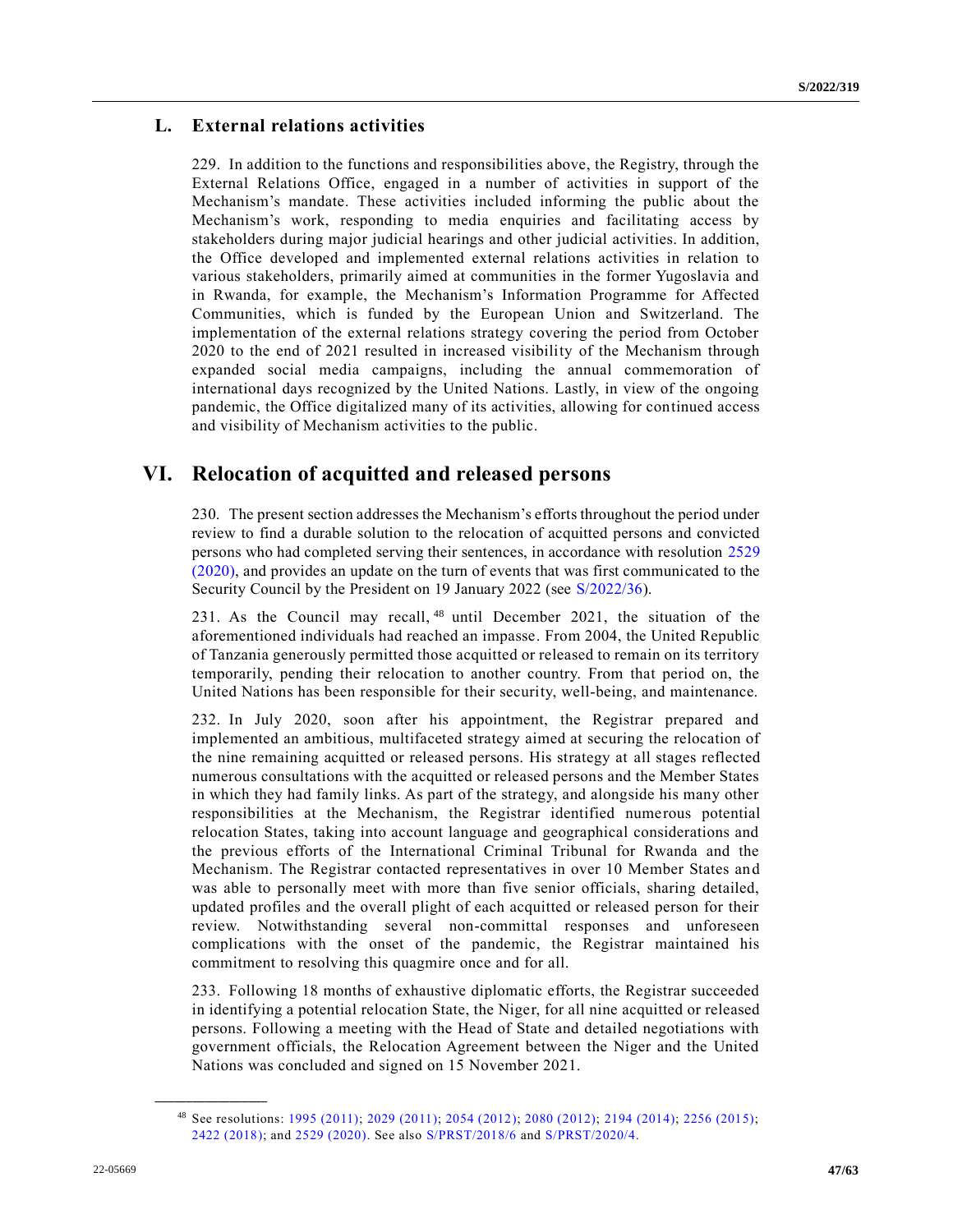234. Relying on the Relocation Agreement, and with the consent of the acquitted or released persons, the Mechanism transferred eight of the nine individuals from the United Republic of Tanzania to the Niger on 6 December 2021. The ninth person declined the offer to relocate to the Niger owing to health concerns and remains in the United Republic of Tanzania.

235. On 13 December 2021, the Niger, as Chair of the Security Council, welcomed the report of the President on the successful relocation. Two weeks later, however, the relocated persons were presented with an order expelling them from the Niger "for diplomatic reasons". This expulsion order made no reference to the Relocation Agreement. Under article 6 of the Agreement, in the event that the Niger deemed it necessary to take any measures against the relocated persons, it was under an obligation to inform and consult the Registrar.

236. On 28 December 2021, the Registry was informed of the expulsion order by the acquitted or released persons. Since then, the Mechanism has taken a number of steps, in both the judicial and diplomatic spheres, towards finding a collective resolution to the situation and protecting the rights of the relocated persons. The Registry, in particular, has had to redirect its limited resources, both human and financial, to the finding of a suitable relocation State. Similarly, the judicial activity triggered by this matter has required significant time, efforts and attention from the judges and staff involved, who are simultaneously working towards the completion of core judicial work.

237. On 29 December 2021, the relocated persons filed several motions claiming that the Niger might not honour its commitments in the Relocation Agreement. On 30 December 2021, the President immediately assigned the incoming motions to the relevant duty judge, who, upon consideration of the situation, issued an order directed to the Niger the very next day, 31 December 2021, followed by further orders to the Niger on 14 January, 7 February and 8 March 2022.<sup>49</sup>

238. Pursuant to article 28 of the statute concerning State cooperation, the order of the duty judge requested that the Niger, inter alia: (a) stay the expulsion order and allow the relocated persons to remain on the its territory in accordance with the terms of the Relocation Agreement, pending the final adjudication of this matter;<sup>50</sup> (b) continue to execute and apply all provisions of the Agreement, in full compliance with their letter and spirit, and ensure the safety and welfare of the relocated persons;<sup>51</sup> and (c) ensure that the relocated persons have their identification documents returned and enjoy freedom of movement on its territory, in accordance with article 5 of the Agreement.<sup>52</sup>

239. Expressing the view that the situation was "a crisis" that had "turned into a possible human rights violation and turned the rule of law and the norm where States adhere to

<sup>49</sup> See the following cases from the Residual Mechanism: *In the Matter of François-Xavier Nzuwonemeye et al.*, Case No. MICT-13-43, Order to the Republic of Niger to Stay the Expulsion Order of Relocated Persons and Order for Submissions, 31 December 2021, p. 3; *In the Matter of François-Xavier Nzuwonemeye et al.*, Case No. MICT-22-124, Further Order to the Republic of Niger and to the Registrar, 14 January 2022, para. 22; *In the Matter of François-Xavier Nzuwonemeye et al*., Case No. MICT-22-124, Decision on Motions regarding the Relocation Agreement with Niger and Order for Transfer of the Relocated Persons to the Arusha Branch, 7 February 2022, para. 30; *In the Matter of François-Xavier Nzuwonemeye et al.*, Case No. MICT-22-124, Further Decision regarding the Relocated Persons in Niger, 8 March 2022, p. 4 (reiterating an earlier order to the Niger).

<sup>50</sup> Residual Mechanism, *In the Matter of François-Xavier Nzuwonemeye et al.*, Case No. MICT-13-43, Order to the Republic of Niger to Stay the Expulsion Order of Relocated Persons and Order for Submissions, 31 December 2021, p. 3.

<sup>51</sup> Ibid., *In the Matter of François-Xavier Nzuwonemeye et al*., Case No. MICT-22-124, Further Order to the Republic of Niger and to the Registrar, 14 January 2022, para. 22.

<sup>52</sup> Ibid.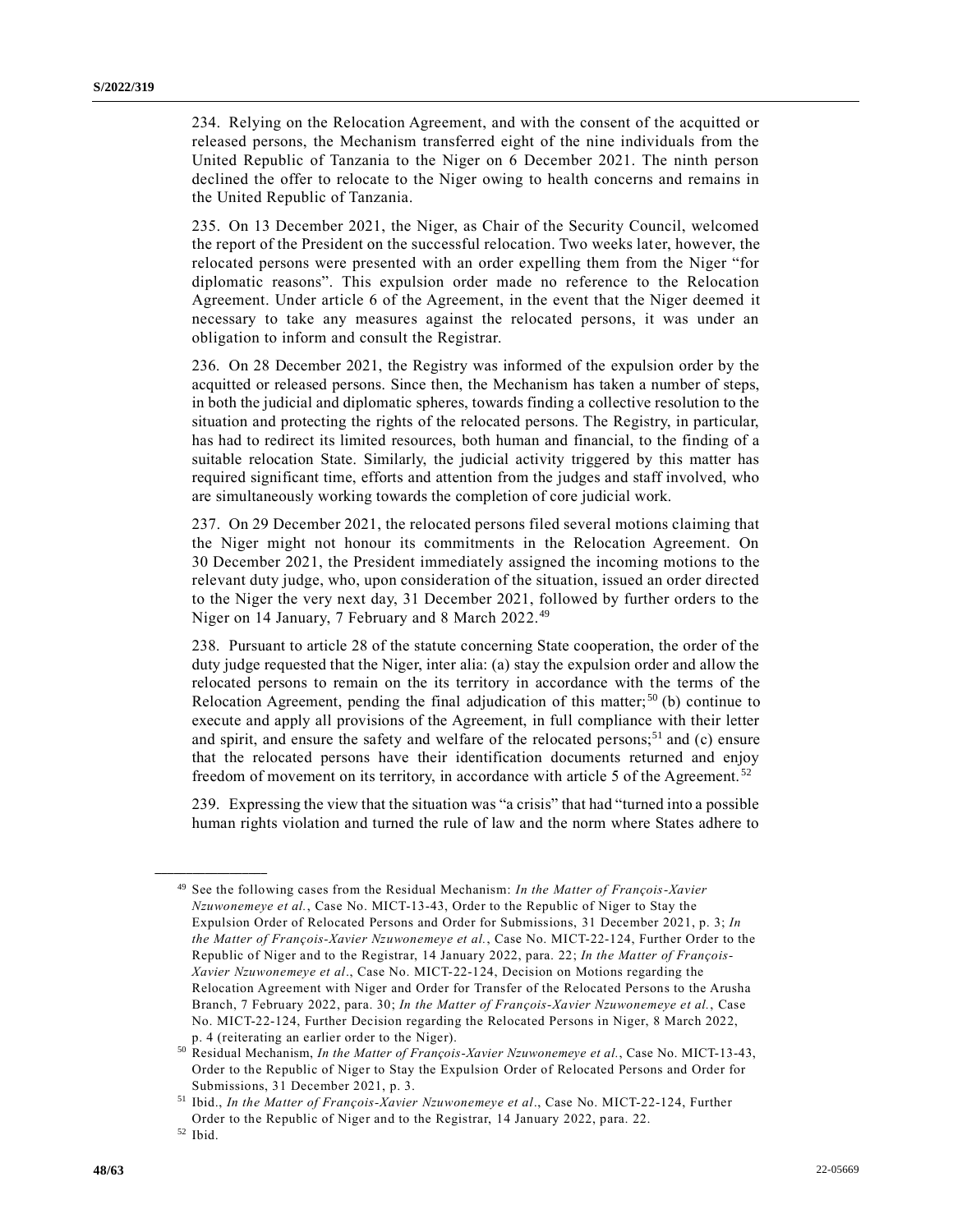treaties on its head",<sup>53</sup> the duty judge ordered the Registrar to take all measures necessary to return the relocated persons to the Arusha branch of the Mechanism on a temporary basis in line with the Agreement between the United Nations and the United Republic of Tanzania concerning the Headquarters of the International Residual Mechanism for Criminal Tribunals.<sup>54</sup> On the basis of the position of the United Republic of Tanzania on the nature of its obligations towards acquitted or released persons, the duty judge considered that the relocated persons had exhausted all appropriate and available judicial relief and that the primary avenue for redressing this situation lay with the Mechanism's political, diplomatic and administrative efforts.<sup>55</sup>

240. This decision by the duty judge is currently under appeal, and the Appeals Chamber expects to render its decision in the near future. Regardless of the outcome, the Mechanism continues to receive submissions from the relocated persons concerning their status in the Niger, and further recourse to the Mechanism's judicial forums can be expected until the underlying issues are finally resolved.

241. In addition to giving rise to judicial activity, the present matter continues to affect the sections of the Mechanism that support such activity and to divert resources away from existing cases. At the conclusion of the period under review, the Registry had processed no fewer than 103 separate filings and 75 translations in this case.

242. The Registrar immediately commenced to intervene at the diplomatic level and continues to date to strategize and lead the Mechanism's efforts to resolve this predicament.<sup>56</sup> Accordingly, the Registrar is using his good offices in diplomatic efforts with more than 30 Member States to encourage the Niger to comply fully with is obligations under the Relocation Agreement. Simultaneously, the Registry has redoubled its endeavours to identify other relocation States in the event that further relocation may be necessary. The Registrar maintains regular contact with the Niger concerning this matter and, together with the President, has sought the support of the Security Council and other stakeholders in impressing upon the Niger the need to adhere fully to both the letter and the spirit of the Relocation Agreement. In addition, the Registry has designated a focal point who can be contacted by the relocated persons.<sup>57</sup>

243. Notwithstanding the efforts already undertaken by a number of Member States, the Secretariat and others contributing to the goals of the United Nations, the situation remained unresolved at the time of reporting. In addition to the Mechanism's mandated activities, this predicament presents a major increase in the Mechanism's workload. The Mechanism respectfully reiterates its request for support to the Security Council in impressing upon the Niger the need to adhere fully to both the letter and the spirit of the Relocation Agreement. The Mechanism would also welcome any other support or guidance from the Council that is deemed appropriate under the current circumstances.

<sup>53</sup> Residual Mechanism, *In the Matter of François-Xavier Nzuwonemeye et al*., Case No. MICT-22-124, Decision on Motions regarding the Relocation Agreement with the Niger and Order for Transfer of the Relocated Persons to the Arusha Branch, 7 February 2022, paras. 20, 21 and 25.

<sup>54</sup> Ibid., para. 30. See also Agreement between the United Nations and the United Republic of Tanzania concerning the Headquarters of the International Residual Mechanism for Criminal Tribunals, dated 26 November 2013.

<sup>55</sup> Residual Mechanism, *In the Matter of François-Xavier Nzuwonemeye et al*., Case No. MICT-22-124, Further Decision regarding the Relocated Persons in Niger, 8 March 2022, pp. 2 and 4.

<sup>56</sup> See, for example, Residual Mechanism, *In the Matter of François-Xavier Nzuwonemeye et al*., Case No. MICT-13-43, Instruction to the Registrar, 30 December 2021.

<sup>57</sup> See [S/2022/36.](https://undocs.org/en/S/2022/36)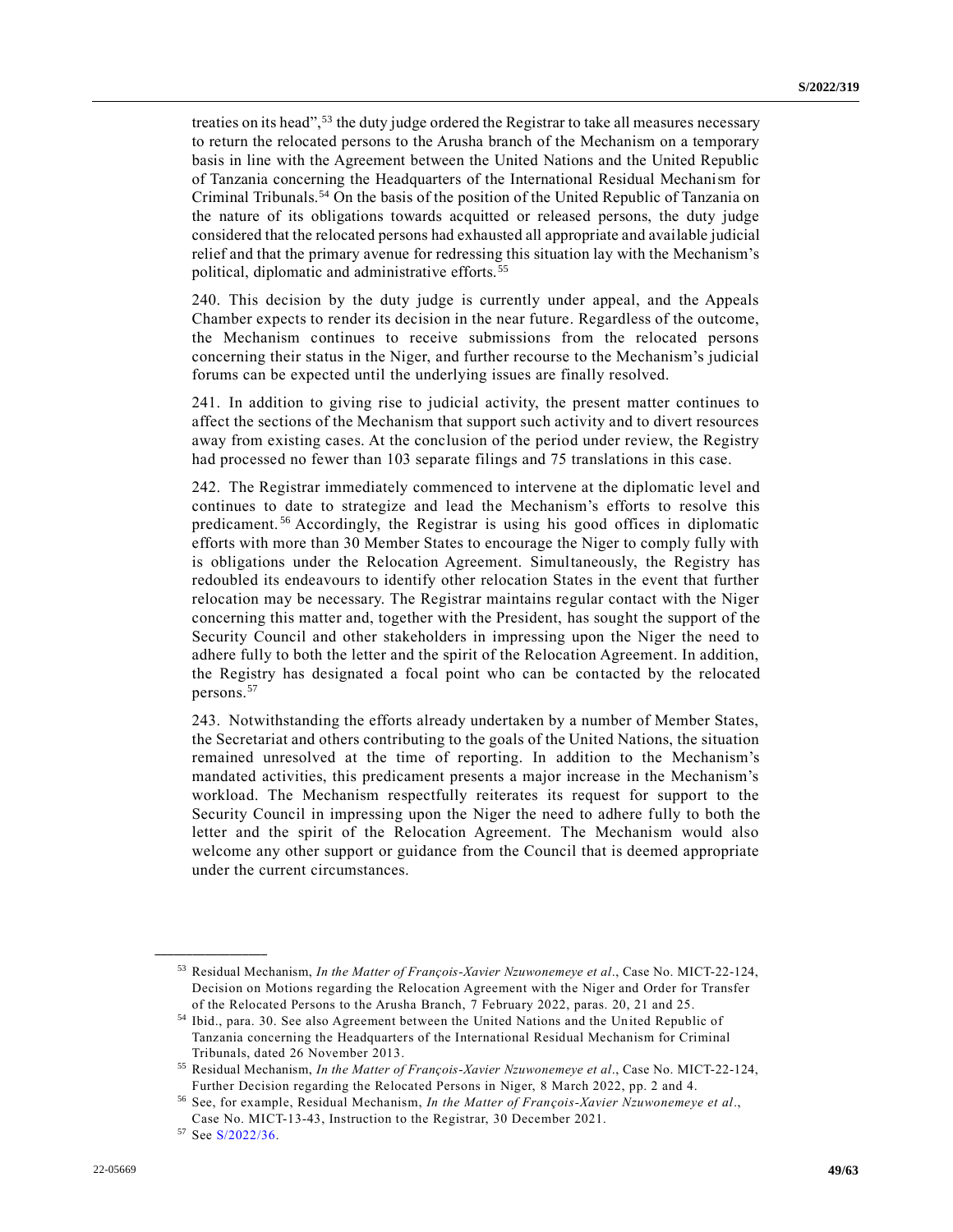# **VII. Evaluation and audits**

# **A. Summary**

244. The Mechanism takes very seriously the need to complete its residual functions in an efficient and effective manner and values the role that the oversight bodies play in assisting management to do so. During the period under review, the Mechanism's practices continued to be under close scrutiny. Not only did OIOS perform its biennial evaluation of the methods and work of the Mechanism in preparation for the current mandate review, but the OIOS Internal Audit Division performed a number of audits of specific sections or topics. Separately, the Board of Auditors conducted its regular annual audit.

# **B. Office of Internal Oversight Services**

245. The Mechanism continued its work with OIOS on the evaluation of the Mechanism's methods and work. The Mechanism is grateful to the evaluation team for the important insights gained from its findings and recommendations in assisting the Mechanism with successfully fulfilling its mandate in a timely and effective manner.

246. The Mechanism was particularly satisfied with OIOS finding that it had achieved major accomplishments towards the completion of its mandate during the period under review. OIOS highlighted in this regard that, first, three landmark judgments had been delivered, and, second, that with the arrest of Mr. Kabuga and the confirmation of the death of Mr. Bizimana, all but one fugitive to be tried by the Mechanism were accounted for.<sup>58</sup>

247. The general objective of the evaluation exercise carried out in the fourth quarter of 2021<sup>59</sup> was to follow up on the implementation of open recommendations following two prior evaluations.<sup>60</sup> The focus of the review remained on the four open recommendations, with other issues that might have emerged subsequently out of its scope.

248. The overall result of the evaluation was the full closure of two of the four open recommendations by OIOS. Markedly, no new recommendations have been issued. In addition, the Mechanism notes with satisfaction the recognition by OIOS that significant efforts have been made and accomplishments achieved with regard to the two remaining recommendations, despite the fact that the period under review was marked by the pandemic.

249. The Mechanism is also pleased that, in its report, the evaluation team identified the many positive practices that the Mechanism implemented during the period under review. Generally, the findings demonstrate the Mechanism's commitment to implementing the recommendations and to successfully and concretely moving towards the completion of its important judicial mandate. In respect of the detailed treatment of the recommendations by OIOS, the Mechanism notes the following.

<sup>58</sup> [S/2022/148,](https://undocs.org/en/S/2022/148) para. 11.

<sup>59</sup> [S/2022/148.](https://undocs.org/en/S/2022/148)

<sup>60</sup> [S/2018/206](https://undocs.org/en/S/2018/206) and [S/2020/236.](https://undocs.org/en/S/2020/236)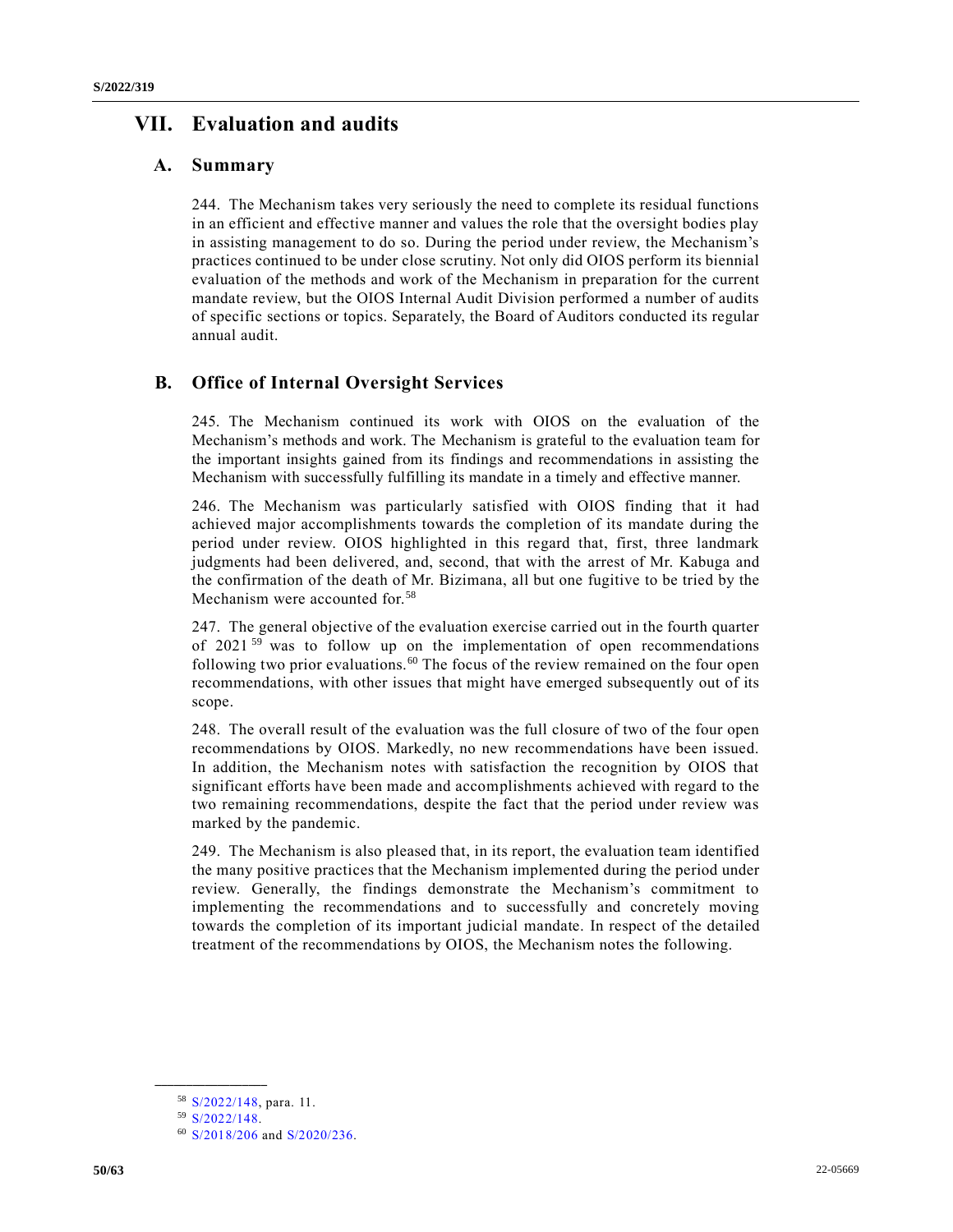#### **1. Fully implemented recommendations**

### **(a) Recommendation: Support and strengthen staff morale through conduct of a survey to identify key concerns to manage downsizing and upsizing**

250. The Mechanism is pleased to observe that, despite unexpected demands encountered by staff during the height of the pandemic, OIOS assessed that this recommendation had been fully addressed, noting, however, that there should be an ongoing focus on staff morale in the face of further downsizing. The Mechanism attaches the utmost importance to fostering high staff morale, while acknowledging that concerns related to long-term job security exist in all downsizing institutions. These anxieties are amplified when contracts are linked to annual budgets, as is the case for the Mechanism. The Mechanism has mitigated such concerns to the greatest extent possible by instigating a fair and transparent downsizing process, developed in consultation with staff representatives. This process has been praised by the OIOS Internal Audit Division and identified as a best practice. Furthermore, the principals held regular town hall meetings and information sessions in order to enhance open and transparent communications with staff, which were particularly relevant during the pandemic, considering the impact that the health crisis has had on both the personal and professional lives of all staff.

#### **(b) Recommendation: Provide clear and focused projections of completion timelines of judicial activities**

251. The Mechanism is pleased to report that OIOS closed this recommendation. The evaluation team considered the methodologies developed and employed to project and manage the progressive completion of the ad hoc judicial activities to be comprehensive and effective. The evaluation team also noted that the methodologies were successfully employed in revising projections on account of unforeseen events, such as the illness of an accused or the general disruption caused by the pandemic. This reaffirms the flexibility and reliability of the strategies employed by the Mechanism in discharging its mandate.

#### **2. Recommendations in progress**

### **(a) Recommendation: Develop scenario-based workforce plans to enhance responsiveness to a surge in workload**

252. In its assessment, OIOS recognized the Mechanism's proactive planning, execution and ultimately successful response to the arrest of a fugitive. This included the tracking of Mr. Kabuga, the participation in his apprehension, securing his transfer and the near conclusion of the pretrial phase of the proceedings against him. This was a major accomplishment for the Mechanism towards the completion of its mandated judicial activities. It demonstrates that the Mechanism has the resilience and capacity to position itself effectively to fully respond to sudden changes in activity and workload.

253. In its evaluation report, OIOS observed the successful development of a concept note as a basis for the institution-wide scenario-based workforce plan. While the concept note does not delve into detailed scenarios and plans, it constitutes a solid foundation based on the collective understanding of all three organs on which all future scenario planning can be constructed. The note establishes a comprehensive inventory of all the mandated functions of the Mechanism, fully referencing the legislative sources of those functions, as well as their implementing frameworks. The note also includes some functions the timing of which cannot fully be determined at this point. For those, an attempt has been made to provide reasonable planning assumptions about workload over different time periods. The development of the note represents the collective vision of all three organs necessary to forecast and develop all future scenarios.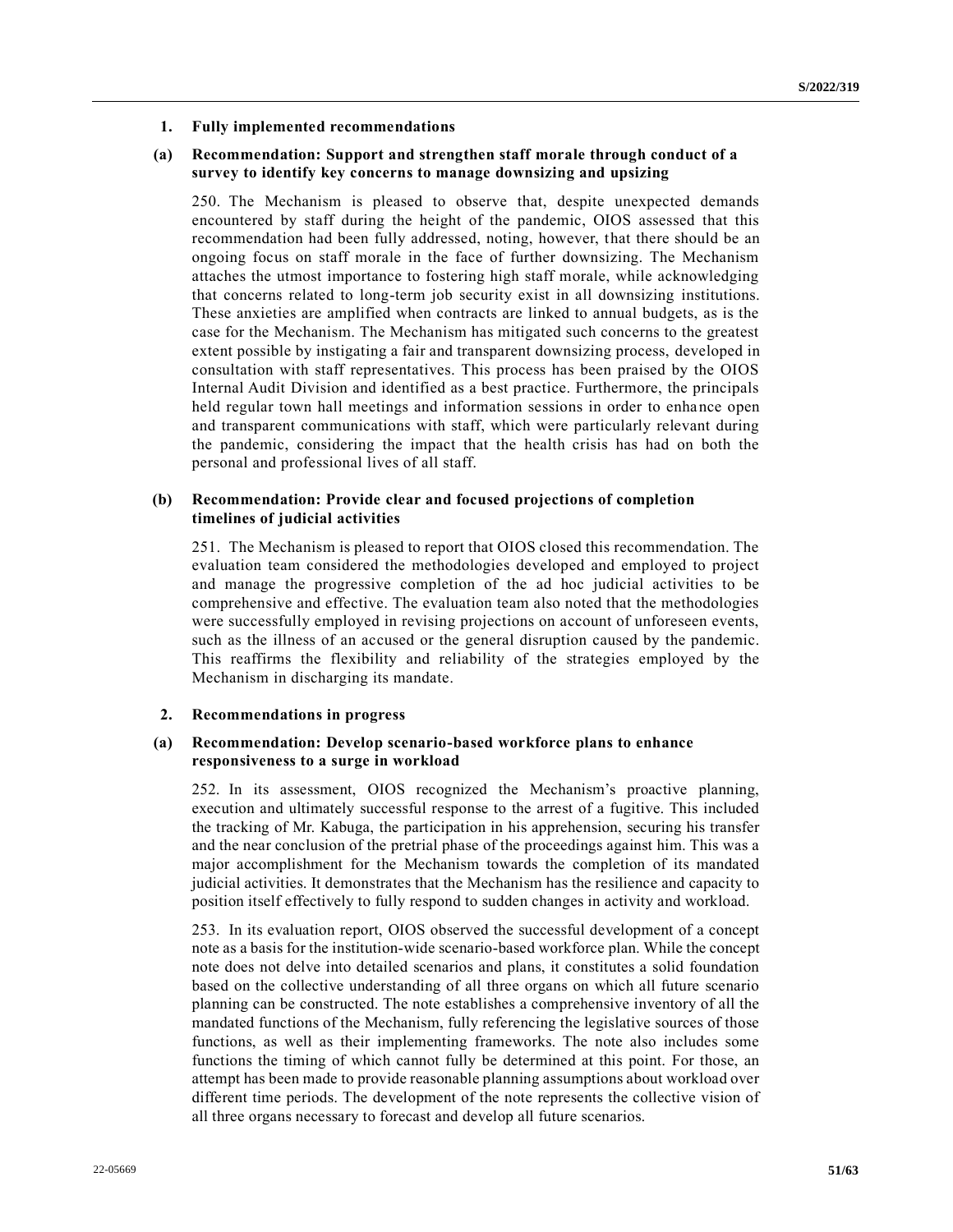254. In particular, OIOS also observed that the Mechanism had developed and adopted methodologies to adhere to the judicial calendar for trials and appeals. Those methodologies take into account a complex array of scenarios, planning assumptions and adjustments for unforeseeable events. In its conclusion, OIOS affirmed that the Mechanism had developed adequate tools to analyse the implications of different scenarios for its ad hoc judicial functions, to establish actionable plans to mitigate risk and to respond to changes in workload, with a view to ensuring the completion of judicial activities in as short a time frame as possible.

255. While the Mechanism regrets that the final scenario-based workforce plan has not been submitted yet, it notes that the exercise fell during a period of very high workload, during which the limited senior management capacity needed to be directed to intense prosecutorial and judicial activity, the presentation of the budget submission before the General Assembly and its subcommittees, the conduct of a full review by the Board of Auditors and the response to the dynamic situation of the pandemic. It is expected that this exercise will be fully completed in due course.

*(i) Subrecommendation: Ensure geographical diversity and gender balance of staff, while ensuring continued professional expertise*

256. The Mechanism is pleased that OIOS reported on the Mechanism's successes in striving for the geographical diversity and gender balance of staff, while ensuring continued professional expertise. The Mechanism particularly appreciates the conclusion reached by OIOS that it has succeeded in managing geographical diversity by maintaining a workforce that is reflective of 71 different nationalities. In addition, OIOS noted in its report that the proportions of staff nationalities from Africa and Western European and other States corresponded to the location of the two branches of the Mechanism in Arusha and The Hague, respectively.

257. In its report, OIOS also recognized the importance that the Mechanism placed on reaching the target of gender parity and noted the monthly tracking of gender parity captured on a dashboard accessible to all staff with figures disaggregated by duty station, category of staff and organ. As the Mechanism conducts its downsizing exercises, it will continue in its efforts to attain cross-branch gender parity across categories and at all levels.

*(ii) Subrecommendation: Continue implementation of a human resources policy consistent with its temporary mandate*

258. OIOS found that flexible general temporary assistance staffing mechanisms were successfully employed to respond to short-term requirements and fluctuating workload, consistent with the temporary nature of the Mechanism. In terms of downsizing, the Mechanism agrees with the statement by OIOS that any downsizing needs to be applied with due consideration for ongoing operational requirements of the long-term administration of justice.

*(iii) Subrecommendation: Further reduction of costs, including through, but not limited to, flexible staff engagement*

259. The evaluation team confirmed that the Mechanism had employed strategies to leverage flexible staff engagement, pivoting human resources to where they were most required and relying on limited-term appointments to fulfil its mandate of a small and efficient structure, further noting that the Mechanism had undergone significant downsizing, with the Registry bearing the greatest impact.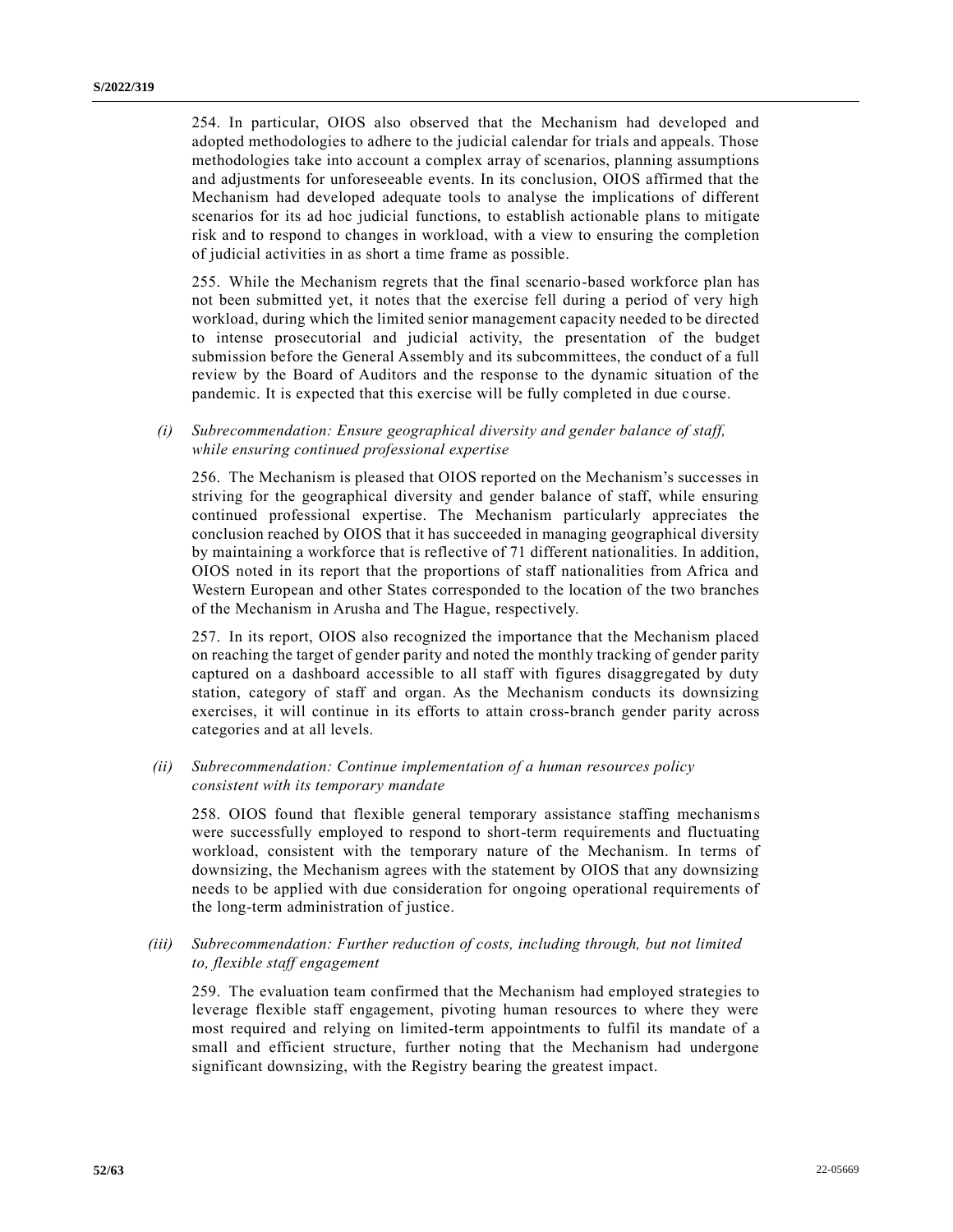#### **(b) Recommendation: Systematic thinking and a shared vision of institution-building**

260. The Mechanism notes that the implementation of this recommendation is closely linked to the implementation of the recommendation on the development of a scenario-based workforce plan addressed above. In that respect, a working group consisting of senior advisers from each of the three organs has been established with the task of creating and periodically updating the scenario-based planning. This group operates under the auspices of the principals, who own the overall process, ensuring the embodiment of their views on systematic thinking and a shared vision of institution-building in the process.

261. However, OIOS assessed that, already, the establishment of the cross-organ Steering Committee successfully promoted more cross-branch and cross-organ coordination and harmonization at the Mechanism and that, overall, the Mechanism's response to the pandemic ensured both staff safety and health, as well as business continuity.

262. OIOS also found that that the unification and formalization of reporting lines in the External Relations Office optimized its efficiency and effectiveness, improving coordination across the respective organs.

# **C. Audits**

263. During the period under review, the OIOS Internal Audit Division issued two audit reports. In the first report, an audit of management of translation and interpretation services at the Mechanism, OIOS found that the Mechanism had accumulated a backlog of translations of judgments and decisions and was having trouble meeting the deadlines that had been agreed with internal clients. OIOS noted that the significant cuts to the translation and interpretation budget in 2018–2019 had required that earlier plans to address the backlog be set aside to allow for the focus to remain on ongoing activities, in particular judicial proceedings. OIOS issued four important recommendations, namely, implementing performance monitoring tools to improve compliance with internal deadlines, preparing a new action plan to address the backlog of translations, improving the internal tracking and monitoring of translation requests and structurally receiving feedback from clients in order to improve performance continuously. Of those recommendations, the last three have been implemented, and the remaining recommendation is under implementation.

264. The second audit report issued during the reporting period was an audit of the response of the Mechanism to the pandemic. OIOS found that the Mechanism had implemented satisfactory measures in response to the pandemic and that it had strengthened its governance mechanisms to ensure proper oversight of the response. In addition, OIOS found that the Mechanism had implemented effective measures to minimize delays to the judicial proceedings, ensured that convicted persons in enforcement States were monitored with regard to their COVID-19-related situations and used remote work arrangements that facilitated business continuity when many staff members were working off-site in line with host country recommendations. OIOS issued three important recommendations, namely, strengthening business continuity contingency planning, improving support for the psychological well-being of staff members and ensuring that lessons learned during the health crisis were systematically documented. Of those recommendations, the third has been implemented, and the first two are under implementation.

265. Furthermore, in the previous reporting period, OIOS had conducted an audit of the enforcement and monitoring of sentences of convicted persons at the Mechanism, which had resulted in a strictly confidential OIOS report, containing one recommendation. The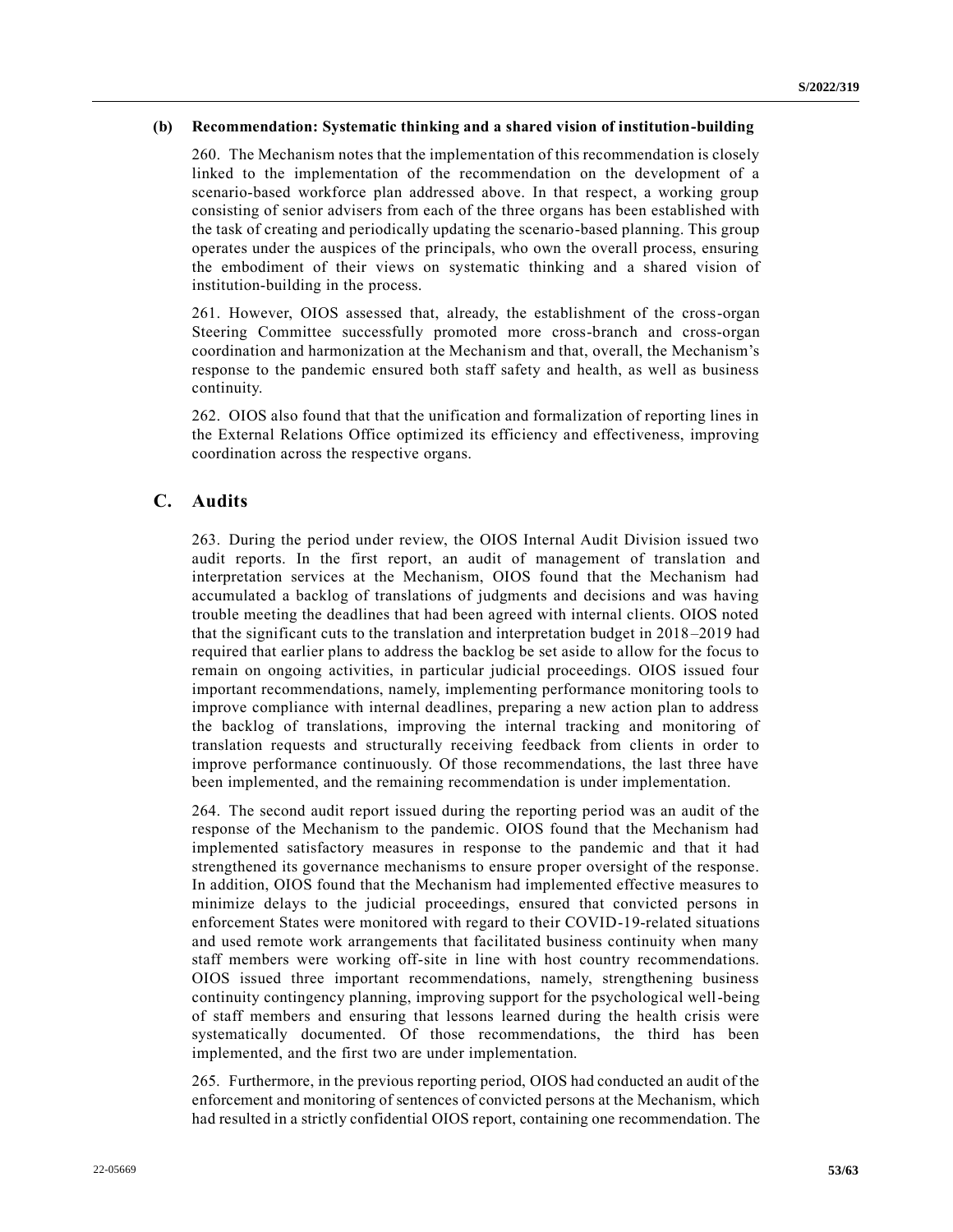draft implementation of that recommendation is currently under review with a special representative of the Secretary-General in one of the enforcement States. The Registry continues to take measures to implement the recommendation.

266. As of April 2022, OIOS was conducting an audit of the management of judicial records and court support activities at the Mechanism. A final report from that audit is expected for May 2022.

267. Lastly, OIOS undertook a horizontal assessment of the management of data classification and data privacy at the Mechanism. Detailed results and recommendations were issued in July 2020 in the form of an advisory opinion, which the Mechanism has taken under advisement.

# **VIII. Conclusion**

268. The period under review was characterized by the delivery of three judgments, in the cases of *Mladić*, *Stanišić and Simatović* and *Nzabonimpa et al*., as well as the long-awaited arrest of Mr. Kabuga and the termination of proceedings against another fugitive, Mr. Bizimana. At the time of reporting, the Mechanism retained on its docket the *Kabuga* case, as well as the appeal proceedings in the *Stanišić and Simatović* case and the *Fatuma et al.* contempt case. The Mechanism looks forward to concluding the latter proceedings in June 2022.

269. These results have been accomplished during a very trying biennium. Having to operate in a virtual and physically distanced world has meant great shifts in the way the Mechanism works as a whole. Throughout the period, the Mechanism continued to implement the Security Council's vision of a small, temporary and efficient organization. It remained focused on optimizing the use of its limited resources by further streamlining operations and enhancing its "one Mechanism" approach.

270. Significant steps were also taken to advance the remainder of the Mechanism's mandated and longer-term functions. These other residual responsibilities are no less important and require sustained efforts and resources alike. Supervising the enforcement of over 45 sentences ensures that the Mechanism continues to serve justice and fully implement the mandate entrusted to it by the Security Council. Failure to provide that oversight would jeopardize the Mechanism's reputation as a just institution and undermine the authority of its work. Ensuring the protection of witnesses who appeared before the Tribunals and the Mechanism encourages more people to come forward and appear as witnesses before other courts involved in the fight against impunity. Failing to ensure their protection will guarantee the opposite result. Preserving the archives ensures that the role of the Mechanism and its predecessors is understood by the general public and that their work remains accessible and, more importantly, an indisputable historical record. Failing to preserve them invites revisionist narratives and denial of the suffering endured by the peoples of Rwanda and the countries of the former Yugoslavia.

271. Crucial to this success has been the ongoing backing provided by Member States in key areas, such as cooperation and the enforcement of sentences, and support that started when the Tribunals were operational and which has endured long after the completion of core trials and appeals. The Mechanism recalls that the consistent and steadfast cooperation of all Member States is essential if its weighty responsibilities are to be fulfilled to the highest possible standards. It will also prove critical to the resolution of the situation of the acquitted persons and convicted persons who have completed their sentences.

272. The present report is a fitting testament to the Mechanism's resilience and determination, as well as to the hard work of its dedicated principals, judges and staff.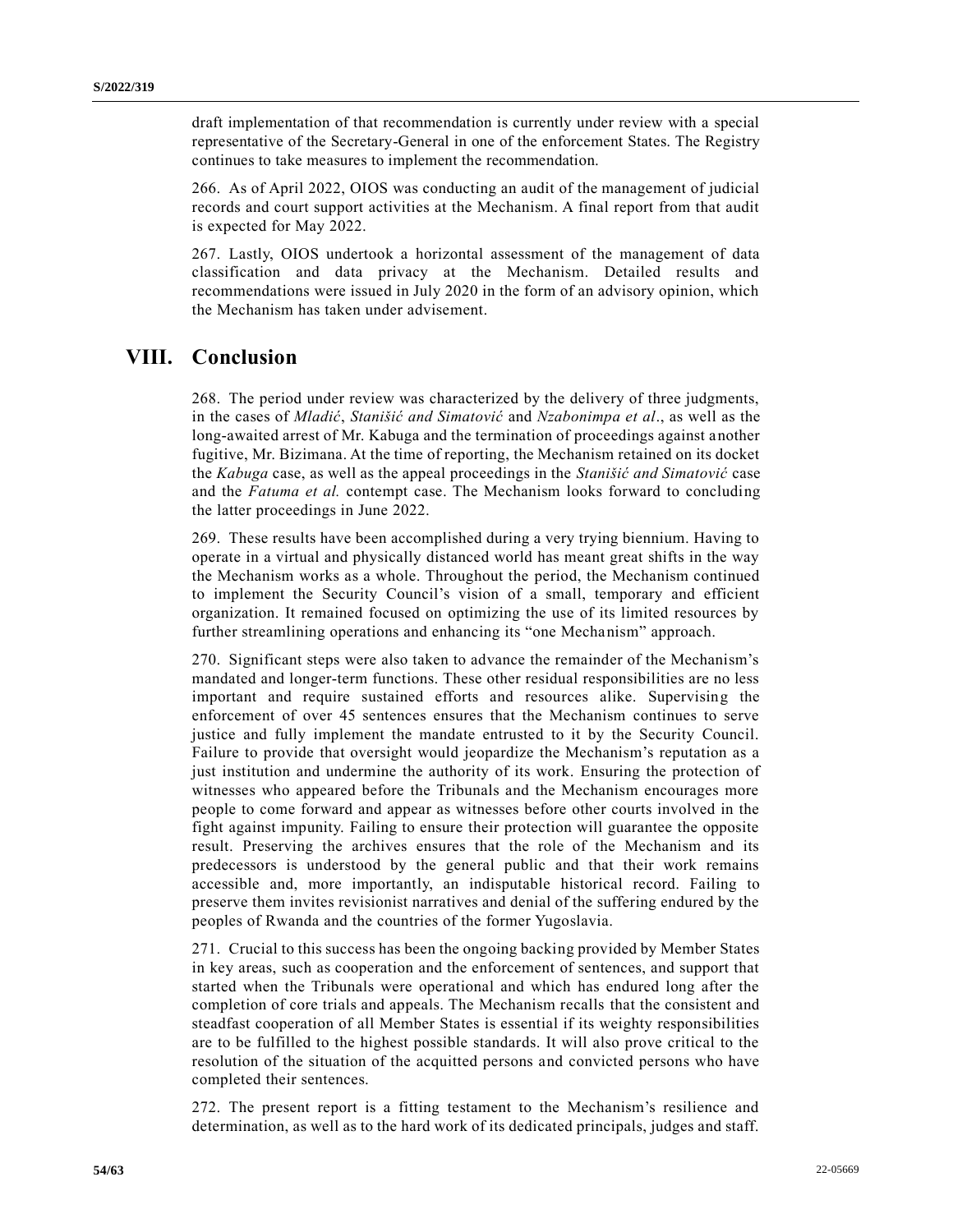The Mechanism takes this opportunity to sincerely thank and acknowledge the valuable contributions of the enforcement States, the Office of Legal Affairs and other offices of the United Nations, as well as the United Republic of Tanzania and the Netherlands, together with key stakeholders, such as Rwanda and the States of the former Yugoslavia, and regional organizations, including the European Union.

273. As was the case during the period under review, the Mechanism will continue to make every effort to complete its mandate as expeditiously as possible. In this regard, the Mechanism is eager to work constructively with the Security Council and its Informal Working Group on International Tribunals on a fruitful review of the progress of its work.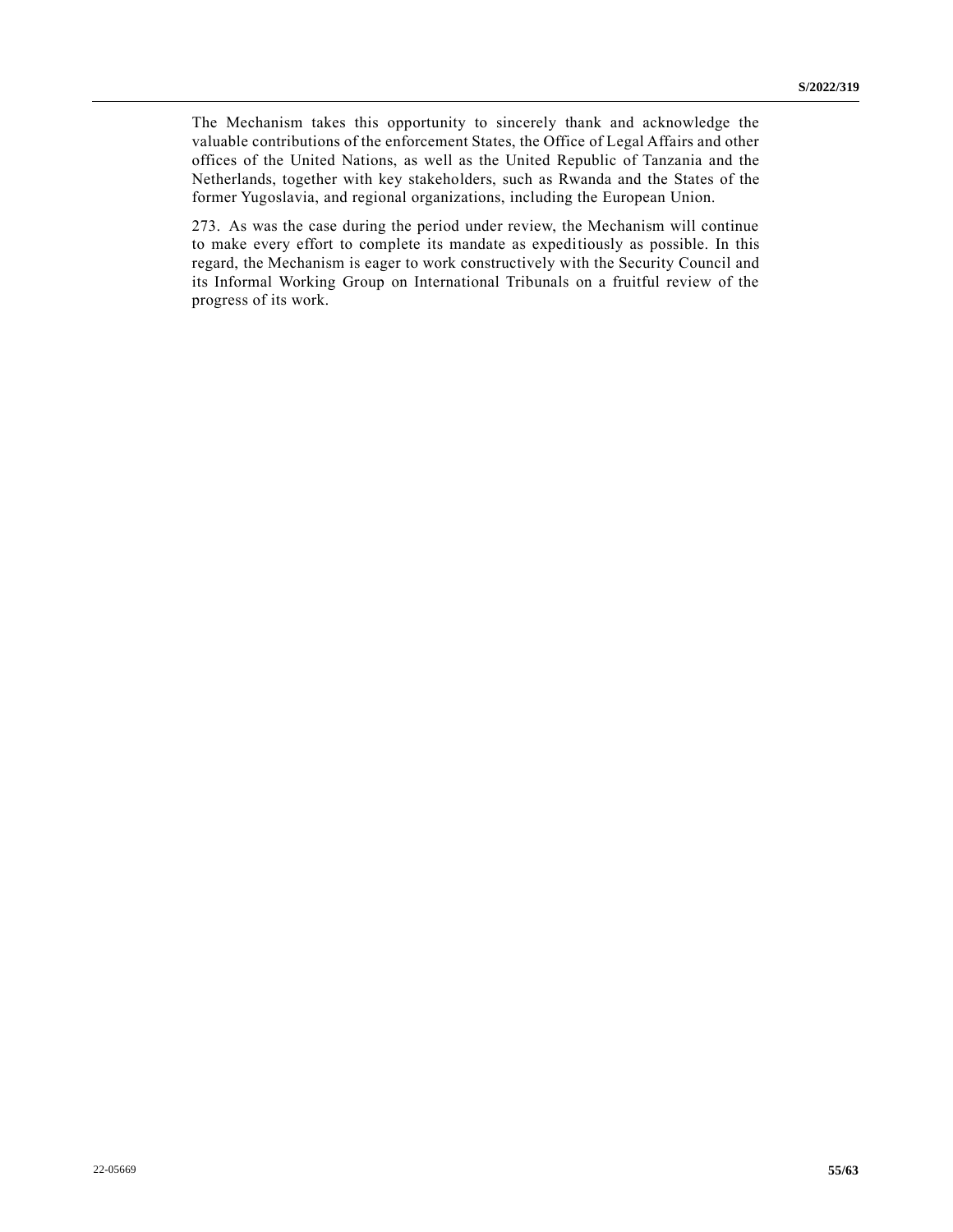#### **56 /63 Enclosure I**

**Status of trial and appeal proceedings of the International Residual Mechanism for Criminal Tribunals, 2021–2022, based on information available as at 11 April 2022 and subject to change**



<sup>a</sup> The contempt trial judgement in the *Nzabonimpa* et al. (formerly *Turinabo* et al.) case was pronounced in June 2021 and filed in writing in September 2021. The prosecution and Ms. Fatuma filed their notices of appeal in October 2021, and the appeal in the *Fatuma et al*. case is expected to conclude with the delivery of the appeal judgement in June 2022.

 $<sup>b</sup>$  At the time of reporting, the trial was expected to commence by June 2022.</sup>

*<sup>c</sup>* The appeal judgement was delivered in June 2021.

<sup>*d*</sup> The trial judgement was pronounced in June 2021 and filed in writing in August 2021. All three parties to the case appealed against the judgement, and appeal proceedings are expected to conclude by June 2023.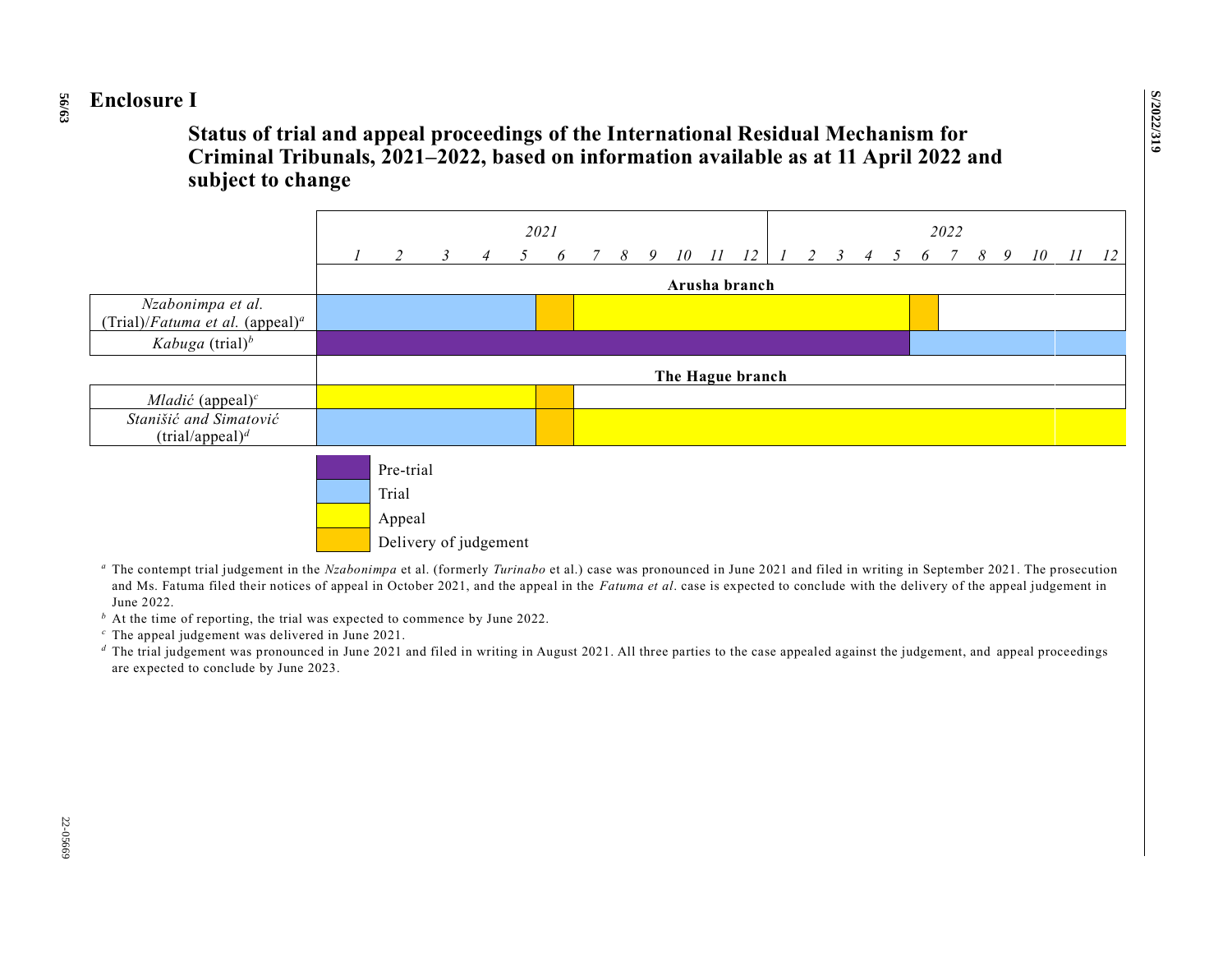# **Enclosure II**

# **Judgments, orders and decisions issued by the International Residual Mechanism for Criminal Tribunals as at 14 April 2022**

# **I. President**

# **A. Orders of the President assigning a single judge or bench**

|              | 2012                     | 2013 | 2014 | 2015 | 2016 | 2017 | 2018 | 2019 | 2020 | 2021 | $2022$ (as at<br>14 April) | Total |
|--------------|--------------------------|------|------|------|------|------|------|------|------|------|----------------------------|-------|
| Arusha       | 10                       | 9    | 43   | 30   | 42   | 28   | 16   | 19   | 15   | 12   |                            | 229   |
| The Hague    | $\overline{\phantom{m}}$ | 16   | 27   | 31   | 54   | 45   | 42   | 32   | 23   | 21   | 10                         | 301   |
| <b>Total</b> | 10                       | 25   | 70   | 61   | 96   | 73   | 58   | 51   | 38   | 33   | 15                         | 530   |

# **B. Orders and decisions of the President on enforcement**

|              | 2012                     | 2013 | 2014 | 2015 | 2016 | 2017 | 2018 | 2019        | 2020 | 2021 | $2022$ (as at<br>14 April) | Total |
|--------------|--------------------------|------|------|------|------|------|------|-------------|------|------|----------------------------|-------|
| Arusha       | 2                        |      | 5    |      | 5    | 10   | 32   | $7^{\circ}$ | 15   | 24   |                            | 104   |
| The Hague    | $\overline{\phantom{m}}$ |      | 13   | 18   | 16   | 14   | 14   | 15          | 17   | 21   | 3                          | 133   |
| <b>Total</b> | 2                        | 3    | 18   | 19   | 21   | 24   | 46   | 22          | 32   | 45   | 4                          | 236   |

## **C. Orders and decisions of the President related to cases referred to national jurisdictions**

|              | 2012                     | 2013           | 2014 | 2015           | 2016                    | 2017 | 2018              | 2019 | 2020 | 2021 | $2022$ (as at<br>$14$ April) | Total |
|--------------|--------------------------|----------------|------|----------------|-------------------------|------|-------------------|------|------|------|------------------------------|-------|
| Arusha       | 2                        | 2              | 4    | $\overline{4}$ | 4                       | 6    |                   | -    |      |      | $\overline{\phantom{m}}$     | 22    |
| The Hague    | $\overline{\phantom{0}}$ |                | -    | –              | –                       | –    | -                 |      |      | -    | $\overline{\phantom{0}}$     | –     |
| <b>Total</b> | $\mathbf{2}$             | $\overline{2}$ | 4    | $\overline{4}$ | $\overline{\mathbf{4}}$ | -6   | $\qquad \qquad -$ | -    |      | -    | $\qquad \qquad -$            | 22    |

## **D. Orders and decisions of the President (other)**

|              | 2012 | 2013                     | 2014        | 2015                     | 2016        | 2017 | 2018 | 2019 | 2020 | 2021 | $2022$ (as at<br>14 April) | Total |
|--------------|------|--------------------------|-------------|--------------------------|-------------|------|------|------|------|------|----------------------------|-------|
| Arusha       |      | $\mathcal{D}$            |             | $\overline{\phantom{m}}$ | 3           | 2    | 8    | 32   | -11  | 8    | 3                          | 76    |
| The Hague    | –    | $\overline{\phantom{0}}$ |             |                          | $7^{\circ}$ | 10   | 27   | 6    | 9    |      | $\qquad \qquad -$          | 63    |
| <b>Total</b> |      | 5.                       | $3^{\circ}$ |                          | 10          | 12   | 35   | 38   | 20   | 10   | 3                          | 139   |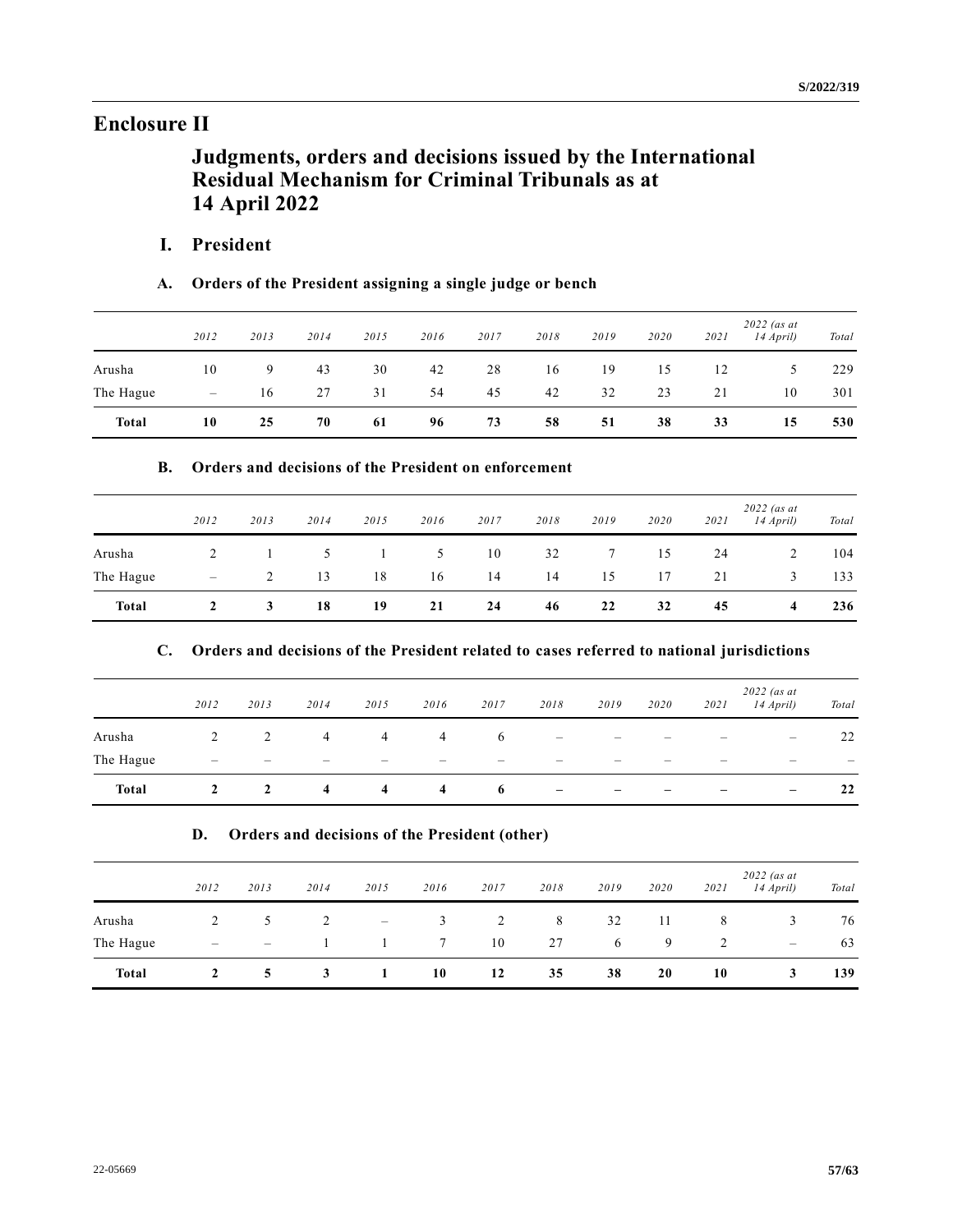# **II. Appeals Chamber**

# **A. Appeal or review judgments**

|              | 2012                            | 2013                     | 2014                     | 2015                                  | 2016                                                                      | 2017                            | 2018                            | 2019 | 2020                            | 2021                     | $2022$ (as at<br>14 April) | Total |
|--------------|---------------------------------|--------------------------|--------------------------|---------------------------------------|---------------------------------------------------------------------------|---------------------------------|---------------------------------|------|---------------------------------|--------------------------|----------------------------|-------|
| Arusha       | $\overline{\phantom{a}}$        | $\overline{\phantom{0}}$ |                          | $\hspace{0.1mm}-\hspace{0.1mm}$       | $\overline{\phantom{m}}$                                                  | $\overline{\phantom{a}}$        | $\hspace{0.1mm}-\hspace{0.1mm}$ |      | $\hspace{0.1mm}-\hspace{0.1mm}$ | $\overline{\phantom{a}}$ | $\overline{\phantom{m}}$   | 2     |
| The Hague    | $\hspace{0.1in} \hspace{0.1in}$ | $\overline{\phantom{0}}$ | $\overline{\phantom{0}}$ | $\hspace{1.0cm} \rule{1.5cm}{0.15cm}$ | $\hspace{1.0cm} \rule{1.5cm}{0.15cm} \hspace{1.0cm} \rule{1.5cm}{0.15cm}$ | $\hspace{0.1mm}-\hspace{0.1mm}$ |                                 |      | $\overline{\phantom{a}}$        |                          | $\overline{\phantom{m}}$   | 3     |
| <b>Total</b> |                                 | -                        |                          | $\overline{\phantom{0}}$              | -                                                                         | $\overline{\phantom{a}}$        |                                 | 2    | $\overline{\phantom{m}}$        |                          | -                          | 5     |

# **B. Orders and decisions of the Appeals Chamber related to review proceedings**

|           | 2012 | 2013              | 2014            | 2015           | 2016 | 2017                            | 2018 | 2019              | 2020                            | 2021                     | $2022$ (as at<br>14 April) | Total |
|-----------|------|-------------------|-----------------|----------------|------|---------------------------------|------|-------------------|---------------------------------|--------------------------|----------------------------|-------|
| Arusha    |      | $\bar{ }$         |                 | $\overline{4}$ | -11  | 30                              | 28   | 38                | $\hspace{0.1mm}-\hspace{0.1mm}$ | $\overline{\phantom{m}}$ | $\overline{\phantom{a}}$   | 113   |
| The Hague | -    | –                 | $\qquad \qquad$ | 3              |      | $\hspace{0.1mm}-\hspace{0.1mm}$ |      | $\qquad \qquad -$ |                                 | $\qquad \qquad -$        | $\qquad \qquad -$          | 6     |
| Total     |      | $\qquad \qquad -$ |                 | 7              | 12   | 30                              | 29   | 38                |                                 | -                        | $\qquad \qquad -$          | 119   |

### **C. Orders and decisions of the Appeals Chamber (other)**

|              | 2012 | 2013 | 2014 | 2015 | 2016 | 2017 | 2018 | 2019 | 2020                     | 2021 | $2022$ (as at<br>$14$ April) | Total |
|--------------|------|------|------|------|------|------|------|------|--------------------------|------|------------------------------|-------|
| Arusha       |      | 11   | 9    | 9    | 10   | 2    | 8    | 13   | $\overline{\phantom{a}}$ | 6    | 6                            | 76    |
| The Hague    | -    |      | 8    |      | 48   | 46   | 83   | 24   | 35                       | 19   | 4                            | 272   |
| <b>Total</b> |      | 11   | 17   | 14   | 58   | 48   | 91   | 37   | 35                       | 25   | 10                           | 348   |

# **III. Trial Chambers and single judges**

# **A. Trial or contempt judgments**

|              | 2012                     | 2013 | 2014 | 2015 | 2016 | 2017 | 2018 | 2019                     | 2020              | 2021 | $2022$ (as at<br>$14$ April)    | Total |
|--------------|--------------------------|------|------|------|------|------|------|--------------------------|-------------------|------|---------------------------------|-------|
|              |                          |      |      |      |      |      |      |                          |                   |      |                                 |       |
| Arusha       |                          |      |      |      |      |      |      |                          | $\qquad \qquad -$ |      | $\hspace{0.1mm}-\hspace{0.1mm}$ |       |
| The Hague    | $\overline{\phantom{0}}$ | –    | –    | -    |      | –    |      | $\overline{\phantom{0}}$ | $\qquad \qquad$   |      | $\hspace{0.1mm}-\hspace{0.1mm}$ |       |
| <b>Total</b> | -                        | -    | -    |      |      |      |      | -                        | $\qquad \qquad -$ | 2    | $\overline{\phantom{m}}$        | 2     |

# **B. Orders and decisions of the Trial Chambers related to trial proceedings**

|              | 2012                     | 2013                     | 2014                         | 2015                     | 2016 | 2017                     | 2018                     | 2019                     | 2020 | 2021 | $2022$ (as at<br>14 April) | Total |
|--------------|--------------------------|--------------------------|------------------------------|--------------------------|------|--------------------------|--------------------------|--------------------------|------|------|----------------------------|-------|
| Arusha       | $\overline{\phantom{0}}$ |                          | -                            | $\overline{\phantom{0}}$ | -    | $\overline{\phantom{0}}$ | $\overline{\phantom{0}}$ | $\overline{\phantom{m}}$ | 13   | 42   | 11                         | 66    |
| The Hague    | -                        | $\overline{\phantom{0}}$ | -                            | 5                        | 31   | 114                      | 108                      | 93                       | 59   | 19   | $\overline{\phantom{0}}$   | 429   |
| <b>Total</b> | -                        | -                        | $\qquad \qquad \blacksquare$ | 5                        | 31   | 114                      | 108                      | 93                       | 72   | 61   | 11                         | 495   |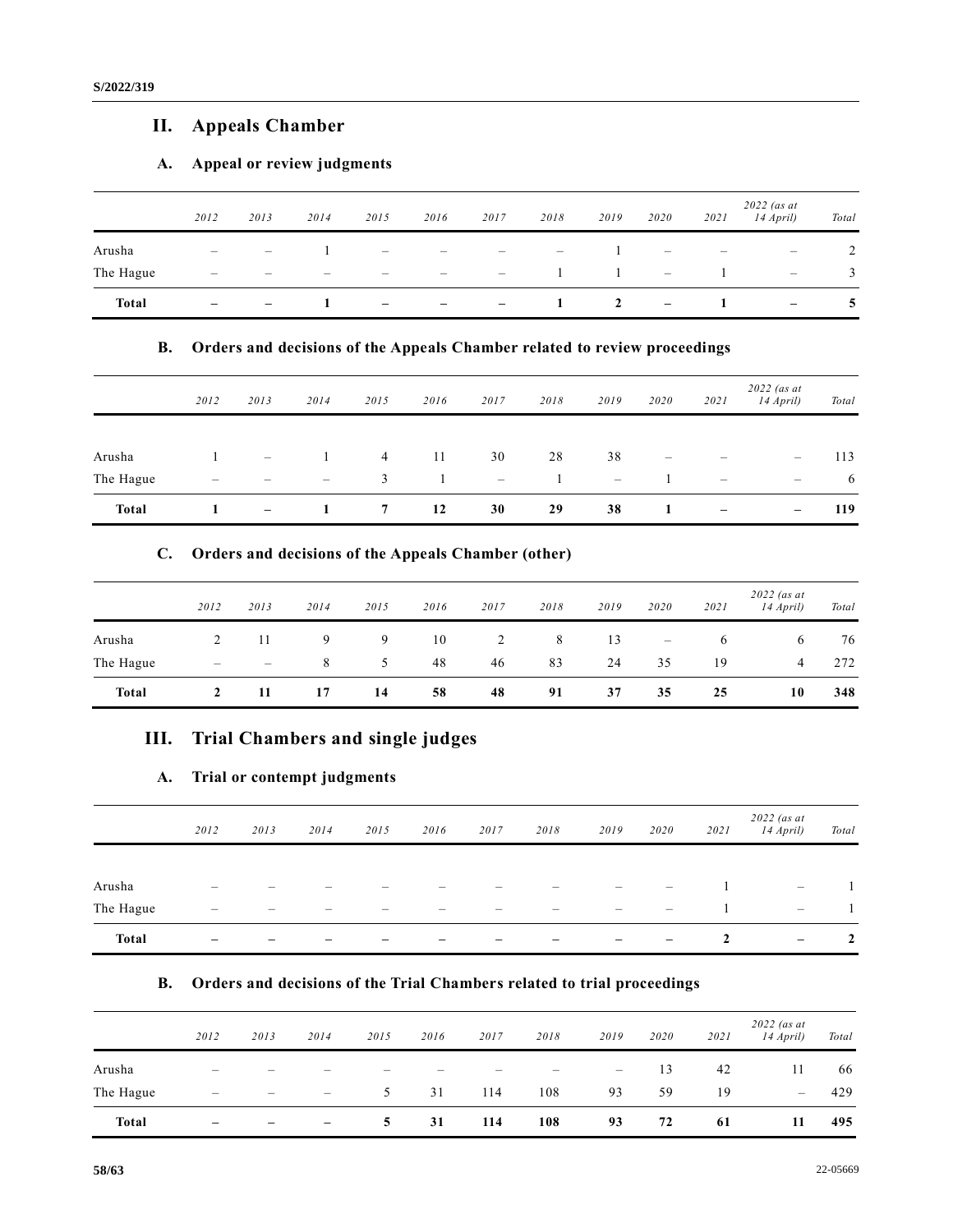|              | 2012            | 2013                     | 2014                     | 2015                     | 2016 | 2017                     | 2018                                                                      | 2019          | 2020                     | 2021 | $2022$ (as at<br>14 April) | Total                    |
|--------------|-----------------|--------------------------|--------------------------|--------------------------|------|--------------------------|---------------------------------------------------------------------------|---------------|--------------------------|------|----------------------------|--------------------------|
| Arusha       |                 |                          | $\overline{\phantom{m}}$ | 12                       | -    |                          | $\hspace{1.0cm} \rule{1.5cm}{0.15cm} \hspace{1.0cm} \rule{1.5cm}{0.15cm}$ | $\mathcal{D}$ | $\qquad \qquad$          |      | $\overline{\phantom{m}}$   | 17                       |
| The Hague    | -               | $\overline{\phantom{a}}$ | $\overline{\phantom{0}}$ | $\overline{\phantom{0}}$ | -    | $\overline{\phantom{a}}$ | -                                                                         | –             | $\overline{\phantom{0}}$ | -    | $\overline{\phantom{a}}$   | $\overline{\phantom{a}}$ |
| <b>Total</b> | $\qquad \qquad$ | $\overline{\phantom{a}}$ | $\overline{\phantom{a}}$ | 12                       | -    | $\qquad \qquad -$        | $\overline{\phantom{m}}$                                                  | 5             | -                        | -    | $\qquad \qquad -$          | 17                       |

# **C. Orders and decisions of the Trial Chambers related to cases referred to national jurisdictions**

# **D. Three-judge panels**

|              | 2012                     | 2013                     | 2014                     | 2015                     | 2016                     | 2017                     | 2018                            | 2019                     | 2020                     | 2021                            | $2022$ (as at<br>14 April) | Total                    |
|--------------|--------------------------|--------------------------|--------------------------|--------------------------|--------------------------|--------------------------|---------------------------------|--------------------------|--------------------------|---------------------------------|----------------------------|--------------------------|
| Arusha       | $\overline{\phantom{a}}$ | $\overline{\phantom{a}}$ | $\overline{\phantom{0}}$ | $\overline{\phantom{0}}$ | $\overline{\phantom{0}}$ |                          | $\overline{\phantom{0}}$        | $\overline{\phantom{0}}$ | $\overline{\phantom{0}}$ | $\overline{\phantom{0}}$        |                            | $\overline{\phantom{0}}$ |
| The Hague    | $\overline{\phantom{0}}$ | –                        |                          | -                        |                          | $\overline{\phantom{0}}$ | $\hspace{0.1mm}-\hspace{0.1mm}$ |                          |                          | $\hspace{0.1mm}-\hspace{0.1mm}$ | $\overline{\phantom{a}}$   |                          |
| <b>Total</b> | -                        | -                        | -                        | -                        | -                        | $\overline{\phantom{m}}$ | $\hspace{0.1mm}-\hspace{0.1mm}$ | 1                        |                          | $\overline{\phantom{m}}$        | $\overline{\phantom{a}}$   | $\mathbf{2}$             |

# **E. Orders and decisions of single judges related to witness protection measures**

|              | 2012                     | 2013 | 2014 | 2015 | 2016 | 2017 | 2018 | 2019 | 2020 | 2021 | $2022$ (as at<br>14 April) | Total |
|--------------|--------------------------|------|------|------|------|------|------|------|------|------|----------------------------|-------|
| Arusha       | $\ddot{\phantom{1}}$     | 3    | 27   | 18   | 27   | 6    | 2    | 12   | 6    | 5.   |                            | 113   |
| The Hague    | $\overline{\phantom{m}}$ | 22   | 32   | 41   | 54   | 54   | 33   | 31   | 25   | 51   | 16                         | 359   |
| <b>Total</b> | 5                        | 25   | 59   | 59   | 81   | 60   | 35   | 43   | 31   | 56   | 18                         | 472   |

# **F. Orders and decisions of single judges related to the commencement of proceedings on contempt of court and false testimony**

|              | 2012                     | 2013 | 2014 | 2015                     | 2016 | 2017           | 2018 | 2019 | 2020 | 2021 | $2022$ (as at<br>14 April) | Total |
|--------------|--------------------------|------|------|--------------------------|------|----------------|------|------|------|------|----------------------------|-------|
| Arusha       | $\overline{\phantom{m}}$ |      |      | $\overline{\phantom{m}}$ | 21   | $7^{\circ}$    | 31   | 105  | 101  | 61   | 2                          | 331   |
| The Hague    | $\overline{\phantom{0}}$ |      | 3    | $\overline{\phantom{m}}$ | 5    | $\overline{2}$ | 13   | 24   | 11   | 20   |                            | 81    |
| <b>Total</b> | $\overline{\phantom{a}}$ |      |      | $\overline{\phantom{m}}$ | 26   | 9              | 44   | 129  | 112  | 81   | 4                          | 412   |

### **G. Orders and decisions of single judges (other)**

|              | 2012 | 2013 | 2014 | 2015 | 2016 | 2017 | 2018 | 2019 | 2020     | 2021 | $2022$ (as at<br>14 April) | Total |
|--------------|------|------|------|------|------|------|------|------|----------|------|----------------------------|-------|
| Arusha       |      |      |      | 17   | 47   | 21   | 10   | 4    | $\sigma$ | 4    | 8                          | 130   |
| The Hague    |      |      | 8    | 10   | 19   | 9    | 23   | 7    | 3        | 4    | $\overline{\phantom{a}}$   | 84    |
| <b>Total</b> |      | 6    | 15   | 27   | 66   | 30   | 33   | 11   | 9        | 8    | 8                          | 214   |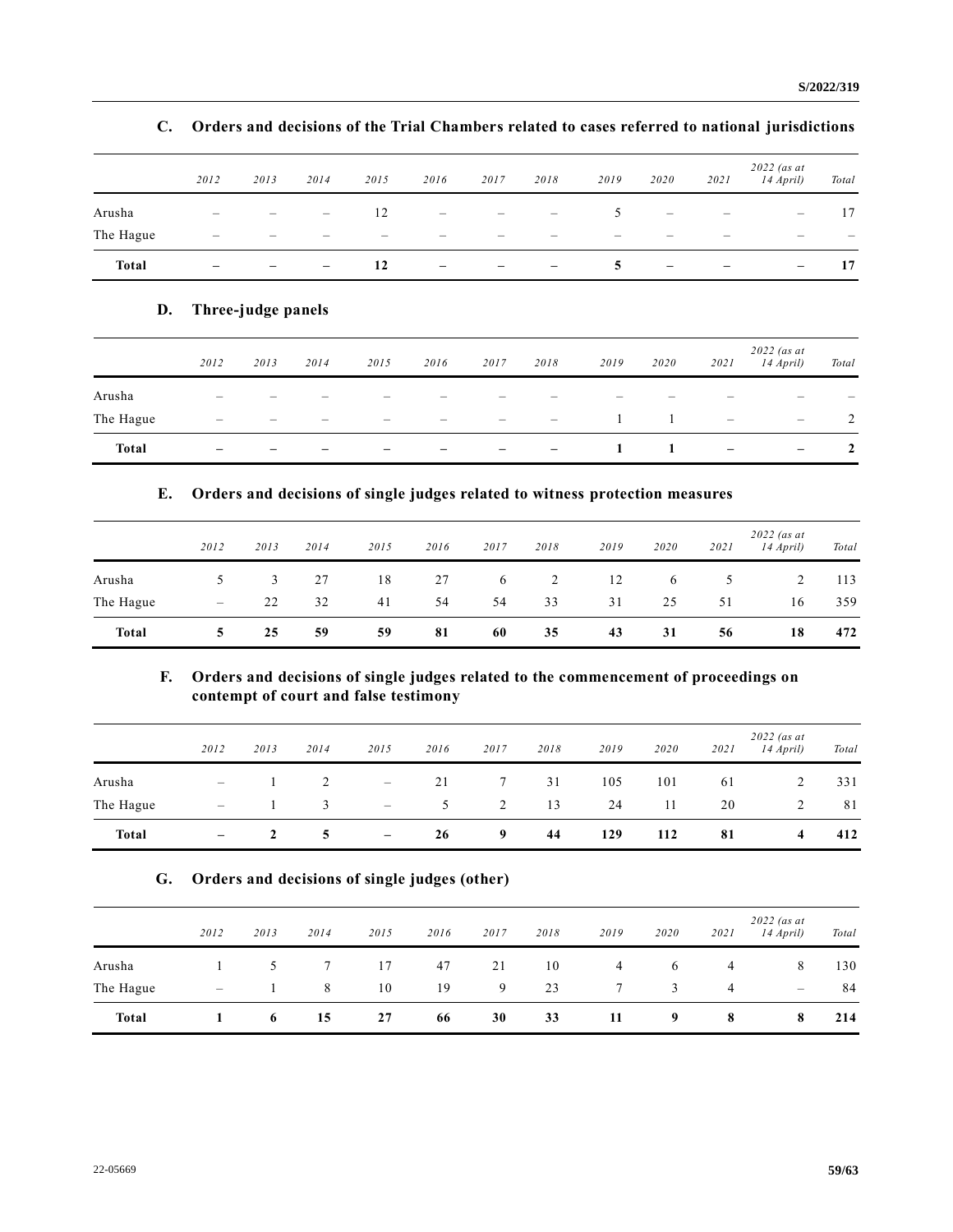**S/2022/319**

# **IV. Total**

- **A. Total judgments: 7**
- **B. Total orders and decisions**

|              | 2012                     | 2013 | 2014 | 2015 | 2016 | 2017 | 2018 | 2019 | 2020 | 2021 | $2022$ (as at<br>$14$ April) | Total   |
|--------------|--------------------------|------|------|------|------|------|------|------|------|------|------------------------------|---------|
| Arusha       | 25                       | 37   | 100  | 95   | 170  | 112  | 135  | 235  | 167  | 162  | 38                           | 276     |
| The Hague    | $\overline{\phantom{m}}$ | 42   | 92   | 114  | 235  | 294  | 344  | 233  | 184  | 157  | 35                           | 730     |
| <b>Total</b> | 25                       | 79   | 192  | 209  | 405  | 406  | 479  | 468  | 351  | 319  | 73                           | 3 0 0 6 |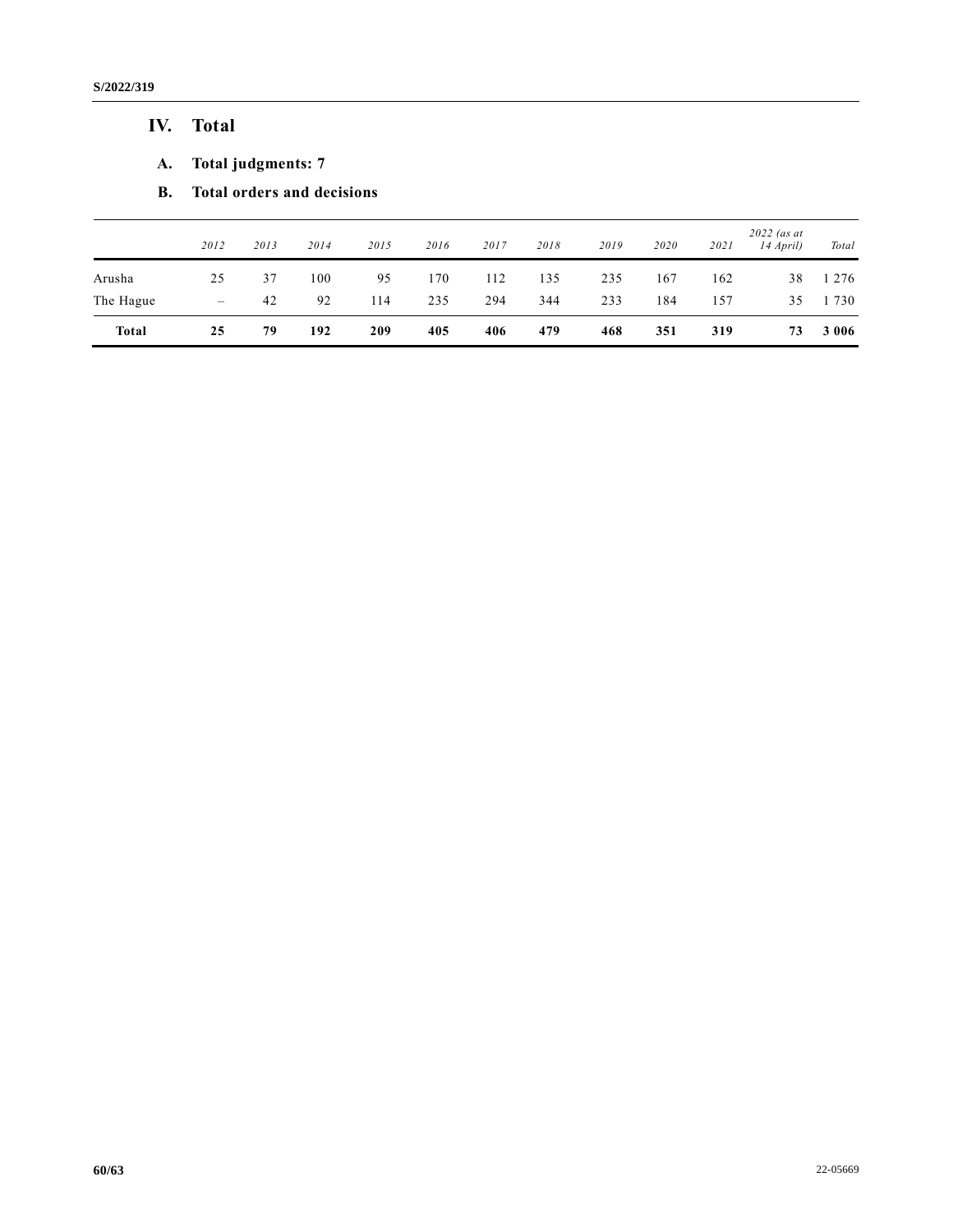# **Enclosure III**

# **Public legal and regulatory instruments and policies promulgated by the Mechanism, as at 14 April 2022**

# **A. Rules of Procedure and Evidence**

- Rules of Procedure and Evidence (MICT/1/Rev.7), 4 December 2020
- Practice Direction on the Procedure for the Implementation of Rule 110 (B) of the Rules of Procedure and Evidence (MICT/15/Rev.1), 4 January 2019
- Practice Direction on Procedure for the Proposal, Consideration, and Publication of Amendments to the Rules of Procedure and Evidence of the Mechanism (MICT/16/Rev.2), 24 May 2018

# **B. Judges**

• Code of Professional Conduct for the Judges of the Mechanism (MICT/14/Rev.1), 9 April 2018

# **C. Judicial activities**

- Practice Direction on the Use of the Electronic Court Management System (MICT/21/Rev.1), 20 February 2019
- Practice Direction on Lengths of Briefs and Motions (MICT/11/Rev.1), 20 February 2019
- Practice Direction on Requirements and Procedures for Appeals (MICT/10/Rev.1), 20 February 2019
- Practice Direction on Formal Requirements for Requests for Review of Administrative Decisions (MICT/9/Rev.1), 20 February 2019
- Practice Direction on Filings Made before the International Residual Mechanism for Criminal Tribunals (MICT/7/Rev.3), 4 January 2019
- Interim Procedures on Restricted Access Filings [Rev.1], 4 January 2019

# **D. Enforcement of sentences**

- Practice Direction on the Procedure for the Determination of Applications for Pardon, Commutation of Sentence, or Early Release of Persons Convicted by the ICTR, the ICTY, or the Mechanism (MICT/3/Rev.3), 15 May 2020
- Practice Direction on the Procedure for Designation of the State in which a Convicted Person is to Serve his or her Sentence of Imprisonment (MICT/2/Rev.1), 24 April 2014

# **E. Victims and witnesses**

• Practice Direction on the Provision of Support and Protection Services to Victims and Witnesses (MICT/40), 26 November 2019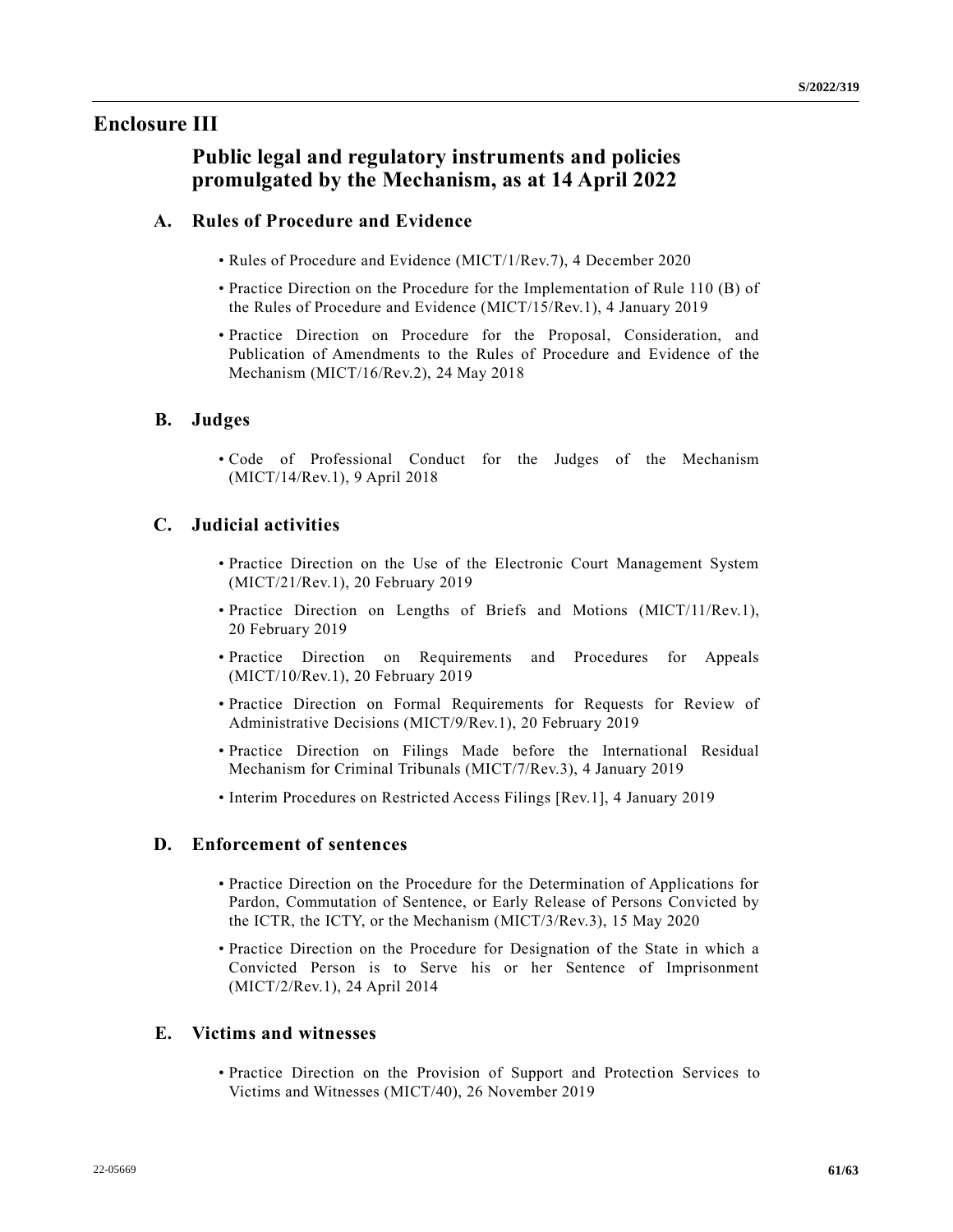• Practice Direction on Procedure for the Variation of Protective Measures Pursuant to Rule 86 (H) of the Mechanism's Rules of Procedure and Evidence for Access to Confidential ICTY, ICTR and Mechanism Material (MICT/8), 23 April 2013

## **F. Archives and records**

• Access Policy for the Records Held by the International Residual Mechanism for Criminal Tribunals (MICT/17/Rev.1), 4 January 2019

### **G. Office of the Prosecutor**

- Prosecutor's Regulation No. 2 (2013): Requests for Assistance by National Authorities or International Organisations to the Prosecutor (MICT/13), 29 November 2013
- Prosecutor's Regulation No. 1 (2013): Standards of Professional Conduct of Prosecution Counsel (MICT/12), 29 November 2013

### **H. Defence**

- Code of Professional Conduct for Defence Counsel Appearing before the Mechanism and Other Defence Team Members (MICT/6/Rev.1), 14 May 2021
- Directive on the Assignment of Defence Counsel (MICT/5), 14 November 2012
- Remuneration Policy for Persons Representing Indigent Accused: Revised Amounts as of January 2022, 1 January 2022
- Hourly Rates Applicable to Defence Teams as of January 2022, 1 January 2022
- Remuneration Policy for Persons Representing Indigent Convicted Persons in Post-Conviction Proceedings, upon Issuance of a Judicial Order Granting Assignment of Counsel at the Expense of the International Residual Mechanism for Criminal Tribunals, 12 April 2021
- Policy for the Appointment and Remuneration of Amici Curiae Investigators and Prosecutors in Proceedings before the International Residual Mechanism for Criminal Tribunals, 12 April 2021
- Remuneration Policy for Persons Representing Indigent Suspects and Accused in Contempt and False Testimony Proceedings before the International Residual Mechanism for Criminal Tribunals, 2 June 2020
- Remuneration Policy for Persons Representing Indigent Accused in Pre-Trial Proceedings before the International Residual Mechanism for Criminal Tribunals, 4 January 2019
- Remuneration Policy for Persons Representing Indigent Accused in Trial Proceedings before the International Residual Mechanism for Criminal Tribunals, 4 January 2019
- Remuneration Policy for Persons Representing Indigent Accused in Appeals Proceedings before the International Residual Mechanism for Criminal Tribunals, 4 January 2019